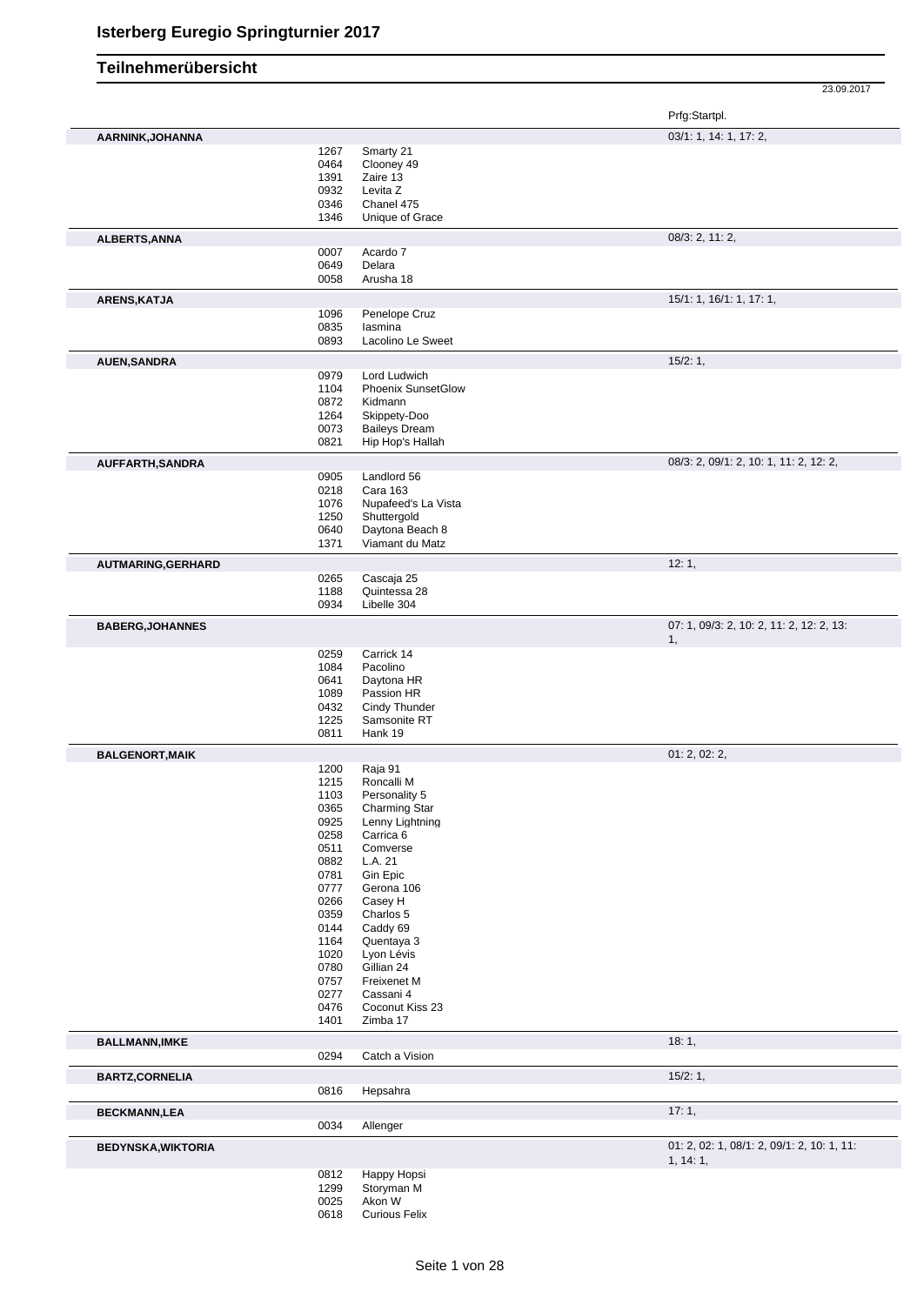|                              |              |                                      | Prfg:Startpl.                        |
|------------------------------|--------------|--------------------------------------|--------------------------------------|
|                              | 0892         | Labyrinthodontia                     |                                      |
|                              | 0178<br>0101 | Caloubet 2<br>Bellevue 126           |                                      |
| <b>BEINEKE, FRANK-DIETER</b> |              |                                      | 09/2: 1, 10: 1,                      |
|                              | 0217         | Capuano                              |                                      |
| <b>BELCHHAUS, KRISTINA</b>   |              |                                      | 18:2,                                |
|                              | 1104         | <b>Phoenix SunsetGlow</b>            |                                      |
|                              | 1264<br>0073 | Skippety-Doo<br><b>Baileys Dream</b> |                                      |
| <b>BESTMANN, FABIAN</b>      |              |                                      | 03/1: 3, 04/1: 2, 05: 1,             |
|                              | 0727         | Ferstlhof's Athletica                |                                      |
|                              | 1225         | Samsonite RT                         |                                      |
| BEYER, EVELYN                |              |                                      | 03/2: 2, 04/2: 2, 05: 1, 08/3: 2,    |
|                              | 0236<br>1219 | Carl Gustav 4<br>Sadis 2             |                                      |
|                              | 0946         | Lilly Likes Looping                  |                                      |
|                              | 0154         | Calando S                            |                                      |
|                              | 0923<br>0473 | Leiness<br>Coco Carell B             |                                      |
|                              | 0987         | Lotus Esprit S                       |                                      |
|                              | 0297         | Cathano 3                            |                                      |
| <b>BEYER, SARINA</b>         |              |                                      | 08/3: 2, 10: 1,                      |
|                              | 0236         | Carl Gustav 4                        |                                      |
|                              | 0139<br>1219 | Caballero 114<br>Sadis 2             |                                      |
|                              | 0946         | Lilly Likes Looping                  |                                      |
|                              | 0154         | Calando S                            |                                      |
|                              | 0473         | Coco Carell B                        |                                      |
| <b>BOECK, MASSIMO DE</b>     | 0588         | Cotopaxi 7                           | 06/2: 2, 07: 1, 11: 2, 12: 2, 13: 1, |
|                              | 0563         | Cordoba 64                           |                                      |
|                              | 0068         | Avec Courage D'Amour                 |                                      |
|                              | 0243         | Carlos 709                           |                                      |
|                              | 0576<br>0149 | Corpowei<br>Cafe de Paris            |                                      |
|                              | 0364         | Charmeur 447                         |                                      |
| <b>BOECKMANN,LEONIE</b>      |              |                                      | 08/3: 2, 11: 2,                      |
|                              | 0766         | Gabbiano 9                           |                                      |
|                              | 0666<br>0423 | Dinan 2<br>Christopher Robin         |                                      |
|                              | 0660         | Diarra                               |                                      |
|                              | 1012         | Lukanec                              |                                      |
|                              | 1178<br>0734 | Quimbim<br>Fire and Ice J            |                                      |
|                              | 0917         | Lavender Brown                       |                                      |
|                              | 0990         | Loudini                              |                                      |
|                              | 1173<br>0890 | Quickett 2<br>Label d'Amour          |                                      |
|                              | 0952         | Lincoln 126                          |                                      |
| <b>BOEGEL, VIVIEN</b>        |              |                                      | 15/1: 2, 16/1: 2,                    |
|                              | 0190         | Campino WE                           |                                      |
|                              | 0786<br>0969 | Giovanni 172<br>Loberon              |                                      |
| <b>BOEKENFELD, SANDRA</b>    |              |                                      | 15/2: 1, 18: 1,                      |
|                              | 0627         | Dakhira                              |                                      |
|                              | 0053         | Appollo HH                           |                                      |
| <b>BOERHOF,FRANK</b>         |              |                                      | 03/2: 1, 08/2: 1, 09/2: 1,           |
|                              | 1267<br>0464 | Smarty 21<br>Clooney 49              |                                      |
|                              | 1391         | Zaire 13                             |                                      |
|                              | 0932         | Levita Z                             |                                      |
|                              | 0346<br>1346 | Chanel 475<br>Unique of Grace        |                                      |
| <b>BOERNSEN, IVER</b>        |              |                                      | 08/2: 1, 11: 1,                      |
|                              | 0353         | Chapot 5                             |                                      |
|                              | 0581         | Cortina 199                          |                                      |
|                              | 0195<br>1255 | Canadian Club 3<br>Simply Leo        |                                      |
|                              | 1291         | Stanley 194                          |                                      |
| <b>BORGHUIS, KIM</b>         |              |                                      | 14: 1, 16/1: 1, 17: 1,               |
|                              | 0791         | Gloria 560                           |                                      |
| <b>BORN, JANINA</b>          |              |                                      | 03/1:1,                              |
|                              | 0991<br>1059 | Loui Light<br>New York 18            |                                      |
|                              | 0119         | Bodine 2                             |                                      |
|                              | 1039         | Monaco 118                           |                                      |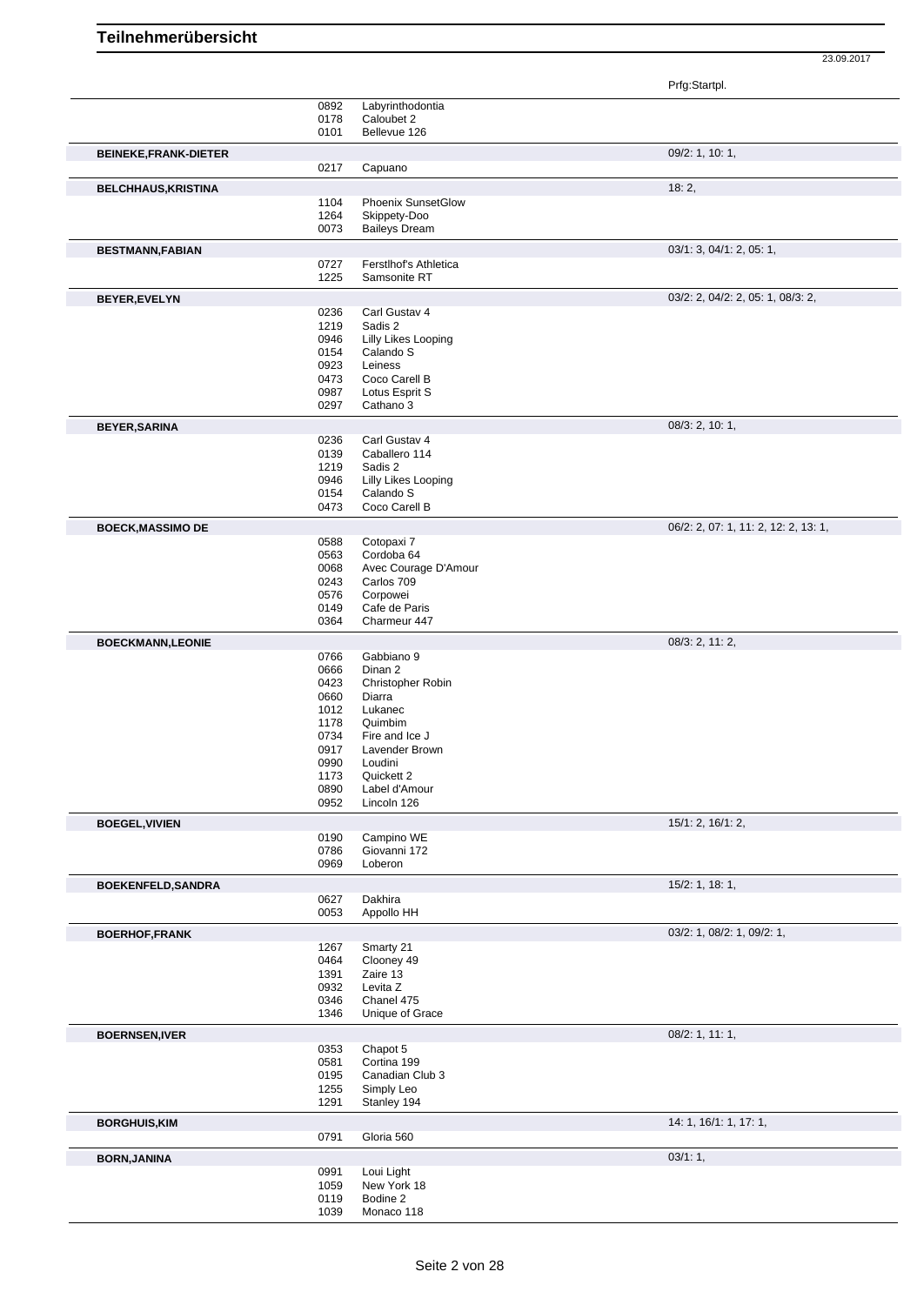|                              |              |                                        | Prfg:Startpl.                                                                      |
|------------------------------|--------------|----------------------------------------|------------------------------------------------------------------------------------|
| <b>BORN, SVENJA</b>          | 0991         | Loui Light                             | 15/1: 1, 16/1: 1, 17: 1,                                                           |
|                              | 0412         | Choco Prinzessin                       |                                                                                    |
|                              | 0119         | Bodine 2                               |                                                                                    |
| <b>BOSCH,LEONIE</b>          |              |                                        | 08/1:1,                                                                            |
|                              | 1229         | Sandmann 68                            |                                                                                    |
| BOSTOCK-BEEKING, PIA-KATHARI |              |                                        | 08/4: 2, 09/1: 2, 12: 2,                                                           |
|                              | 1242         | <b>SGW Lord Poldy</b>                  |                                                                                    |
|                              | 0567         | Cornada                                |                                                                                    |
|                              | 1301<br>0746 | Stroller 16<br>Flower Boy 2            |                                                                                    |
|                              |              |                                        |                                                                                    |
| <b>BOURSIER, ALEXANDRE</b>   |              |                                        | 03/1: 2, 04/1: 2, 05: 2, 06/1: 1, 08/2:<br>1, 09/2: 2, 10: 1, 11: 1, 12: 1,        |
|                              | 0264         | Casado 5                               |                                                                                    |
|                              | 1017         | Lycon 3                                |                                                                                    |
|                              | 0988         | Lou Lou Light                          |                                                                                    |
|                              | 0414         | Chocolate 87                           |                                                                                    |
|                              | 0482<br>1190 | Cold Case 5<br>Quinto 85               |                                                                                    |
|                              | 1274         | Somersby 5                             |                                                                                    |
|                              | 0587         | Cote de Pablo                          |                                                                                    |
|                              | 0997         | Low Budget 5                           |                                                                                    |
|                              | 0944         | Like Angel                             |                                                                                    |
|                              | 0967         | <b>Little Tyrion</b>                   |                                                                                    |
|                              | 0193<br>1143 | Can Ya Mecan<br>Qualu                  |                                                                                    |
|                              | 0727         | Ferstlhof's Athletica                  |                                                                                    |
|                              | 0712         | Evolution 14                           |                                                                                    |
|                              | 1278         | Special Effect 4                       |                                                                                    |
|                              | 0501         | Coming Soon 8                          |                                                                                    |
|                              | 0886         | La La Land                             |                                                                                    |
|                              | 0914<br>0357 | Last Call 3<br>Charivari 16            |                                                                                    |
|                              | 0553         | Copin's Boy                            |                                                                                    |
|                              | 0943         | Like about you                         |                                                                                    |
| <b>BREUER, CELINA</b>        |              |                                        | $15/2$ : 2, $16/2$ : 1,                                                            |
|                              | 1007         | Ludger O                               |                                                                                    |
|                              | 0188         | Campino 449                            |                                                                                    |
| <b>BRINKMANN, MARKUS</b>     |              |                                        | 06/2: 1, 07: 1, 08/4: 2, 11: 2, 12: 2,                                             |
|                              | 1111         | Pikeur Cole Porter                     |                                                                                    |
|                              | 1108<br>0940 | <b>Pikeur Ailton</b><br>Light-Fly-Lady |                                                                                    |
|                              | 1112         | Pikeur Dylon                           |                                                                                    |
|                              | 1113         | Pikeur Quick Fire                      |                                                                                    |
|                              | 1107         | Pikeur A Kind of Magic                 |                                                                                    |
|                              | 1109         | <b>Pikeur Callas</b>                   |                                                                                    |
|                              | 1110<br>0875 | Pikeur Canvaro<br>Kingston vh Akenhof  |                                                                                    |
|                              |              |                                        |                                                                                    |
| <b>BROCKS, KARL JUN.</b>     |              |                                        | 03/2: 2, 04/2: 3, 05: 3, 06/2: 3, 07: 3,<br>08/4: 2, 09/3: 2, 11: 2, 12: 2, 13: 2, |
|                              | 0142         | Cad Bane B                             |                                                                                    |
|                              | 1137         | Quaid good                             |                                                                                    |
|                              | 0775         | George 132                             |                                                                                    |
|                              | 1363         | Veit 32                                |                                                                                    |
|                              | 0286<br>0075 | Cassios Carlo<br>Balcou                |                                                                                    |
|                              | 0322         | Centagraaf                             |                                                                                    |
|                              | 0399         | Chico Bonito                           |                                                                                    |
|                              | 1294         | Stasalla PS                            |                                                                                    |
|                              | 0696         | Eldorana                               |                                                                                    |
|                              | 1226         | San Classica                           |                                                                                    |
|                              | 1114         | Pippa Blue                             |                                                                                    |
|                              | 1261<br>0591 | Sithara 3<br>Covent Garden 5           |                                                                                    |
|                              | 0733         | Fioretti S                             |                                                                                    |
|                              |              |                                        | 06/1: 1, 07: 1, 09/2: 1, 10: 1,                                                    |
| <b>BROSSWITZ, MICHEL</b>     | 0542         | Convent 18                             |                                                                                    |
|                              | 0343         | Chain 2                                |                                                                                    |
| <b>BRUNS, INGA</b>           |              |                                        | 07: 1, 08/2: 2, 09/1: 2, 11: 2,                                                    |
|                              | 0201         | Candy 669                              |                                                                                    |
|                              | 1150         | Queen Arpeggi                          |                                                                                    |
|                              | 0326<br>1013 | Ceresa B<br>Lupo B                     |                                                                                    |
|                              |              |                                        |                                                                                    |
| <b>BUELTEL, KRISTIN</b>      | 0496         | Come on Fame                           | 02: 1, 15/2: 1, 16/2: 1,                                                           |
|                              |              |                                        |                                                                                    |
| <b>BUETER, FABIAN</b>        | 1270         | Smudo 8                                | 15/1: 2, 16/1: 2, 17: 2,                                                           |
|                              | 0582         | Corvette 40                            |                                                                                    |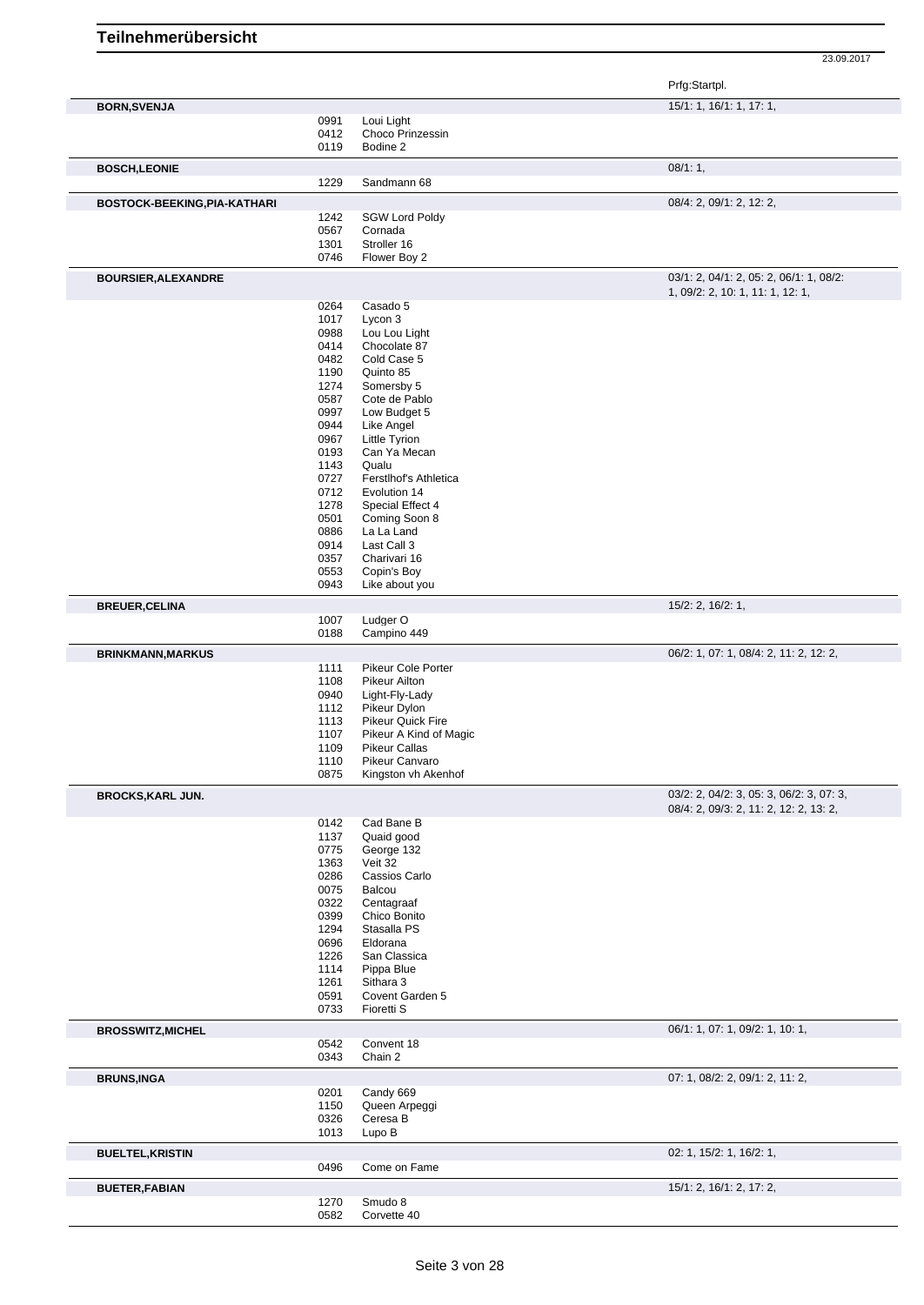|                               |              |                                      | Prfg:Startpl.                                       |
|-------------------------------|--------------|--------------------------------------|-----------------------------------------------------|
| <b>BUETHKAMP, NILS</b>        |              |                                      | 11:1,                                               |
|                               | 0480         | Colan 4                              |                                                     |
| <b>BUITEN, SJAK</b>           |              | Shimara                              | 01:1,                                               |
|                               | 1246         |                                      |                                                     |
| <b>CASSIR, HELENA</b>         | 0802         | Grando 234                           | 06/1: 2, 08/2: 2, 09/1: 2, 11: 1,                   |
|                               | 0619         | Curley Sue 38                        |                                                     |
|                               | 0374         | Check up 3                           |                                                     |
|                               | 0022         | Aidy des Forets                      |                                                     |
| <b>CLAUSEN, FILIPPA</b>       |              |                                      | 09/1: 1, 10: 1,                                     |
|                               | 0724         | Feliza 4                             |                                                     |
| <b>CORDES, OLIVER</b>         |              |                                      | 03/2: 2, 04/2: 2, 05: 2, 06/2: 1, 07: 1,<br>08/4:1, |
|                               | 0604         | Cristofin                            |                                                     |
|                               | 0108         | Berulina                             |                                                     |
|                               | 0985         | Lotta 215                            |                                                     |
|                               | 1298<br>0219 | Stina 67<br>Cara 184                 |                                                     |
|                               | 0059         | Arya Stark                           |                                                     |
|                               | 0965         | Little Lion man                      |                                                     |
|                               | 0406         | Chin Ziano                           |                                                     |
|                               | 1127<br>1357 | PSS Uganda de Semilly<br>Van Halen Z |                                                     |
|                               | 1339         | Twilight 35                          |                                                     |
| <b>CRISTOFOLETTI, MICHAEL</b> |              |                                      | 03/2: 1, 04/2: 2, 05: 1, 06/2: 2, 07: 1,            |
|                               |              |                                      | 08/4: 2, 09/3: 2, 10: 2, 11: 1, 12: 1,              |
|                               | 0571         | Cornet's Dream W.                    |                                                     |
|                               | 0425<br>0076 | Ciao 2<br>Baldoro                    |                                                     |
|                               | 0103         | Belony                               |                                                     |
|                               | 0402         | Chikeria                             |                                                     |
|                               | 0337         | Chaccolino 5                         |                                                     |
|                               | 0240<br>0256 | Carla Columna 28<br>Carpacce         |                                                     |
|                               | 0281         | Cassia Pleasure V                    |                                                     |
|                               | 0151         | Caillou 44                           |                                                     |
|                               | 0910         | Large Lui                            |                                                     |
|                               | 1373<br>0405 | Vico 71<br>Chimoya JK                |                                                     |
|                               | 0094         | Barrades JK                          |                                                     |
|                               | 0645         | Debalia                              |                                                     |
| <b>CROTTA, CLARISSA</b>       |              |                                      | 03/2: 1, 04/2: 1, 05: 1, 07: 1, 08/4: 1,            |
|                               | 0710<br>1370 | Estelle 67<br>Vestnik                |                                                     |
|                               | 1361         | Vanille de Rouhet                    |                                                     |
| DAENEKAS, MAREC               |              |                                      | 11:2,                                               |
|                               | 1407         | City 10                              |                                                     |
|                               | 1406         | Calimero 617                         |                                                     |
| DALENBROOK, ANNE              |              |                                      | 02: 1, 17: 1,                                       |
|                               | 1186         | Quintana 85                          |                                                     |
| <b>DAMHUIS, MANON</b>         | 1420         | <b>Dollards Zelrite</b>              | 10:1, 11:1,                                         |
| DAMHUIS, MAXIMILIAN           |              |                                      | 18:1,                                               |
|                               | 0792         | Golden Boy 150                       |                                                     |
|                               | 0004         | Abigale D                            |                                                     |
|                               | 0663         | Die-Da E WE                          |                                                     |
| <b>DAMHUIS, SOPHIE</b>        |              |                                      | 15/2: 1, 16/2: 1,                                   |
|                               | 1340<br>0004 | Ukulele<br>Abigale D                 |                                                     |
|                               | 0663         | Die-Da E WE                          |                                                     |
| <b>DAMHUIS, TANJA</b>         |              |                                      | 02: 1, 08/1: 1, 09/1: 1,                            |
|                               | 1340         | Ukulele                              |                                                     |
|                               | 1232         | Santa Fe 76                          |                                                     |
|                               | 0443         | Clärchen 40                          |                                                     |
| DEITERS, CORINNE              |              |                                      | 14:1,                                               |
|                               | 1179         | Quin Blue                            |                                                     |
| DEITERS, MALTE                | 0060         | Asrael 7                             | 01: 1, 02: 2,                                       |
|                               | 0331         | Chaccira 4                           |                                                     |
| <b>DEULING, ANKE</b>          |              |                                      | 15/2: 1, 16/2: 1,                                   |
|                               | 1162         | Quel Vie                             |                                                     |
|                               | 0851         | It's Lady Yvonne Z                   |                                                     |
| <b>DEULING, MARINA</b>        |              |                                      | 15/1: 1, 16/1: 1,                                   |
|                               | 0920         | Le Marron 3                          |                                                     |
|                               | 1162         | Quel Vie                             |                                                     |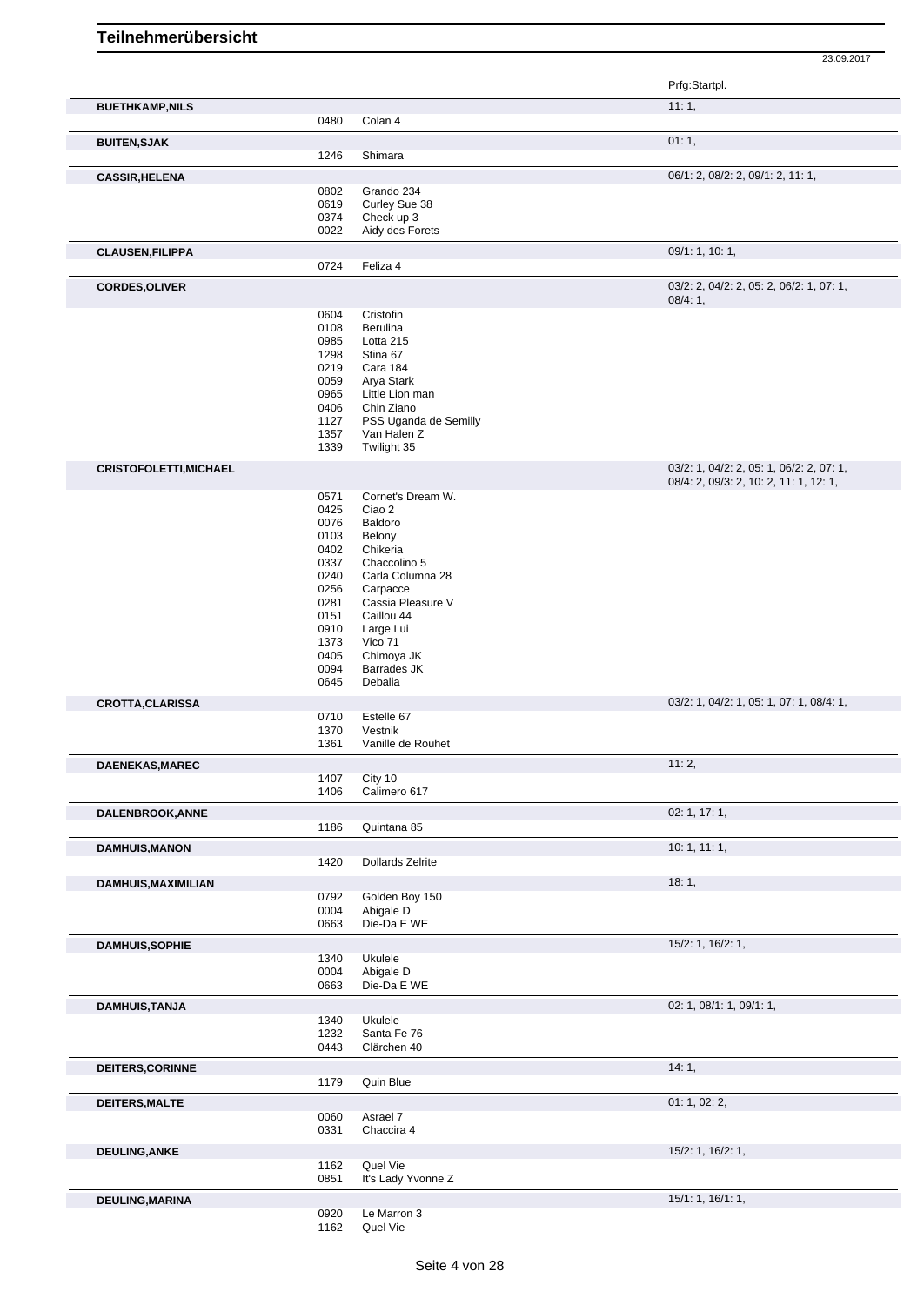Prfg:Startpl.

|                         |      |                             | Pilg.Stallpi.                            |
|-------------------------|------|-----------------------------|------------------------------------------|
|                         | 0851 | It's Lady Yvonne Z          |                                          |
|                         |      |                             |                                          |
| DIJKMEIJER, CAROLA      |      |                             | 04/1: 1, 05: 1, 08/1: 1, 14: 1,          |
|                         | 0208 | Cantus 31                   |                                          |
|                         | 0267 | Cash 204                    |                                          |
|                         | 0452 | Classic Lady 25             |                                          |
|                         | 1325 | Teun van't Wisselend Tij    |                                          |
|                         | 1001 | Lucky 1479                  |                                          |
|                         | 0686 | Dumcro                      |                                          |
|                         | 0801 | Grandios 67                 |                                          |
|                         |      |                             |                                          |
| <b>DIJKS, NURI</b>      |      |                             | 06/1: 1, 08/1: 3, 09/2: 1, 11: 1, 12: 1, |
|                         | 1421 | Addison 11                  |                                          |
|                         | 1424 | Fiancé                      |                                          |
|                         | 1423 | Centurio 41                 |                                          |
|                         | 1422 | Carino 658                  |                                          |
|                         |      |                             |                                          |
| DINAUER, JANINA         |      |                             | 05:1,                                    |
|                         | 1405 | Con Marino                  |                                          |
| <b>DIRKS, CRISTIN</b>   |      |                             | 01: 1, 02: 1, 14: 1,                     |
|                         | 1243 | Shades of Grey 3            |                                          |
|                         | 0960 | Little Bad Girl             |                                          |
|                         |      |                             |                                          |
| <b>DOWE, HENDRIK</b>    |      |                             | 06/2: 2, 07: 2, 10: 2, 12: 2, 13: 2,     |
|                         | 0084 | Bandolero 51                |                                          |
|                         | 1221 | Sally 708                   |                                          |
|                         | 1153 | Queen Magic                 |                                          |
|                         | 1152 | Queen Jenny                 |                                          |
|                         | 1050 | Namibia 16                  |                                          |
|                         |      |                             |                                          |
|                         | 0211 | Caprica                     |                                          |
|                         | 0506 | Commissaire S               |                                          |
|                         | 0360 | Charlton S                  |                                          |
|                         | 0906 | Landlord O                  |                                          |
|                         | 0861 | Johnson van HD              |                                          |
|                         |      |                             |                                          |
| DRANSMANN, CARLA        |      |                             | 01: 1, 02: 2,                            |
|                         | 1082 | Paboletto                   |                                          |
|                         | 0790 | Gizmo 107                   |                                          |
| DRENKHAHN, MARVIN       |      |                             | 03/2: 2, 04/2: 2, 05: 2, 06/1: 2, 07: 2, |
|                         |      |                             | 09/2: 2, 12: 1,                          |
|                         | 1320 | <b>Tailormade Quinnus</b>   |                                          |
|                         | 1161 | Quel Cadeau                 |                                          |
|                         | 0538 | Contou                      |                                          |
|                         | 1321 | Tailormade Sandros's Bella  |                                          |
|                         |      |                             |                                          |
|                         | 1311 | Tailormade Chacladine       |                                          |
|                         | 0180 | Caluna Seven                |                                          |
|                         | 0338 | Chaccsky PS                 |                                          |
|                         | 0659 | Diarca PS                   |                                          |
|                         | 0535 | Conthaura                   |                                          |
|                         | 0410 | Chloé Star PS               |                                          |
|                         | 1308 | Tailormade Cenalla          |                                          |
|                         | 0175 | Calmaretto S                |                                          |
|                         | 1318 | Tailormade Eldocar          |                                          |
|                         |      |                             |                                          |
|                         | 1315 | Tailormade Chaz Time        |                                          |
|                         | 1316 | Tailormade Chazetta         |                                          |
|                         | 1313 | Tailormade Chareca          |                                          |
|                         | 1323 | Tailormade van de Fruitkorf |                                          |
|                         | 1306 | <b>Tailormade Billy</b>     |                                          |
|                         | 1376 | Vidtskue's Jenni Star       |                                          |
|                         |      |                             | 12: 1, 13: 1,                            |
| <b>DUITZ, PETER</b>     | 0562 | Cordia 10                   |                                          |
|                         |      |                             |                                          |
| <b>DULLE,KAREN</b>      |      |                             | 03/1: 1, 04/1: 1,                        |
|                         | 0959 | Litessa                     |                                          |
|                         | 0615 | Cumpel 6                    |                                          |
| <b>DUMMEYER, JENS</b>   |      |                             | 06/1: 1, 07: 1,                          |
|                         | 0864 | Kamilla ter Muyncken        |                                          |
|                         |      |                             | 09/3: 2, 10: 2, 12: 2, 13: 2,            |
| <b>EHNING, JOHANNES</b> |      |                             |                                          |
|                         | 0607 | Crocant 3                   |                                          |
|                         | 1131 | Q7                          |                                          |
|                         | 0513 | Con Pleasure 4              |                                          |
|                         | 0558 | Coraggiosa 2                |                                          |
|                         | 0287 | Cassito del Diablo          |                                          |
|                         | 0225 | Caramia 25                  |                                          |
|                         |      |                             |                                          |
|                         | 0537 | Contino 57                  |                                          |
|                         | 0235 | Carl der Große K            |                                          |
|                         | 0135 | $C$ -Jay $3$                |                                          |
|                         | 0212 | Caprice 509                 |                                          |
|                         | 0239 | Carla 199                   |                                          |
|                         | 1366 | Verona 115                  |                                          |
|                         |      |                             |                                          |
|                         | 0568 | Cornada 4                   |                                          |
|                         | 0014 | Afghan 9                    |                                          |
|                         |      |                             |                                          |
|                         | 0437 | Cityliner                   |                                          |
|                         | 0650 | Denali 8                    |                                          |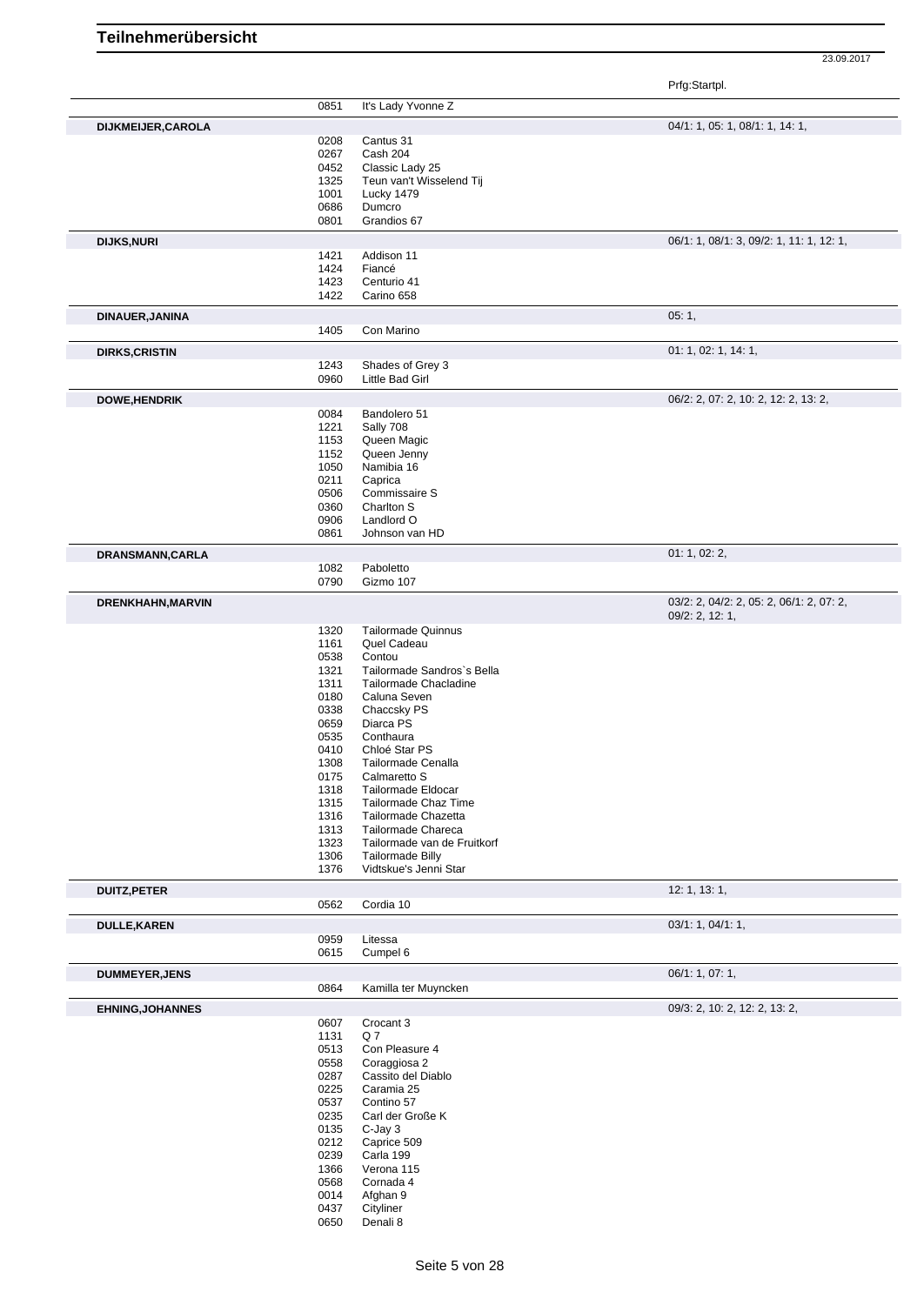Prfg:Startpl.

|                          | 0752<br>0753<br>0472<br>1029<br>1195<br>0996<br>0597<br>0595<br>1360<br>0499<br>0505<br>0262<br>1324<br>0841<br>0718                                                                                                                         | Forry Fox<br>Fortaleza 9<br>Coco 316<br>Marseille 7<br>Quitello 2<br>Lovergon<br>Cresbo 3<br>Crazy Chilly<br>Vanderbilt 13<br>Comfilya P<br>Commentator<br>Carvalito<br>Tempo Royal<br>Indorado van't Heike<br>Fasole du Seigneur                                                                                                                                                                                                              |                                          |
|--------------------------|----------------------------------------------------------------------------------------------------------------------------------------------------------------------------------------------------------------------------------------------|------------------------------------------------------------------------------------------------------------------------------------------------------------------------------------------------------------------------------------------------------------------------------------------------------------------------------------------------------------------------------------------------------------------------------------------------|------------------------------------------|
| EILERT, ALISA            | 0817                                                                                                                                                                                                                                         | Herobantos                                                                                                                                                                                                                                                                                                                                                                                                                                     | 18:1,                                    |
|                          | 1228                                                                                                                                                                                                                                         | Sandiamo MA                                                                                                                                                                                                                                                                                                                                                                                                                                    | 06/2: 2, 08/3: 2, 09/3: 2, 11: 2, 12: 2, |
| <b>ELBERS, VINCENT</b>   | 0802<br>0619<br>0374<br>1335<br>1293                                                                                                                                                                                                         | Grando 234<br>Curley Sue 38<br>Check up 3<br><b>Toxic Boy</b><br>Starling 8                                                                                                                                                                                                                                                                                                                                                                    |                                          |
|                          | 1206<br>0723<br>0022<br>0769<br>0814                                                                                                                                                                                                         | Rio de la Roque<br>Felcidad<br>Aidy des Forets<br>Galway van het Laageind Z<br>Hayo 4                                                                                                                                                                                                                                                                                                                                                          |                                          |
|                          | 0737<br>0857                                                                                                                                                                                                                                 | Fix Date<br>Jeruzalem van Dorperheide                                                                                                                                                                                                                                                                                                                                                                                                          |                                          |
| <b>ELSBECKER, AILEEN</b> |                                                                                                                                                                                                                                              |                                                                                                                                                                                                                                                                                                                                                                                                                                                | 08/1:1,                                  |
|                          | 0325                                                                                                                                                                                                                                         | Cera 67                                                                                                                                                                                                                                                                                                                                                                                                                                        |                                          |
| <b>ENDERS, JULIANE</b>   |                                                                                                                                                                                                                                              |                                                                                                                                                                                                                                                                                                                                                                                                                                                | 03/1: 2, 04/1: 2, 05: 2, 06/1: 1, 07: 1, |
|                          | 0899<br>0494<br>0490<br>0525<br>0018<br>0489<br>0980<br>0522<br>0442<br>0395<br>0550<br>0530<br>1068<br>0486<br>1383<br>0012<br>0764                                                                                                         | Ladylover 6<br>Colourful 4<br>Collanto<br>Conrad 130<br>Agathon 15<br>Colisco<br>Lord Roscharden<br>Connar 2<br>Clarasino<br>Chicago Freestyle<br>Coolfield<br>Contarelli<br>Nordsturm 15<br>Colidus<br>Voltanos<br>Adelheid 53<br>Future Trend 3                                                                                                                                                                                              |                                          |
| <b>ENGBERS, STEFAN</b>   |                                                                                                                                                                                                                                              |                                                                                                                                                                                                                                                                                                                                                                                                                                                | 09/3: 2, 10: 2, 12: 2, 13: 1,            |
|                          | 0607<br>1131<br>0513<br>0558<br>0287<br>0225<br>0537<br>0235<br>0135<br>0212<br>1366<br>0568<br>0014<br>0168<br>0437<br>0650<br>0752<br>0753<br>0472<br>1029<br>1195<br>0996<br>0597<br>0595<br>1360<br>0244<br>0499<br>0505<br>0262<br>1324 | Crocant 3<br>Q7<br>Con Pleasure 4<br>Coraggiosa 2<br>Cassito del Diablo<br>Caramia 25<br>Contino 57<br>Carl der Große K<br>$C$ -Jay $3$<br>Caprice 509<br>Verona 115<br>Cornada 4<br>Afghan 9<br>Call me Cornley<br>Cityliner<br>Denali 8<br>Forry Fox<br>Fortaleza 9<br>Coco 316<br>Marseille 7<br>Quitello 2<br>Lovergon<br>Cresbo 3<br>Crazy Chilly<br>Vanderbilt 13<br>Carlos 763<br>Comfilya P<br>Commentator<br>Carvalito<br>Tempo Royal |                                          |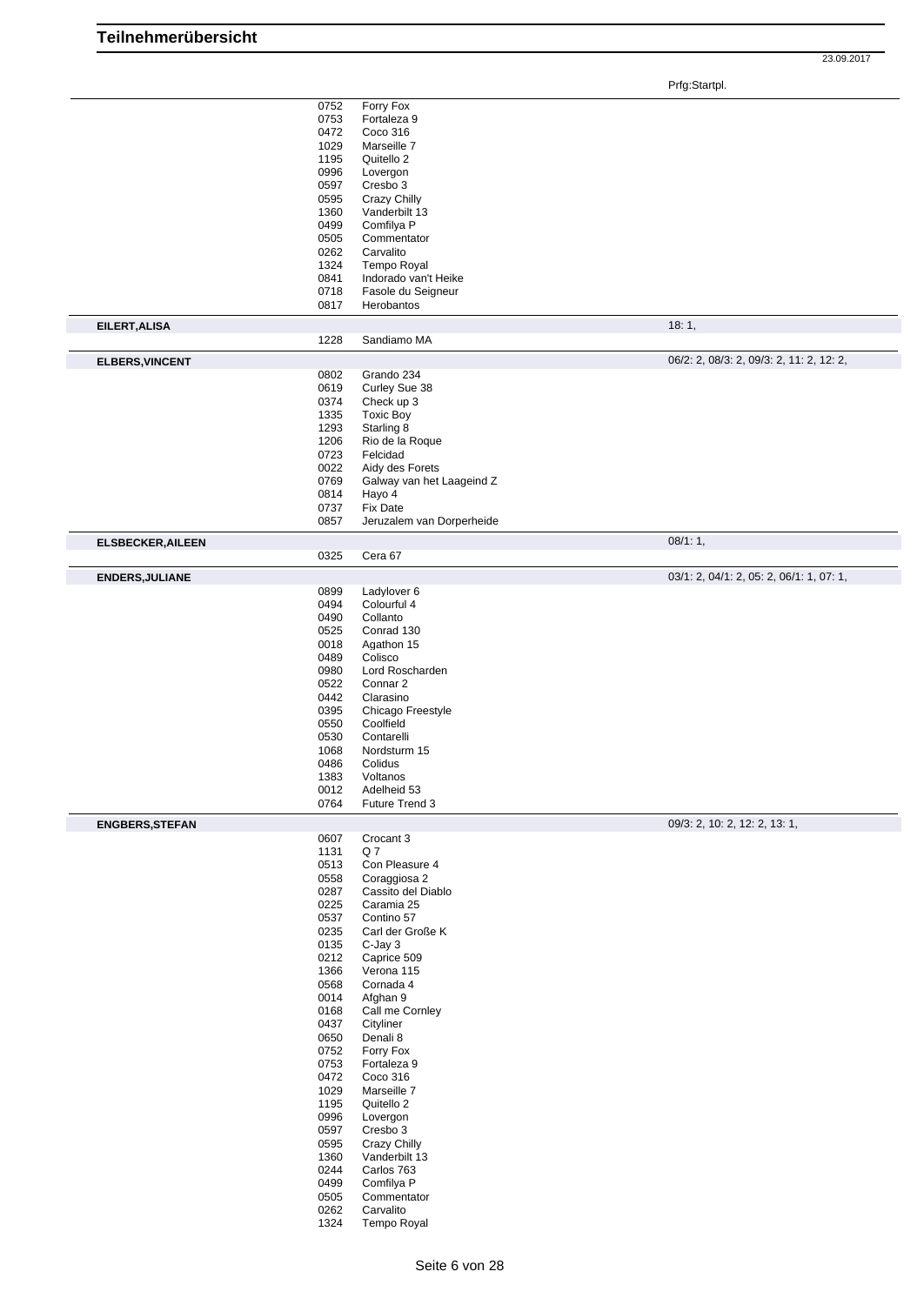Prfg:Startpl.

|              |                                                                                                                                                                                              | 03/1: 2, 04/1: 1,                                                                                                                                                                                                                                                                                                                                                                                                |
|--------------|----------------------------------------------------------------------------------------------------------------------------------------------------------------------------------------------|------------------------------------------------------------------------------------------------------------------------------------------------------------------------------------------------------------------------------------------------------------------------------------------------------------------------------------------------------------------------------------------------------------------|
| 0550         | Coolfield                                                                                                                                                                                    |                                                                                                                                                                                                                                                                                                                                                                                                                  |
|              |                                                                                                                                                                                              |                                                                                                                                                                                                                                                                                                                                                                                                                  |
|              |                                                                                                                                                                                              | 05: 1, 06/1: 1, 08/2: 1,                                                                                                                                                                                                                                                                                                                                                                                         |
|              |                                                                                                                                                                                              |                                                                                                                                                                                                                                                                                                                                                                                                                  |
|              |                                                                                                                                                                                              |                                                                                                                                                                                                                                                                                                                                                                                                                  |
|              |                                                                                                                                                                                              |                                                                                                                                                                                                                                                                                                                                                                                                                  |
|              |                                                                                                                                                                                              |                                                                                                                                                                                                                                                                                                                                                                                                                  |
|              |                                                                                                                                                                                              | 15/2: 1, 16/2: 1,                                                                                                                                                                                                                                                                                                                                                                                                |
|              |                                                                                                                                                                                              |                                                                                                                                                                                                                                                                                                                                                                                                                  |
|              |                                                                                                                                                                                              |                                                                                                                                                                                                                                                                                                                                                                                                                  |
|              |                                                                                                                                                                                              | 14: 1, 17: 1,                                                                                                                                                                                                                                                                                                                                                                                                    |
|              |                                                                                                                                                                                              |                                                                                                                                                                                                                                                                                                                                                                                                                  |
|              |                                                                                                                                                                                              |                                                                                                                                                                                                                                                                                                                                                                                                                  |
|              |                                                                                                                                                                                              | 04/2: 2, 05: 2, 06/1: 2, 07: 2, 08/2: 2,                                                                                                                                                                                                                                                                                                                                                                         |
|              |                                                                                                                                                                                              | $09/2$ : 2, 10: 2,                                                                                                                                                                                                                                                                                                                                                                                               |
|              |                                                                                                                                                                                              |                                                                                                                                                                                                                                                                                                                                                                                                                  |
|              |                                                                                                                                                                                              |                                                                                                                                                                                                                                                                                                                                                                                                                  |
|              |                                                                                                                                                                                              |                                                                                                                                                                                                                                                                                                                                                                                                                  |
|              |                                                                                                                                                                                              |                                                                                                                                                                                                                                                                                                                                                                                                                  |
|              |                                                                                                                                                                                              |                                                                                                                                                                                                                                                                                                                                                                                                                  |
|              |                                                                                                                                                                                              |                                                                                                                                                                                                                                                                                                                                                                                                                  |
|              |                                                                                                                                                                                              |                                                                                                                                                                                                                                                                                                                                                                                                                  |
|              |                                                                                                                                                                                              |                                                                                                                                                                                                                                                                                                                                                                                                                  |
|              |                                                                                                                                                                                              |                                                                                                                                                                                                                                                                                                                                                                                                                  |
|              |                                                                                                                                                                                              | 08/1: 2, 09/1: 2, 10: 2,                                                                                                                                                                                                                                                                                                                                                                                         |
| 1122         | Prada 21                                                                                                                                                                                     |                                                                                                                                                                                                                                                                                                                                                                                                                  |
| 0510         | Compaxino                                                                                                                                                                                    |                                                                                                                                                                                                                                                                                                                                                                                                                  |
| 0153         | Caiuby                                                                                                                                                                                       |                                                                                                                                                                                                                                                                                                                                                                                                                  |
| 0315         | Celina 221                                                                                                                                                                                   |                                                                                                                                                                                                                                                                                                                                                                                                                  |
|              |                                                                                                                                                                                              | 07: 1, 08/2: 2, 09/2: 2, 14: 1,                                                                                                                                                                                                                                                                                                                                                                                  |
|              |                                                                                                                                                                                              |                                                                                                                                                                                                                                                                                                                                                                                                                  |
|              |                                                                                                                                                                                              |                                                                                                                                                                                                                                                                                                                                                                                                                  |
|              |                                                                                                                                                                                              |                                                                                                                                                                                                                                                                                                                                                                                                                  |
|              |                                                                                                                                                                                              |                                                                                                                                                                                                                                                                                                                                                                                                                  |
|              |                                                                                                                                                                                              | 03/2: 3, 04/2: 3, 05: 3, 06/2: 2, 07: 3,<br>08/4: 3, 09/3: 2, 10: 3, 11: 3, 12: 3, 13:                                                                                                                                                                                                                                                                                                                           |
|              |                                                                                                                                                                                              | 3,                                                                                                                                                                                                                                                                                                                                                                                                               |
|              |                                                                                                                                                                                              |                                                                                                                                                                                                                                                                                                                                                                                                                  |
|              |                                                                                                                                                                                              |                                                                                                                                                                                                                                                                                                                                                                                                                  |
|              |                                                                                                                                                                                              |                                                                                                                                                                                                                                                                                                                                                                                                                  |
| 0477         | Coconut N                                                                                                                                                                                    |                                                                                                                                                                                                                                                                                                                                                                                                                  |
| 0565         | Corleona 3                                                                                                                                                                                   |                                                                                                                                                                                                                                                                                                                                                                                                                  |
| 0252         | Carnot 5                                                                                                                                                                                     |                                                                                                                                                                                                                                                                                                                                                                                                                  |
| 0457         | <b>Clayton Voice</b>                                                                                                                                                                         |                                                                                                                                                                                                                                                                                                                                                                                                                  |
| 0305         | Caz Caz                                                                                                                                                                                      |                                                                                                                                                                                                                                                                                                                                                                                                                  |
| 0404         | Chile M                                                                                                                                                                                      |                                                                                                                                                                                                                                                                                                                                                                                                                  |
| 0926         | Leocaballo R                                                                                                                                                                                 |                                                                                                                                                                                                                                                                                                                                                                                                                  |
| 0387         | Chiara Belladonna D                                                                                                                                                                          |                                                                                                                                                                                                                                                                                                                                                                                                                  |
| 0181         | Calys                                                                                                                                                                                        |                                                                                                                                                                                                                                                                                                                                                                                                                  |
| 1046         | Murphy's Law 6                                                                                                                                                                               |                                                                                                                                                                                                                                                                                                                                                                                                                  |
| 0308         | Cecilia Rosa                                                                                                                                                                                 |                                                                                                                                                                                                                                                                                                                                                                                                                  |
| 1394         | Zamoerai                                                                                                                                                                                     |                                                                                                                                                                                                                                                                                                                                                                                                                  |
| 1347<br>0823 | Upercut du Very<br>Hockenheim G                                                                                                                                                              |                                                                                                                                                                                                                                                                                                                                                                                                                  |
| 0845         | Interlagos G                                                                                                                                                                                 |                                                                                                                                                                                                                                                                                                                                                                                                                  |
| 0794         | Golden Glory 6                                                                                                                                                                               |                                                                                                                                                                                                                                                                                                                                                                                                                  |
| 0691         | Edgar 50                                                                                                                                                                                     |                                                                                                                                                                                                                                                                                                                                                                                                                  |
| 1239         | Senna G                                                                                                                                                                                      |                                                                                                                                                                                                                                                                                                                                                                                                                  |
| 0715         | Famous 34                                                                                                                                                                                    |                                                                                                                                                                                                                                                                                                                                                                                                                  |
| 0838         | Imola G 2                                                                                                                                                                                    |                                                                                                                                                                                                                                                                                                                                                                                                                  |
| 1282         | Split G                                                                                                                                                                                      |                                                                                                                                                                                                                                                                                                                                                                                                                  |
| 0771         | Garciaparra G                                                                                                                                                                                |                                                                                                                                                                                                                                                                                                                                                                                                                  |
|              |                                                                                                                                                                                              |                                                                                                                                                                                                                                                                                                                                                                                                                  |
|              |                                                                                                                                                                                              | 15/1: 1, 16/1: 1,                                                                                                                                                                                                                                                                                                                                                                                                |
| 0147         | Caderas M                                                                                                                                                                                    |                                                                                                                                                                                                                                                                                                                                                                                                                  |
|              |                                                                                                                                                                                              | 15/2: 1, 16/2: 1,                                                                                                                                                                                                                                                                                                                                                                                                |
| 0900         | Laetitia N                                                                                                                                                                                   |                                                                                                                                                                                                                                                                                                                                                                                                                  |
| 1231         | Sandy 566                                                                                                                                                                                    |                                                                                                                                                                                                                                                                                                                                                                                                                  |
| 0592         | Crabat 7                                                                                                                                                                                     |                                                                                                                                                                                                                                                                                                                                                                                                                  |
|              |                                                                                                                                                                                              |                                                                                                                                                                                                                                                                                                                                                                                                                  |
|              |                                                                                                                                                                                              | 08/2: 1, 09/1: 1,                                                                                                                                                                                                                                                                                                                                                                                                |
| 1224         | Sammy Delux                                                                                                                                                                                  |                                                                                                                                                                                                                                                                                                                                                                                                                  |
|              |                                                                                                                                                                                              |                                                                                                                                                                                                                                                                                                                                                                                                                  |
| 0309         | Ceddy 3                                                                                                                                                                                      | 01: 1, 02: 1, 15/1: 1, 16/1: 1,                                                                                                                                                                                                                                                                                                                                                                                  |
| 0679         | Dream Girl 67                                                                                                                                                                                |                                                                                                                                                                                                                                                                                                                                                                                                                  |
|              |                                                                                                                                                                                              |                                                                                                                                                                                                                                                                                                                                                                                                                  |
|              |                                                                                                                                                                                              | 09/1: 1, 10: 1,                                                                                                                                                                                                                                                                                                                                                                                                  |
| 1166         | Quentin Tarentino                                                                                                                                                                            |                                                                                                                                                                                                                                                                                                                                                                                                                  |
|              | 0841<br>0718<br>0817<br>1414<br>0736<br>0534<br>0106<br>0361<br>0041<br>1245<br>0407<br>1192<br>0185<br>0514<br>0089<br>0933<br>0055<br>0707<br>0549<br>0936<br>0458<br>0711<br>0150<br>0948 | Indorado van't Heike<br>Fasole du Seigneur<br>Herobantos<br>Nilson 28<br>First class van Helsing<br>Contex 12<br>Berlin's Kojak<br>Charly Brown 319<br>Amazing 23<br>Sharifa 15<br>Chip VA<br>Quirex<br>Campari 301<br>Conandro 2<br><b>Barnie Mancluf</b><br>Lexicon 5<br>Arany de Kergane<br><b>ESI Toulouse</b><br>Cooley in Time<br>Liebste Roadst<br>Cleopatra 250<br>Estrella 96<br>Cafe Europa<br>Limbo W |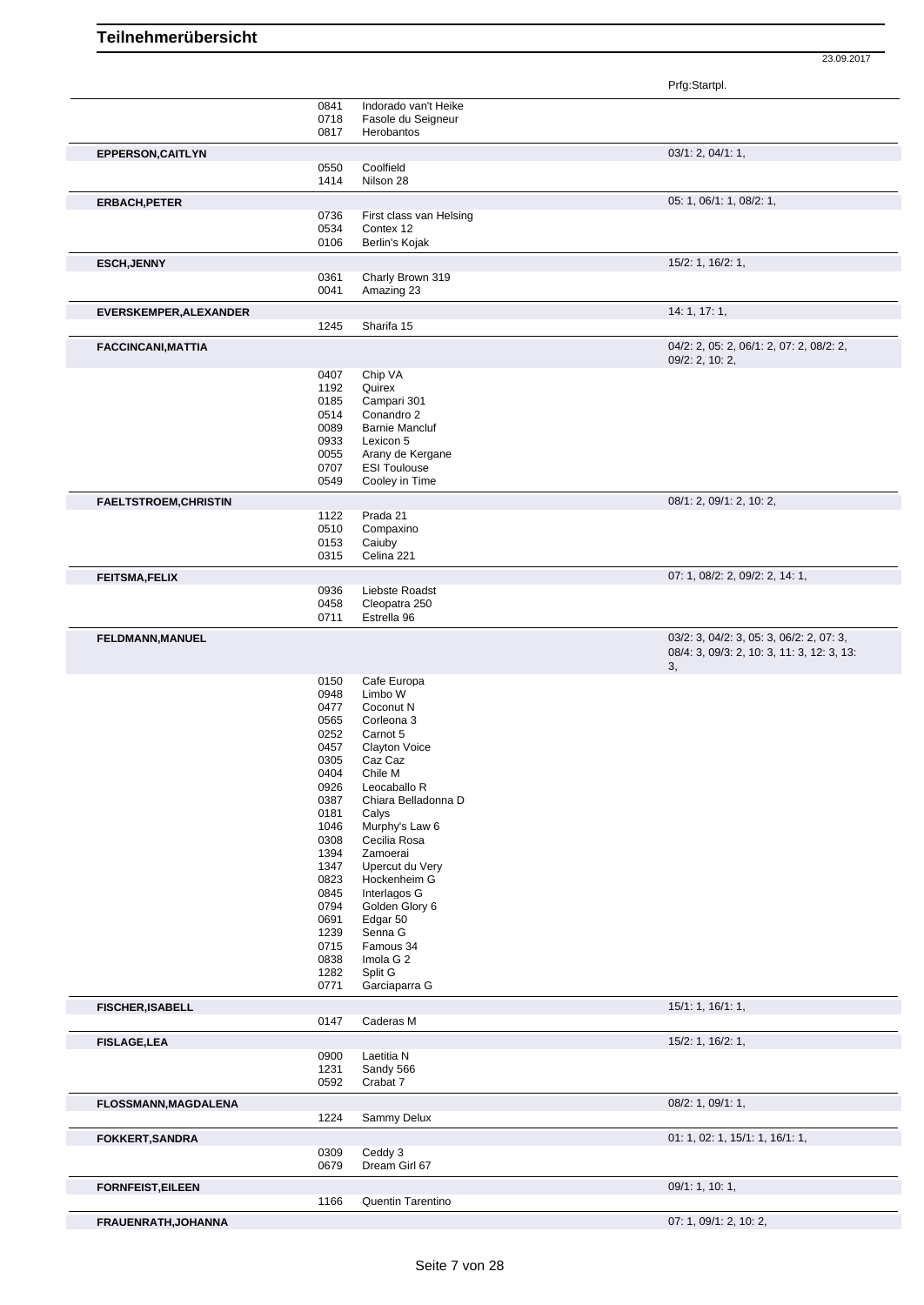Prfg:Startpl.

|                            | 1091         | Pauline 415                    |                                          |
|----------------------------|--------------|--------------------------------|------------------------------------------|
|                            | 1338         | <b>Turbud Cicero</b>           |                                          |
|                            |              |                                |                                          |
| <b>FUEST, MATTHIAS</b>     |              |                                | 06/1: 1, 07: 2, 08/1: 2, 09/2: 2, 10: 2, |
|                            | 0901         | Lagos 78                       |                                          |
|                            | 0721<br>1098 | Feedback S<br>Pepe 274         |                                          |
|                            | 0189         | Campino 480                    |                                          |
|                            | 0756         | Franz W                        |                                          |
|                            | 0999         | Lucaya 3                       |                                          |
|                            | 0748         | For Fly 3                      |                                          |
|                            | 0418         | Christador                     |                                          |
|                            | 0931         | Levista 6                      |                                          |
|                            | 0966         | Little Lumpi E                 |                                          |
|                            | 0860         | John Player                    |                                          |
|                            | 1070         | Null Null Sieben 4             |                                          |
| <b>FUNKE, JULIA</b>        |              |                                | 18:1,                                    |
| GALANDER, KATJA            |              |                                | 03/1:2,                                  |
|                            | 0187         | Campina 65                     |                                          |
|                            | 0831         | Hulapalu 6                     |                                          |
| <b>GEBKEN, MARIE</b>       |              |                                | 15/1: 1, 16/1: 1,                        |
|                            | 0700         | Emilio 96                      |                                          |
| <b>GERRITZEN, JANINA</b>   |              |                                | 14: 1, 16/2: 2, 17: 2,                   |
|                            | 0120         | <b>Bombay Sapphire</b>         |                                          |
|                            | 0354         | Chari 10                       |                                          |
|                            | 0370         | Chattanooga 14                 |                                          |
|                            | 0279         | Cassano 9<br>Catender          |                                          |
|                            | 0296<br>0622 | Cypress Hill 8                 |                                          |
|                            | 1307         | Tailormade Cash is King        |                                          |
|                            | 1092         | PBM Catoki's Son               |                                          |
|                            | 0289         | Castelliano                    |                                          |
|                            | 0491         | Colman's Bigfoot               |                                          |
|                            | 0648         | Del-Negro                      |                                          |
|                            | 0594         | Cracker Jack D 2               |                                          |
|                            | 0192         | Can do Light                   |                                          |
|                            | 0465         | Clooney R                      |                                          |
|                            | 0908<br>0003 | Landprinzess 2<br>Abigail R    |                                          |
|                            | 0559         | Coral Springs 2                |                                          |
|                            | 1216         | Rooney 20                      |                                          |
|                            | 1343         | Une Star Riverland             |                                          |
|                            | 0344         | Chamber Z                      |                                          |
|                            | 0462         | Clinton's Berlin               |                                          |
|                            | 0124         | Bordi<br>Jarko van't Kiezelhof |                                          |
|                            | 0854         |                                |                                          |
| <b>GEURKINK,LAURA</b>      |              |                                | 15/2: 1, 16/2: 1,                        |
|                            | 1083<br>1400 | Pacman 12<br>Zembla 3          |                                          |
|                            | 0844         | Ini Mini                       |                                          |
| GIERLICH, CHRISTINA        |              |                                | 08/3: 2, 11: 1,                          |
|                            | 0123         | Bonne Chance Z                 |                                          |
|                            | 1134         | Quad GD<br>Seerose 41          |                                          |
|                            | 1236<br>1210 | Rockstar 12                    |                                          |
|                            | 1036         | Miss Moneypenny 53             |                                          |
|                            | 0200         | Candida N                      |                                          |
|                            | 0572         | Cornetta 33                    |                                          |
|                            | 0739         | Flash M                        |                                          |
|                            | 0833         | Hurricane M                    |                                          |
|                            | 1254         | Silvia 70                      |                                          |
|                            | 0842         | Indy 35                        |                                          |
| <b>GLEIS, HANS-GERD</b>    | 0804         | Greta B 2                      | 07: 1, 09/2: 1,                          |
|                            |              |                                |                                          |
| GODENSCHWAGER, SANDRA      | 1430         | Condios 14                     | 15/2: 1, 16/2: 1,                        |
|                            |              |                                |                                          |
| <b>GOECKEN, JENS</b>       | 0401         | Chico's Way                    | 08/1: 2, 11: 1,                          |
|                            | 0963         | Little Dream 61                |                                          |
|                            | 0605         | Cristrose G                    |                                          |
|                            |              |                                | 06/1: 1, 08/2: 1, 11: 2, 12: 1,          |
| <b>GOEHLFENNEN, JANNES</b> | 1163         | Quelle Belle 3                 |                                          |
|                            | 0136         | C-Roberto B                    |                                          |
|                            | 1072         | Number One B                   |                                          |
|                            | 0420         | Christiano Ronaldo B           |                                          |
|                            | 0221         | Caracas 104                    |                                          |
| GOEHLFENNEN, MARK          |              |                                | 14: 1, 15/1: 1, 16/1: 1, 17: 1,          |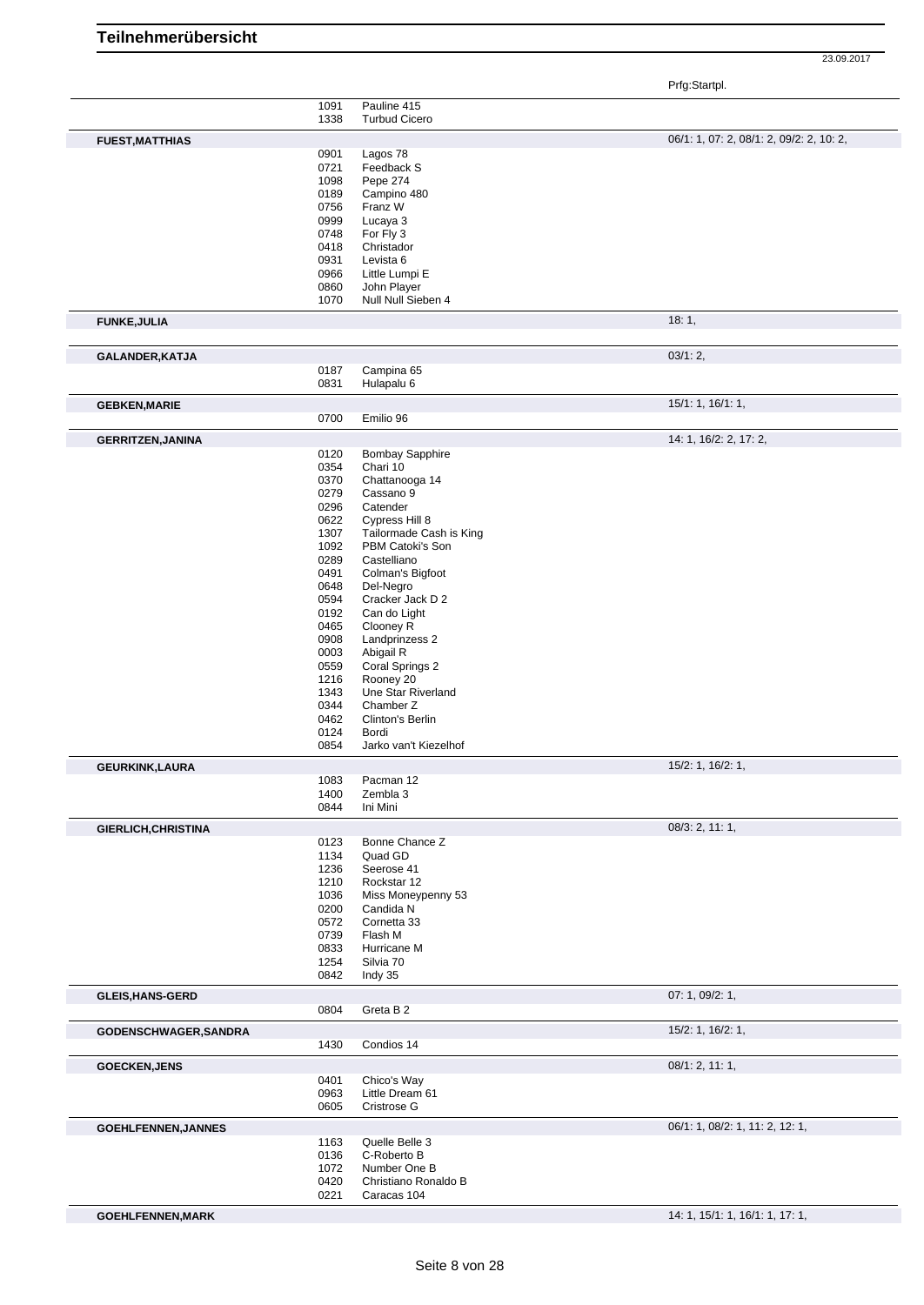Prfg:Startpl.

|                                                                                                                         | 1163         |                              |                                                                                        |
|-------------------------------------------------------------------------------------------------------------------------|--------------|------------------------------|----------------------------------------------------------------------------------------|
|                                                                                                                         |              | Quelle Belle 3               |                                                                                        |
|                                                                                                                         | 0136         | C-Roberto B                  |                                                                                        |
|                                                                                                                         | 1072         | Number One B                 |                                                                                        |
|                                                                                                                         | 0420         | Christiano Ronaldo B         |                                                                                        |
|                                                                                                                         |              |                              |                                                                                        |
|                                                                                                                         | 0221         | Caracas 104                  |                                                                                        |
| GOELZ, PEGGY                                                                                                            |              |                              | 18:1,                                                                                  |
|                                                                                                                         | 1189         | Quinto 62                    |                                                                                        |
|                                                                                                                         |              |                              |                                                                                        |
| <b>GRAEFE, GEROME</b>                                                                                                   |              |                              | 04/2: 1, 06/1: 1, 08/3: 1, 09/2: 1,                                                    |
|                                                                                                                         | 1058         | New Love 2                   |                                                                                        |
|                                                                                                                         | 1138         | Quaid Good G                 |                                                                                        |
|                                                                                                                         | 0231         | Caris 8                      |                                                                                        |
|                                                                                                                         | 1022         | Machno's Girl                |                                                                                        |
|                                                                                                                         |              |                              |                                                                                        |
|                                                                                                                         | 0221         | Caracas 104                  |                                                                                        |
|                                                                                                                         | 0603         | <b>Cristal Crown</b>         |                                                                                        |
|                                                                                                                         | 0177         | Calou 8                      |                                                                                        |
|                                                                                                                         | 0669         | Dior on Top                  |                                                                                        |
|                                                                                                                         |              |                              |                                                                                        |
| <b>GRAFMUELLER, NELE</b>                                                                                                |              |                              | $08/2$ : 2, $09/1$ : 2,                                                                |
|                                                                                                                         | 0440         | Claire 69                    |                                                                                        |
|                                                                                                                         | 0972         | Lola likes Looping           |                                                                                        |
|                                                                                                                         | 0683         | Dree Boeken's Starleader     |                                                                                        |
| <b>GRANGENETTE, KIM</b>                                                                                                 |              |                              | 03/2: 2, 04/2: 2, 05: 1,                                                               |
|                                                                                                                         | 0916         | Lavalino 5                   |                                                                                        |
|                                                                                                                         |              |                              |                                                                                        |
|                                                                                                                         | 1187         | Quintendra 5                 |                                                                                        |
|                                                                                                                         | 0928         | Levana 46                    |                                                                                        |
|                                                                                                                         | 0102         | Belmont-Royale 2             |                                                                                        |
|                                                                                                                         | 0096         | Baylando 6                   |                                                                                        |
|                                                                                                                         |              |                              |                                                                                        |
|                                                                                                                         | 0428         | Cicat du Plévau              |                                                                                        |
|                                                                                                                         | 0729         | Fifiedorijke v.d. Bankhoeven |                                                                                        |
|                                                                                                                         | 0722         | Feeling-A.D.                 |                                                                                        |
|                                                                                                                         | 0702         | Encora 2                     |                                                                                        |
|                                                                                                                         | 0878         | Kolombo Van Den Blauwaert    |                                                                                        |
|                                                                                                                         |              |                              |                                                                                        |
|                                                                                                                         | 0706         | Esha 3                       |                                                                                        |
|                                                                                                                         | 0517         | Concordony VH Wilgenhof Z    |                                                                                        |
|                                                                                                                         | 0388         | Chiara vd Seleviahoeve       |                                                                                        |
|                                                                                                                         | 0738         | Fjera van het Hoogveld       |                                                                                        |
|                                                                                                                         | 1025         | Magic 253                    |                                                                                        |
|                                                                                                                         |              |                              |                                                                                        |
|                                                                                                                         | 0820         | Hinderico W                  |                                                                                        |
|                                                                                                                         | 0858         | Jessica d'Auteuil            |                                                                                        |
|                                                                                                                         | 0779         | Ghyslena                     |                                                                                        |
|                                                                                                                         |              |                              | 08/1: 1, 09/2: 1, 11: 1,                                                               |
| <b>GRAVEMEIER, ARNE</b>                                                                                                 | 0166         | Call her Coco W              |                                                                                        |
|                                                                                                                         |              |                              |                                                                                        |
| <b>GREITEN, SIMONE</b>                                                                                                  |              |                              | 15/2: 1, 16/2: 1,                                                                      |
|                                                                                                                         | 0688         | Dusty 835                    |                                                                                        |
|                                                                                                                         | 0809         | Habibi 21                    |                                                                                        |
| <b>GREMME,KIRA</b>                                                                                                      |              |                              | 09/1: 1, 11: 1,                                                                        |
|                                                                                                                         | 1119         | Portland 12                  |                                                                                        |
|                                                                                                                         | 0447         | Clark Gable G                |                                                                                        |
|                                                                                                                         |              | Coronas Stern                |                                                                                        |
|                                                                                                                         |              |                              |                                                                                        |
|                                                                                                                         | 0575         |                              |                                                                                        |
|                                                                                                                         |              |                              | 01:1, 14:1,                                                                            |
|                                                                                                                         | 1120         | Potomac Blaze                |                                                                                        |
|                                                                                                                         | 0019         | Agina 4                      |                                                                                        |
|                                                                                                                         |              |                              | 06/1: 2, 07: 2, 09/1: 2,                                                               |
|                                                                                                                         | 1184         | Quint 21                     |                                                                                        |
|                                                                                                                         |              | Colestros                    |                                                                                        |
|                                                                                                                         | 0485<br>1353 | Valentin 130                 |                                                                                        |
|                                                                                                                         |              |                              |                                                                                        |
|                                                                                                                         |              |                              | 08/2: 2, 09/1: 2, 10: 1, 11: 1, 12: 1, 13:<br>1,                                       |
|                                                                                                                         |              |                              |                                                                                        |
|                                                                                                                         | 0904         | Landjego 6                   |                                                                                        |
|                                                                                                                         | 0049         | Anthony 84                   |                                                                                        |
|                                                                                                                         | 1097         | Penny Lane 313               |                                                                                        |
|                                                                                                                         | 1167         | Quentino 18                  |                                                                                        |
|                                                                                                                         | 1053         | Nasferatu Uno                |                                                                                        |
|                                                                                                                         |              |                              |                                                                                        |
|                                                                                                                         | 1197         | Quo Vada 2                   |                                                                                        |
|                                                                                                                         | 0403         | Chikki-Creamy                |                                                                                        |
|                                                                                                                         |              |                              | 03/2: 2, 04/2: 2, 05: 1, 08/3: 2, 11: 2,                                               |
|                                                                                                                         | 0623         | Cyraleen H                   |                                                                                        |
|                                                                                                                         |              |                              |                                                                                        |
|                                                                                                                         | 0250         | Carmen 234                   |                                                                                        |
|                                                                                                                         | 1168         | Quenya H                     |                                                                                        |
|                                                                                                                         | 0455         | Claus H <sub>2</sub>         |                                                                                        |
|                                                                                                                         | 0417         | Chosy H                      |                                                                                        |
|                                                                                                                         | 0543         | Conway H                     |                                                                                        |
|                                                                                                                         | 0685         | Duke of fun H                |                                                                                        |
|                                                                                                                         |              |                              |                                                                                        |
|                                                                                                                         |              |                              | 03/2: 2, 04/2: 2, 05: 2, 06/2: 2, 07: 2,<br>08/4: 2, 09/3: 2, 10: 2, 11: 2, 12: 2, 13: |
|                                                                                                                         |              |                              | 2,                                                                                     |
| <b>GUELINK, GABY</b><br><b>HAASE, DANIELA</b><br><b>HAEHNER, LOREN</b><br>HARDINGHAUS, ANNETTE<br><b>HASSMANN,FELIX</b> | 0397         | Chicca 31                    |                                                                                        |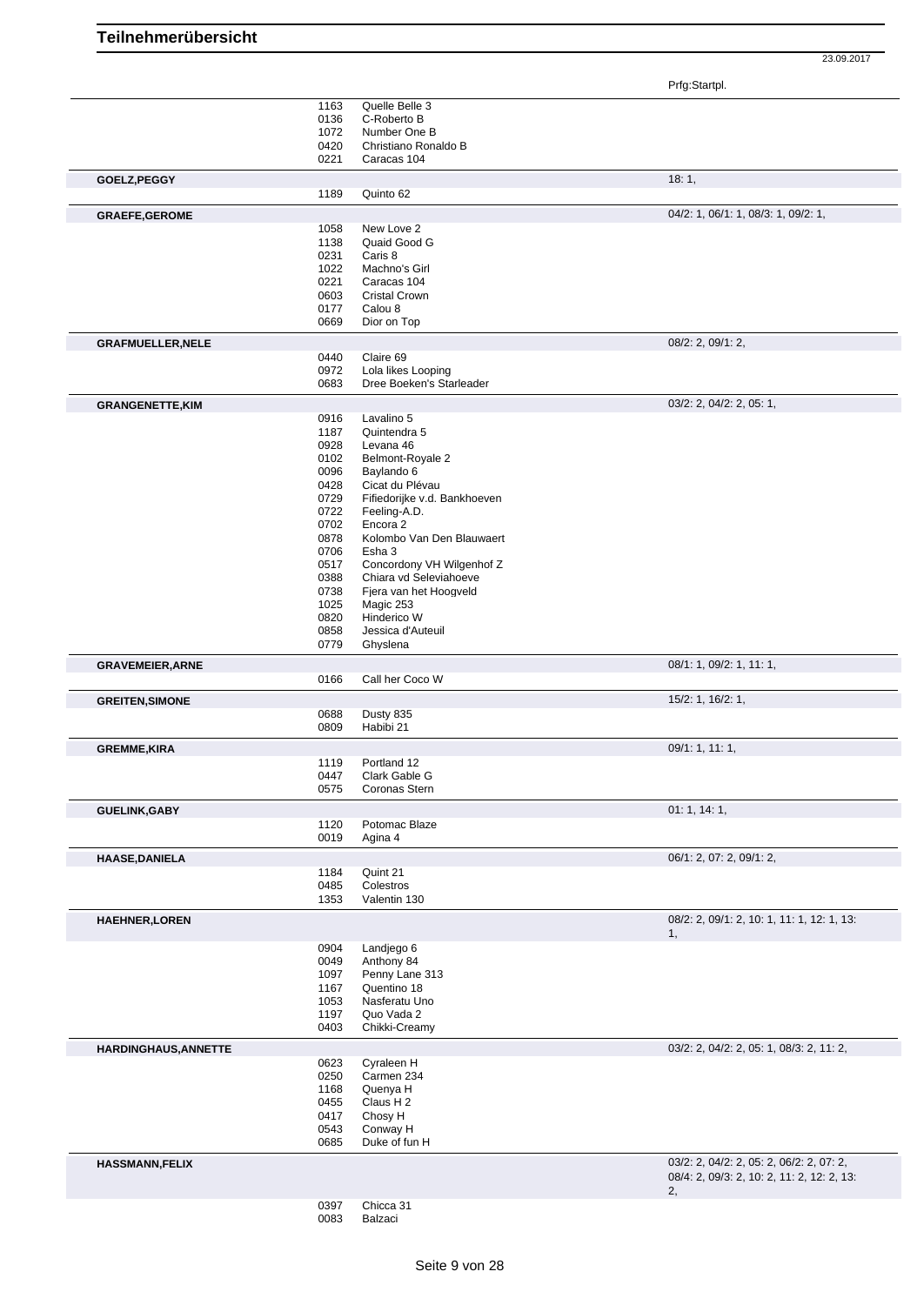Prfg:Startpl.

| 1140 | Quali Quanti           |  |
|------|------------------------|--|
| 0303 | Cayles                 |  |
| 0302 | Cayenne WZ             |  |
| 0074 | Balance 30             |  |
| 1002 | Lucky Boy 231          |  |
| 0071 | Bachus H               |  |
| 0091 | Baron WZ               |  |
| 0090 | Barolo H               |  |
| 0205 | Cantara 77             |  |
| 1081 | Otello 49              |  |
| 0829 | Horse Gym's Quick Step |  |
| 0827 | Horse Gym's Caretin    |  |
| 1377 | Vincent 168            |  |
| 1252 | SIG Captain America    |  |
| 0828 | Horse Gym's Landino    |  |
| 0889 | La Vita 33             |  |
| 0983 | Lorena 144             |  |
| 1251 | SIG Black Panther      |  |
| 1147 | Quattro WZ             |  |
| 1196 | Quiwitino WZ           |  |
| 0062 | Atacke 2               |  |
| 0229 | Carbonada H            |  |
| 0213 | Capriole H             |  |
| 1266 | SL Brazonado           |  |
| 0274 | Casraino Z             |  |
| 1253 | <b>SIG Hawkeye</b>     |  |

**HASSMANN,TONI** 03/2: 2, 04/2: 3, 05: 2, 06/2: 1, 07: 1, 12: 2, 13: 2,

| 1026 | Maicon                |
|------|-----------------------|
| 0347 | Channing L            |
| 0194 | Canada I.Z.           |
| 0155 | Caleon W.Z.           |
| 0620 | Curly 70              |
| 0081 | <b>Balous Diamond</b> |
| 1099 | Pepita Con Spita      |
| 1069 | Nubalou W.Z.          |
| 1141 | Quality Emma B        |
| 1364 | Venezia 72            |
| 0345 | Championessa 2        |
| 0523 | Connors Boy           |
| 0754 | Fortuna 465           |
| 1241 | SG's Air Pilot        |
| 1331 | Tonight 6             |
| 0080 | Balounito 2           |
| 0662 | Dideldibadu AH        |
| 1048 | Mylord Quidam Z       |
| 0826 | <b>Holy Blue</b>      |

Bien-Aimee De La Lionne

**HECKMANN,ISABEL** 04/2: 1, 05: 1, 08/2: 1, 09/1: 1, 11: 1, 14: 1,

1174 Quicklebendig<br>0812 Happy Hopsi Happy Hopsi Level Two 0444 Clarence S<br>1163 Quelle Belle 1163 Quelle Belle 3<br>0600 Crime Time 4 Crime Time 4 Enterprice 4 Storyman M 0415 Chocolate Coffee<br>0065 Atlanta 537 Atlanta 537 0030 Alida 88<br>0560 Corall 22 0560 Corall 22<br>0025 Akon W 0025 Akon W<br>0207 Cantiaro Cantiaro de Chile K Curious Felix 1181 Quindo 5<br>0822 Hipsahra 0822 Hipsahra<br>0816 Hepsahra 0816 Hepsahra<br>0888 La Quinara 0888 La Quinara 2<br>0760 Frieda 256 0760 Frieda 256<br>0892 Labyrinthod 0892 Labyrinthodontia<br>0100 Bellevu 0100 Bellevu<br>0938 Liescher 0938 Lieschen Müller 6<br>0451 Classic Boy 24 0451 Classic Boy 24<br>0493 Colorado 223 0493 Colorado 223<br>0994 Lovaina 0994 Lovaina<br>0061 Asti for Y 0061 Asti for You<br>0172 Calle 89 0172 Calle 89<br>1055 Natreju<br>1018 Lynford 8 Natreju 1018 Lynford 8<br>1006 Ludger G 1006 Ludger G<br>0849 Isabella B 0849 Isabella BE-ST<br>0116 Blue vd Heide Blue vd Heide

Goliath van de Marcke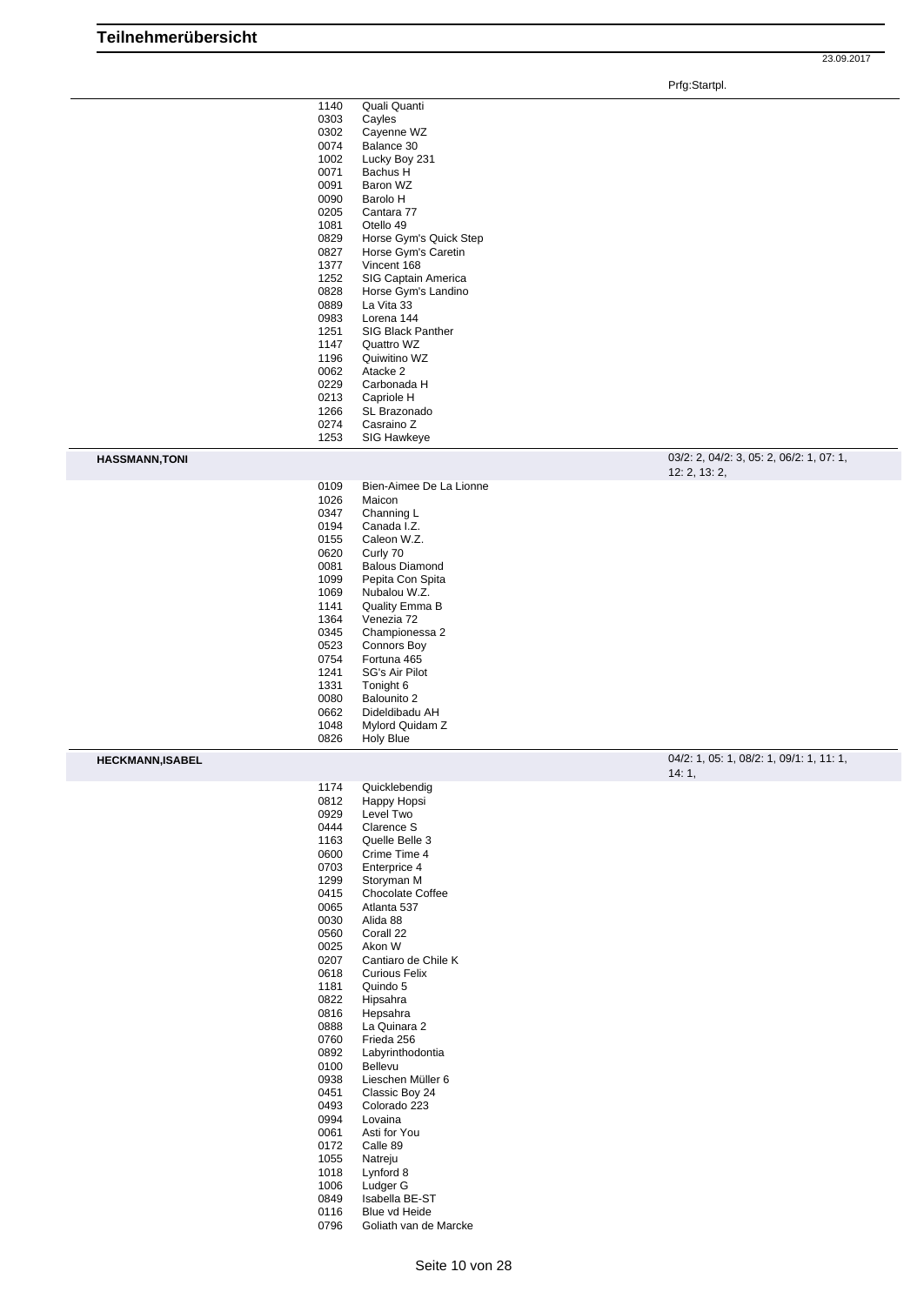Prfg:Startpl.

|                                                                             | 0855 | Jason - Hilton                 |                                            |
|-----------------------------------------------------------------------------|------|--------------------------------|--------------------------------------------|
|                                                                             | 0762 | Full Time 7                    |                                            |
|                                                                             | 0301 | Cavalli 3                      |                                            |
|                                                                             |      |                                |                                            |
| <b>HECKMANN, MICHAEL</b>                                                    |      |                                | 03/2: 3, 04/2: 3, 05: 1, 06/2: 1, 07: 2,   |
|                                                                             |      |                                | 08/3: 3, 09/3: 3, 10: 3, 11: 3, 12: 3, 13: |
|                                                                             |      |                                |                                            |
|                                                                             |      |                                | 2,                                         |
|                                                                             | 1174 | Quicklebendig                  |                                            |
|                                                                             | 0812 | Happy Hopsi                    |                                            |
|                                                                             | 0085 | Bangkok GN                     |                                            |
|                                                                             | 0078 | Balluchon du Rouet             |                                            |
|                                                                             |      |                                |                                            |
|                                                                             | 0929 | Level Two                      |                                            |
|                                                                             | 0444 | Clarence S                     |                                            |
|                                                                             | 0703 | Enterprice 4                   |                                            |
|                                                                             | 1299 | Storyman M                     |                                            |
|                                                                             | 0566 | Cormello R                     |                                            |
|                                                                             |      |                                |                                            |
|                                                                             | 0973 | Lolita K                       |                                            |
|                                                                             | 0025 | Akon W                         |                                            |
|                                                                             | 0207 | Cantiaro de Chile K            |                                            |
|                                                                             | 0128 | Bruno 191                      |                                            |
|                                                                             | 0938 | Lieschen Müller 6              |                                            |
|                                                                             |      |                                |                                            |
|                                                                             | 0493 | Colorado 223                   |                                            |
|                                                                             | 0994 | Lovaina                        |                                            |
|                                                                             | 0061 | Asti for You                   |                                            |
|                                                                             | 0172 | Calle 89                       |                                            |
|                                                                             | 0986 | Lotta G                        |                                            |
|                                                                             |      |                                |                                            |
|                                                                             | 0778 | Geronimo H 2                   |                                            |
|                                                                             | 1018 | Lynford 8                      |                                            |
|                                                                             | 0434 | Cini-Mini                      |                                            |
|                                                                             | 1375 | Victor 173                     |                                            |
|                                                                             |      |                                |                                            |
|                                                                             | 0070 | Bacadi 9                       |                                            |
|                                                                             | 1006 | Ludger G                       |                                            |
|                                                                             | 0178 | Caloubet 2                     |                                            |
|                                                                             | 0855 | Jason - Hilton                 |                                            |
|                                                                             | 0301 | Cavalli 3                      |                                            |
|                                                                             | 0101 | Bellevue 126                   |                                            |
|                                                                             |      |                                |                                            |
|                                                                             | 0964 | Little John N                  |                                            |
| <b>HEIJMERIKX, RACHEL</b>                                                   |      |                                | 18:1,                                      |
|                                                                             |      |                                |                                            |
|                                                                             | 0661 | Dicora GS                      |                                            |
| HEITZER, CHARLOTTE                                                          |      |                                | 06/1: 1, 08/3: 1,                          |
|                                                                             |      |                                |                                            |
|                                                                             | 0642 | De Couleur 2                   |                                            |
|                                                                             | 1031 | Meddalist                      |                                            |
|                                                                             | 0391 | Chica del aire                 |                                            |
|                                                                             | 0628 | Dakota 408                     |                                            |
|                                                                             |      |                                |                                            |
|                                                                             |      |                                |                                            |
|                                                                             | 0421 | Christmann                     |                                            |
|                                                                             | 0297 | Cathano 3                      |                                            |
|                                                                             | 0810 | Hale Bob 15                    |                                            |
|                                                                             | 1344 | Unex What a Carnute K          |                                            |
|                                                                             |      |                                |                                            |
|                                                                             | 1121 | Power Ball 2                   |                                            |
|                                                                             | 0647 | Dedicasse du Bois de Buisseret |                                            |
|                                                                             |      |                                | 01: 1, 03/1: 1, 14: 1, 15/1: 1, 16/1: 2,   |
|                                                                             |      |                                |                                            |
|                                                                             |      |                                | 17:1,                                      |
|                                                                             | 0278 | Cassano 3                      |                                            |
|                                                                             | 0783 | Gina Lou                       |                                            |
|                                                                             | 0633 | Dannibelle B                   |                                            |
|                                                                             | 1345 | Unique Buddy                   |                                            |
|                                                                             |      |                                |                                            |
|                                                                             |      |                                | 15/1: 1, 16/1: 1, 17: 1,                   |
|                                                                             | 0057 | Arkyno                         |                                            |
|                                                                             |      |                                |                                            |
|                                                                             | 0682 | Dree Boeken's Coupes Roesche   |                                            |
|                                                                             |      |                                | 03/2: 2, 04/2: 2, 05: 2, 06/1: 1, 07: 2,   |
|                                                                             |      |                                |                                            |
|                                                                             |      |                                | 08/2: 2, 09/2: 2, 11: 1,                   |
|                                                                             | 1271 | Snoopnose                      |                                            |
|                                                                             | 0054 | <b>Aquarell PW</b>             |                                            |
|                                                                             | 1118 | Poggy                          |                                            |
|                                                                             |      |                                |                                            |
|                                                                             | 1302 | Strombuli                      |                                            |
|                                                                             | 0335 | Chaccobel                      |                                            |
|                                                                             | 0921 | Leandra 215                    |                                            |
|                                                                             | 1191 | Quinton 11                     |                                            |
|                                                                             | 0206 | Canterbury 10                  |                                            |
|                                                                             | 1067 | Nogadishu                      |                                            |
|                                                                             |      |                                |                                            |
|                                                                             | 0198 | Cancaro 2                      |                                            |
|                                                                             | 0871 | KH's Une de May                |                                            |
|                                                                             | 0611 | Cubana O                       |                                            |
|                                                                             | 0675 | Doriano 13                     |                                            |
|                                                                             |      |                                |                                            |
|                                                                             | 0340 | Chacdina                       |                                            |
|                                                                             | 0612 | Cucinello                      |                                            |
|                                                                             | 0157 | Caliberty OLD                  |                                            |
|                                                                             | 0732 | Fiorello 125                   |                                            |
|                                                                             |      | Numeri                         |                                            |
|                                                                             | 1073 |                                |                                            |
|                                                                             | 1233 | Saphire 5                      |                                            |
|                                                                             | 0318 | Cellestino 8                   |                                            |
| <b>HELMING, CAROLIN</b><br><b>HEUSCHEN, MARLEEN</b><br><b>HEYER, DENNIS</b> | 0373 | Check it up 3                  |                                            |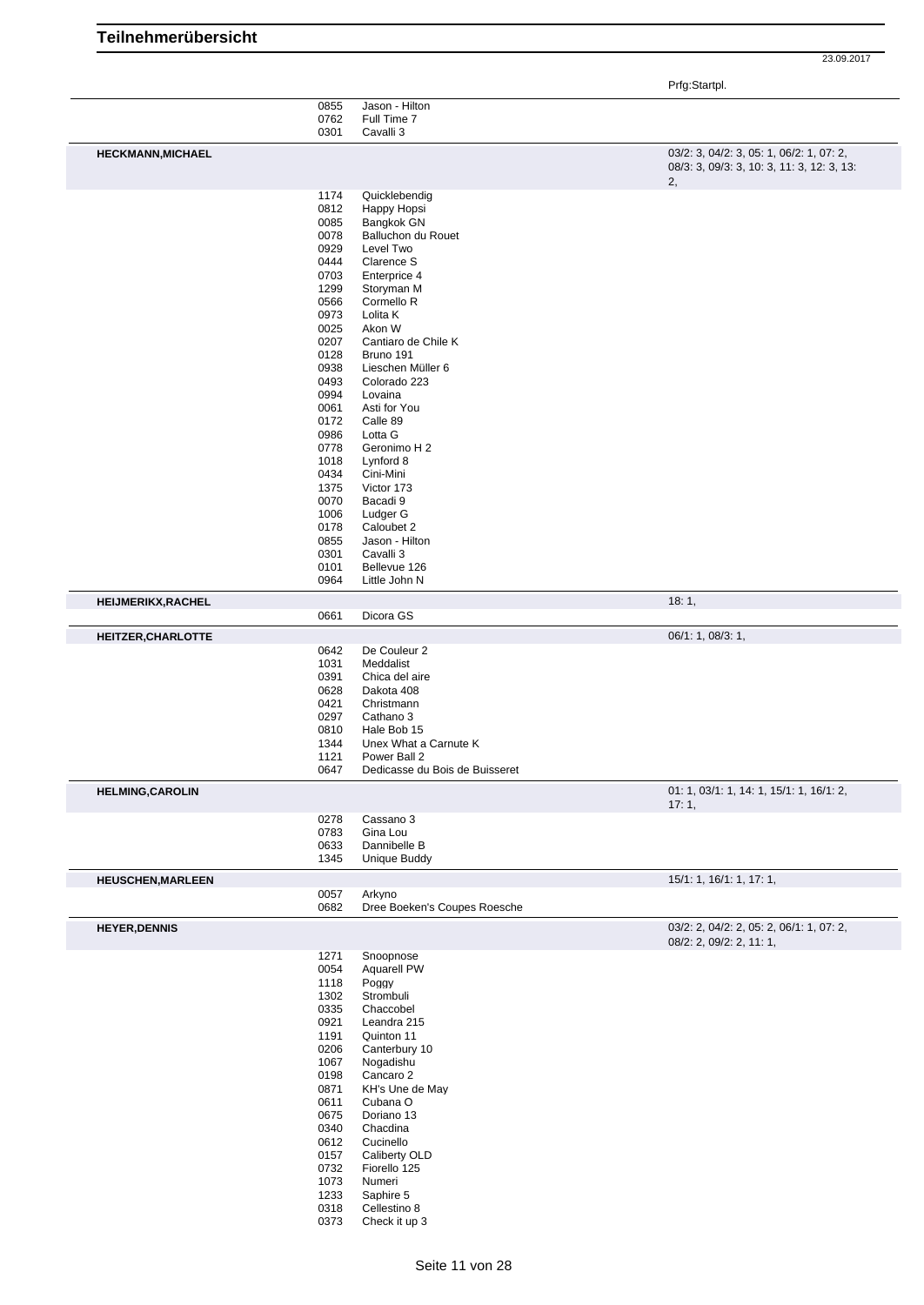|                             |              |                                             | Prfg:Startpl.                            |
|-----------------------------|--------------|---------------------------------------------|------------------------------------------|
|                             | 0245         | Carlos 778                                  |                                          |
|                             | 1341         | Ultimo 137                                  |                                          |
|                             | 0223         | Caracas 99                                  |                                          |
|                             | 0257         | Carreras 14                                 |                                          |
|                             | 1382         | Vladimir OLD                                |                                          |
|                             | 1212         | Rolls de Montigny                           |                                          |
|                             | 0834         | I do it 4                                   |                                          |
| <b>HEYER, JOACHIM</b>       | 1271         | Snoopnose                                   | 06/2: 2, 07: 2, 08/4: 2, 11: 2,          |
|                             | 0054         | <b>Aquarell PW</b>                          |                                          |
|                             | 1118         | Poggy                                       |                                          |
|                             | 1302         | Strombuli                                   |                                          |
|                             | 0335         | Chaccobel                                   |                                          |
|                             | 1191<br>0206 | Quinton 11<br>Canterbury 10                 |                                          |
|                             | 1067         | Nogadishu                                   |                                          |
|                             | 0871         | KH's Une de May                             |                                          |
|                             | 0611         | Cubana O                                    |                                          |
|                             | 0675         | Doriano 13                                  |                                          |
|                             | 0340         | Chacdina                                    |                                          |
|                             | 0612<br>0157 | Cucinello<br>Caliberty OLD                  |                                          |
|                             | 1073         | Numeri                                      |                                          |
|                             | 0701         | Emma N                                      |                                          |
|                             | 1233         | Saphire 5                                   |                                          |
|                             | 0318         | Cellestino 8                                |                                          |
|                             | 0373         | Check it up 3                               |                                          |
|                             | 0348         | Chantal 315<br>Carlos 778                   |                                          |
|                             | 0245<br>1341 | Ultimo 137                                  |                                          |
|                             | 0223         | Caracas 99                                  |                                          |
|                             | 0257         | Carreras 14                                 |                                          |
|                             | 1382         | Vladimir OLD                                |                                          |
|                             | 1212         | Rolls de Montigny                           |                                          |
|                             | 0834         | I do it 4                                   |                                          |
| <b>HILBIG, SARAH</b>        |              |                                             | 15/2: 1, 16/2: 1,                        |
|                             | 0617         | Cupido 58                                   |                                          |
| <b>HILGEFORT, ANNA</b>      |              |                                             | 03/1: 2, 04/1: 2, 06/1: 1, 08/1: 1,      |
|                             | 0237         | Carl Lewis 7                                |                                          |
|                             | 1279<br>0950 | Special Lucy H<br><b>Limited Edition 82</b> |                                          |
|                             |              |                                             |                                          |
| <b>HINKEN, CARINA</b>       | 0314         | Celieza                                     | 16/1: 1, 17: 1,                          |
|                             |              |                                             | 06/2: 2, 07: 1,                          |
| <b>HINZ, ALEXANDER</b>      | 0608         | Cronos B                                    |                                          |
|                             | 0664         | Dieter 43                                   |                                          |
|                             | 0171         | Calle 84                                    |                                          |
| <b>HOBITZ, CALVIN</b>       |              |                                             | 08/2:1,                                  |
|                             | 1415         | Anatevka 84                                 |                                          |
| <b>HOEGEN, CARINA</b>       | 1142         | Quality's Son                               | 08/2: 1, 09/1: 1,                        |
|                             |              |                                             |                                          |
| HOELSCHER, JENNIFER         | 0170         | Calle 54                                    | 08/1: 1, 09/1: 1, 17: 1,                 |
|                             | 0759         | Frieda 229                                  |                                          |
|                             |              |                                             |                                          |
| HOELSCHER, TABEA            | 1041         | Monte Revellino B                           | 01: 1, 02: 1,                            |
|                             | 0519         | Coniro K                                    |                                          |
|                             | 0832         | Hulingshof's Jogi                           |                                          |
| HOFFMANN, ANNIKA            |              |                                             | 18:1,                                    |
|                             | 0105         | Bergtor Ma Fleur                            |                                          |
|                             |              |                                             |                                          |
| <b>HOFSCHROEER, HENDRIK</b> | 1014         | Lüttinghof's Converse                       | 07: 1, 08/3: 1, 09/3: 1, 10: 1, 12: 1,   |
|                             | 0798         | Grace 419                                   |                                          |
|                             | 0232         | Carissima 29                                |                                          |
|                             | 0176         | Calmerette II                               |                                          |
| HOFSCHROEER, LYNN           |              |                                             | 15/1: 1, 16/1: 1,                        |
|                             | 0023         | Air Mexx                                    |                                          |
| <b>HOLBOER, ANNIKA</b>      |              |                                             | 15/2: 1, 16/2: 1,                        |
|                             | 0891         | Labrasco                                    |                                          |
| <b>HOLLENBECK,CARLOS</b>    |              |                                             | 01: 2, 02: 2,                            |
|                             | 0288         | Castalina                                   |                                          |
|                             | 1106         | Picalito                                    |                                          |
| <b>HOLTGERS, HEINRICH</b>   |              |                                             | 03/2: 2, 04/2: 2, 05: 2, 08/4: 2, 11: 2, |
|                             | 0573         | Cornetto 30                                 |                                          |
|                             | 0666         | Dinan 2                                     |                                          |

**Teilnehmerübersicht**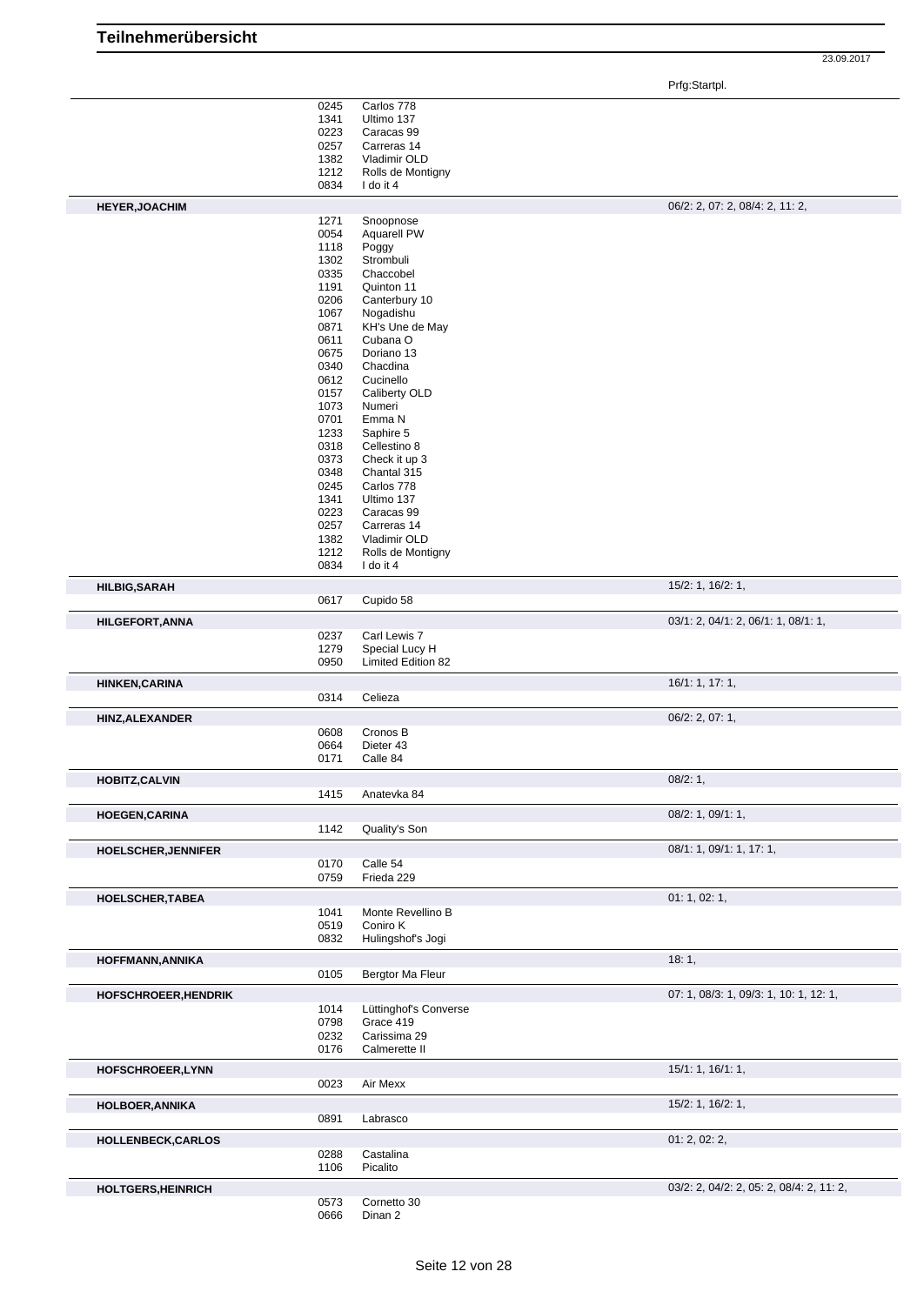Prfg:Startpl.

|                          | 0411         | Choco Crossie 3               |                                          |
|--------------------------|--------------|-------------------------------|------------------------------------------|
|                          | 1012         | Lukanec                       |                                          |
|                          | 0917         | Lavender Brown                |                                          |
|                          | 0270         | Casino 87                     |                                          |
|                          | 0376         | Cheeky Monkey 2               |                                          |
|                          | 1023         | Mackmyra                      |                                          |
|                          | 0989         |                               |                                          |
|                          |              | Louann                        |                                          |
|                          | 0406         | Chin Ziano                    |                                          |
|                          | 0869         | Kaya 45                       |                                          |
|                          | 0467         | Close up des Terdrix Z        |                                          |
|                          | 0063         | Athena d'Or                   |                                          |
|                          |              |                               |                                          |
| HOLTMANN-UPHOFF, HENRIKE |              |                               | 15/2: 1, 16/2: 1,                        |
|                          | 1005         | Lucy in the Sky 18            |                                          |
|                          |              |                               |                                          |
| HOLTVLUEWER, ANIKA       |              |                               | 18:1,                                    |
|                          | 1126         | Prinz Contoni                 |                                          |
|                          | 1009         | Lui 99                        |                                          |
|                          |              |                               |                                          |
| <b>HOLZ, THOMAS</b>      |              |                               | 04/2: 2, 05: 2, 06/2: 2, 07: 2, 08/4: 2, |
|                          |              |                               | 09/3: 2, 10: 2, 11: 2, 12: 2, 13: 2,     |
|                          | 0120         | <b>Bombay Sapphire</b>        |                                          |
|                          | 0903         | Landiamo 8                    |                                          |
|                          | 1149         | Queen 121                     |                                          |
|                          |              |                               |                                          |
|                          | 0006         | Acanfora                      |                                          |
|                          | 0215         | Captain Jack 35               |                                          |
|                          | 0354         | Chari 10                      |                                          |
|                          | 0370         | Chattanooga 14                |                                          |
|                          | 0279         | Cassano 9                     |                                          |
|                          | 0296         | Catender                      |                                          |
|                          | 1160         | Queensland 14                 |                                          |
|                          |              |                               |                                          |
|                          | 0622         | Cypress Hill 8                |                                          |
|                          | 0077         | <b>Balinus</b>                |                                          |
|                          | 0975         | Longoria                      |                                          |
|                          | 0051         | Anyway 60                     |                                          |
|                          | 0209         | Capitol 15                    |                                          |
|                          | 0894         | Lacoste 117                   |                                          |
|                          | 1367         | Versace 17                    |                                          |
|                          | 1227         |                               |                                          |
|                          |              | Sancho 496                    |                                          |
|                          | 1307         | Tailormade Cash is King       |                                          |
|                          | 0066         | Avatar 18                     |                                          |
|                          | 0545         | Cool Jazz 2                   |                                          |
|                          | 0289         | Castelliano                   |                                          |
|                          | 0763         | Future 92                     |                                          |
|                          | 0433         | Cinetec                       |                                          |
|                          | 0009         | Actiongirl                    |                                          |
|                          |              |                               |                                          |
|                          | 0131         | Buffy 53                      |                                          |
|                          | 0491         | Colman's Bigfoot              |                                          |
|                          | 0648         | Del-Negro                     |                                          |
|                          | 1287         | Stakkato's Special            |                                          |
|                          | 0380         | Cherrio                       |                                          |
|                          | 0594         | Cracker Jack D 2              |                                          |
|                          | 0192         | Can do Light                  |                                          |
|                          |              |                               |                                          |
|                          | 0284         | Cassijo 2                     |                                          |
|                          | 0465         | Clooney R                     |                                          |
|                          | 0908         | Landprinzess 2                |                                          |
|                          | 0643         | De Lütt 2                     |                                          |
|                          | 0859         | JL's Cellestina               |                                          |
|                          | 1247         | Shir Khan 39                  |                                          |
|                          | 0003         | Abigail R                     |                                          |
|                          | 1220         | Sahin 3                       |                                          |
|                          | 0559         | Coral Springs 2               |                                          |
|                          |              |                               |                                          |
|                          | 1216         | Rooney 20                     |                                          |
|                          | 0095         | <b>Bas 15</b>                 |                                          |
|                          |              | Jamaica van het Netehof       |                                          |
|                          | 0853         |                               |                                          |
|                          | 0017         | Afrikaan                      |                                          |
|                          | 0639         | Dayson                        |                                          |
|                          | 1343         | Une Star Riverland            |                                          |
|                          | 0344         | Chamber Z                     |                                          |
|                          |              |                               |                                          |
|                          | 0462         | Clinton's Berlin              |                                          |
|                          | 0124         | Bordi                         |                                          |
|                          | 0856         | Jeronimo van't Klavertje Vier |                                          |
|                          | 0772         | Garizona                      |                                          |
|                          | 0854         | Jarko van't Kiezelhof         |                                          |
|                          | 0569         | Cornet's Boy 5                |                                          |
|                          |              |                               |                                          |
| HOPPE, PAWEENA           |              |                               | 07: 2, 08/3: 2, 09/1: 2, 11: 2,          |
|                          | 0924         | Lennie 6                      |                                          |
|                          | 0962         | Little Crazy Jumper           |                                          |
|                          | 1351         | Vabio 2                       |                                          |
|                          | 1381         | Vivianus                      |                                          |
|                          | 0285         | Cassina 73                    |                                          |
|                          | 1133         | Qnudsen                       |                                          |
|                          |              |                               |                                          |
|                          | 0312         | Celebration 50                |                                          |
|                          | 1158<br>0321 | Queenessa Verdi<br>Cenina     |                                          |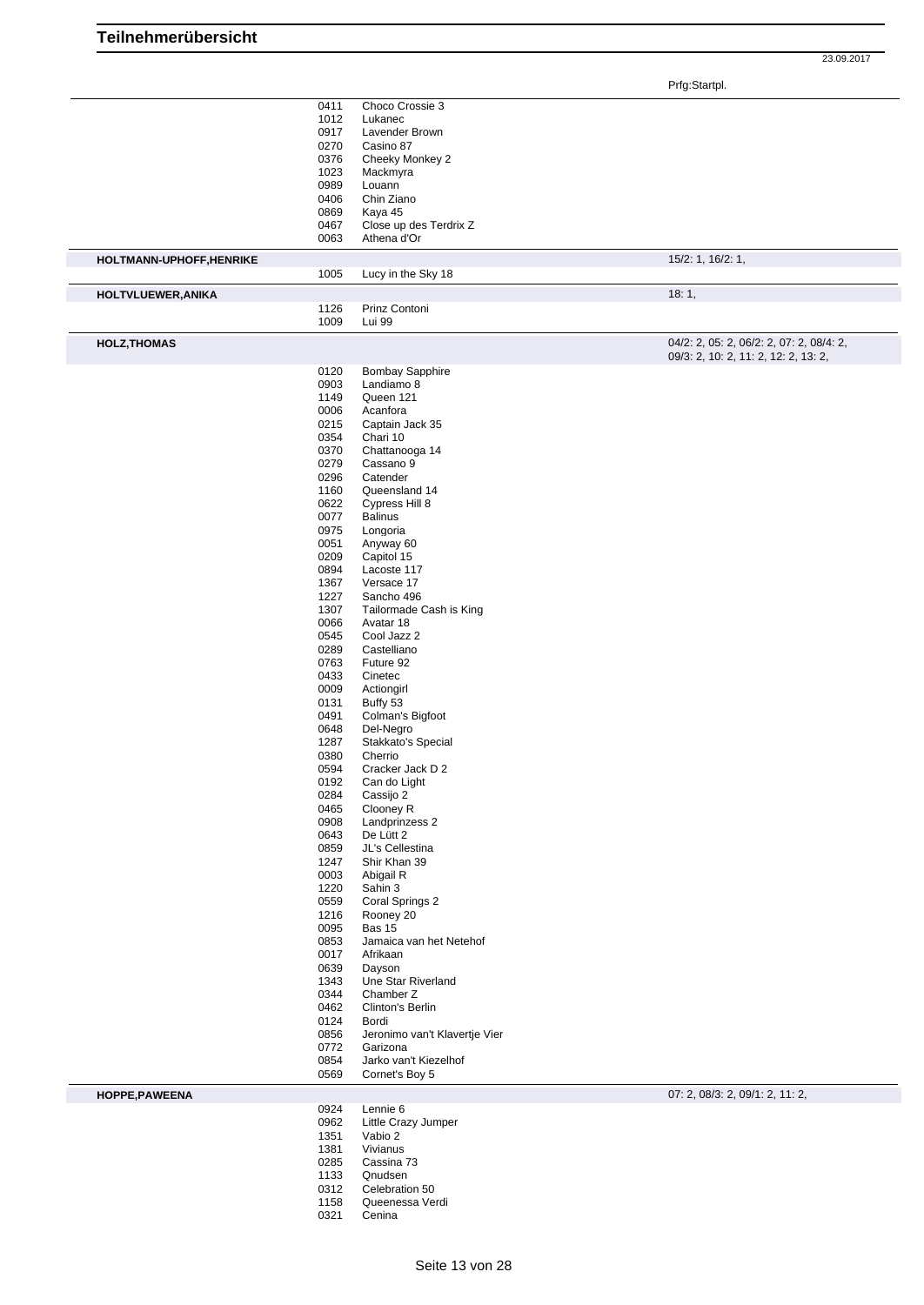|                          |      |                              | ັ                                         |
|--------------------------|------|------------------------------|-------------------------------------------|
|                          | 0593 | Crabat 8                     |                                           |
|                          | 1128 | Pur Boy WK                   |                                           |
|                          |      |                              |                                           |
|                          | 1369 | Very Good 2                  |                                           |
|                          | 1159 | Queenessa Verdii             |                                           |
|                          | 0216 | Captain Jack 65              |                                           |
|                          | 0199 | Candelight 6                 |                                           |
|                          | 1156 | Queen Rubin 5                |                                           |
|                          |      |                              |                                           |
| <b>HORSTMANN, MARIUS</b> |      |                              | 10:1,                                     |
|                          | 0528 | Constantin 86                |                                           |
| <b>HOVESTADT, BRITTA</b> |      |                              | 16/2:1,                                   |
|                          | 0275 | Cassaldos 2                  |                                           |
| <b>HUESERS, HERMANN</b>  |      |                              | 03/1: 1, 04/1: 1,                         |
|                          | 1238 | Sem Semper                   |                                           |
|                          | 0839 | Incora                       |                                           |
|                          |      |                              |                                           |
|                          | 1088 | Parco 18                     |                                           |
| <b>HUESING, DANIEL</b>   |      |                              | 02: 1, 17: 1,                             |
|                          | 0079 | Balou 798                    |                                           |
|                          |      |                              | 03/2: 2, 04/2: 2, 06/1: 1, 07: 2, 08/3:   |
| <b>HUSER, DENIS</b>      |      |                              | 2, 09/3: 2, 11: 2,                        |
|                          | 0104 | Benedetta K                  |                                           |
|                          |      |                              |                                           |
|                          | 1000 | Luchico                      |                                           |
|                          | 0336 | Chaccolabella                |                                           |
|                          | 1071 | Numbaya                      |                                           |
|                          | 1290 | Stanley 190                  |                                           |
|                          | 1117 | <b>PMH Gilmore</b>           |                                           |
|                          |      |                              |                                           |
|                          | 0970 | Locatelli 14                 |                                           |
|                          | 0695 | Elcavio PS                   |                                           |
|                          | 0930 | Levinia 19                   |                                           |
|                          | 0389 | Chiari                       |                                           |
|                          | 1075 | Nuntius 10                   |                                           |
|                          |      |                              |                                           |
|                          | 0435 | Citty Cristalla 3            |                                           |
|                          | 0162 | Calina 118                   |                                           |
|                          | 0644 | De Numbo                     |                                           |
|                          | 0339 | Chaccuna Matata              |                                           |
|                          | 0846 | Invictus 5                   |                                           |
|                          | 0830 | Hugo 154                     |                                           |
|                          |      |                              |                                           |
| JANSSEN, ANN-ESTELLE     |      |                              | 04/1: 2, 05: 2,                           |
|                          | 0787 | Gisele 6                     |                                           |
|                          | 1399 | Zecke 3                      |                                           |
|                          | 1289 | Stampede 4                   |                                           |
|                          | 0204 | Canone 4                     |                                           |
|                          |      |                              |                                           |
|                          | 1262 | Sixtus K                     |                                           |
|                          | 0141 | Cabrio K                     |                                           |
|                          | 1328 | <b>Titeuf</b>                |                                           |
|                          | 1258 | Sir Chita                    |                                           |
|                          |      |                              | 03/1: 2, 04/1: 2, 06/1: 2, 08/3: 2, 09/3: |
| <b>JECKER, ANDREAS</b>   |      |                              | 2,                                        |
|                          | 1413 | Sir Käthe                    |                                           |
|                          | 1412 | Chicago 154                  |                                           |
|                          | 1411 | Calindra 2                   |                                           |
|                          |      |                              |                                           |
| <b>JEURINK, NILS</b>     | 0143 |                              | 03/1: 1, 08/1: 1,                         |
|                          |      | Cadbury Bournville           |                                           |
|                          | 0385 | Chianti Classica 2           |                                           |
|                          | 0043 | Amy Fly                      |                                           |
|                          | 0386 | Chianti de Lys               |                                           |
|                          | 0113 | <b>Billy Talent 3</b>        |                                           |
|                          |      |                              |                                           |
|                          | 0114 | Billy the Kid KB             |                                           |
|                          | 0636 | Dartanion KB                 |                                           |
| JONG, SANDRA DE          |      |                              | 15/2: 1, 16/2: 1,                         |
|                          | 1380 | Viva del Sol 2               |                                           |
| JUNG, MARCEL             |      |                              | 08/1: 1, 09/2: 1,                         |
|                          | 0547 | Cool Man 39                  |                                           |
|                          |      |                              |                                           |
|                          | 0755 | Four Leaf Clover             |                                           |
| KAIZINGER, BALAZS        |      |                              | 16/2:1,                                   |
|                          | 0323 | Centopia SJ                  |                                           |
|                          | 0468 | Clover 15                    |                                           |
|                          | 0655 | Deva Duhos                   |                                           |
|                          |      |                              |                                           |
| KAUERT, CHRISTOF         |      |                              | 06/2: 2, 07: 1, 08/4: 2, 09/3: 2, 10: 2,  |
|                          | 1087 | Paramina                     | 11: 2, 12: 2, 13: 2,                      |
|                          |      |                              |                                           |
|                          | 1080 | Orplid                       |                                           |
|                          | 0040 | Amazing 15                   |                                           |
|                          | 0540 | Contrast 9                   |                                           |
|                          | 0064 | Atlanta 522                  |                                           |
|                          | 0453 | Classic Touch 29             |                                           |
|                          |      |                              |                                           |
|                          | 0261 | Carthagena 8<br>Alma-Lotta R |                                           |
|                          | 0036 |                              |                                           |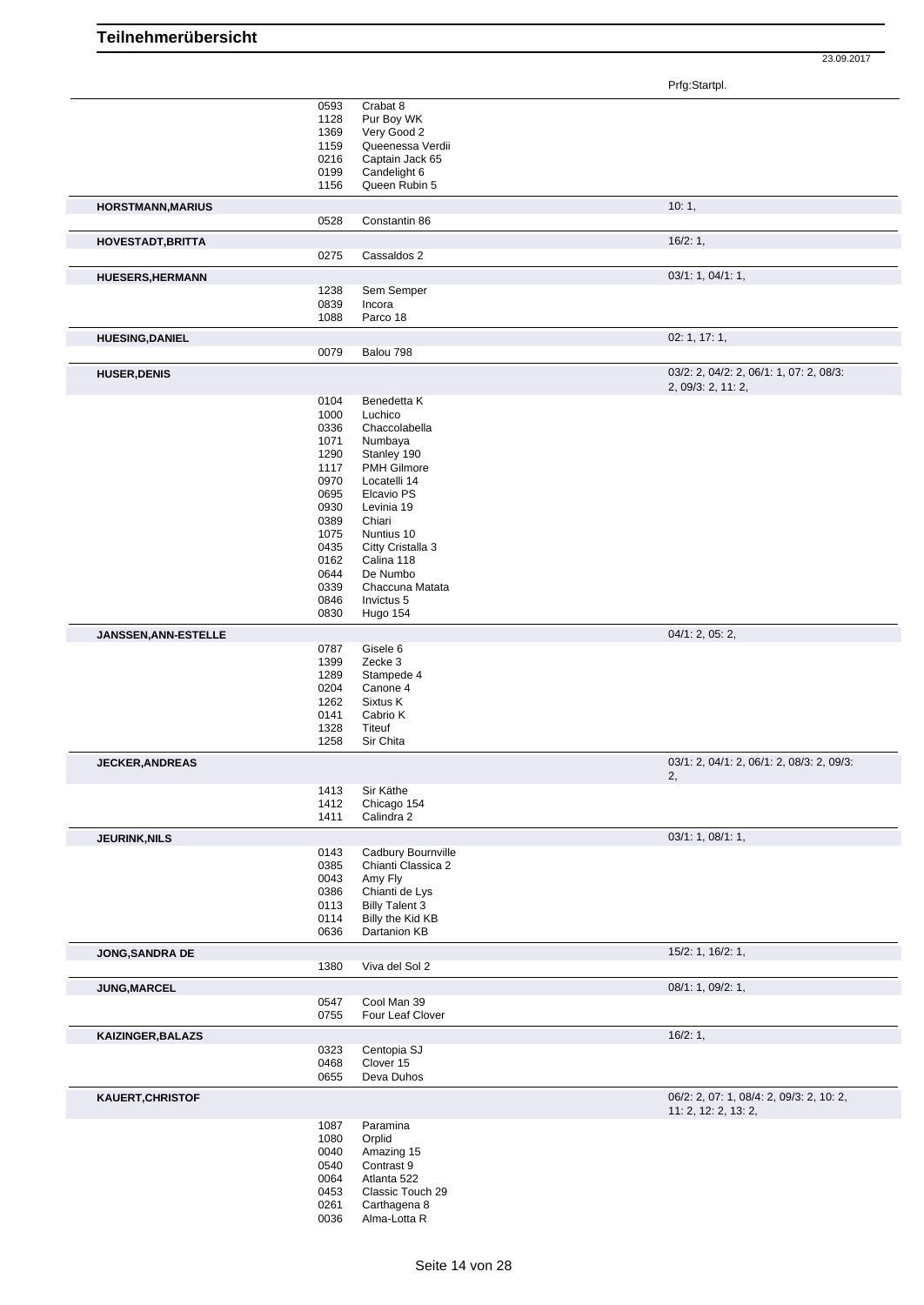Prfg:Startpl.

|                                                                                                        | 0197<br>Canberra 52                         |                                                   |
|--------------------------------------------------------------------------------------------------------|---------------------------------------------|---------------------------------------------------|
|                                                                                                        | 0158<br>California 122                      |                                                   |
|                                                                                                        | 1095<br>Pellegrino 51                       |                                                   |
|                                                                                                        | 0638<br>Davita 14                           |                                                   |
|                                                                                                        | 0363<br>Charly-Ann                          |                                                   |
|                                                                                                        | 0290<br>Castello 230                        |                                                   |
|                                                                                                        | 1170<br>Quercy Diam                         |                                                   |
|                                                                                                        |                                             |                                                   |
|                                                                                                        | 0667<br>Dinara 68                           |                                                   |
|                                                                                                        | 0678<br>Dream Boy ME                        |                                                   |
|                                                                                                        | 0865<br>Karma 22                            |                                                   |
|                                                                                                        | 1199<br>Ragazy de la Serre                  |                                                   |
|                                                                                                        | Irokko van de Noordheuvel<br>0847           |                                                   |
| <b>KENDZIORRA, DARIA</b>                                                                               |                                             | 18:1,                                             |
|                                                                                                        | 0469<br>Clueso 13                           |                                                   |
| <b>KLAAS, ANN-CHRISTIN</b>                                                                             |                                             | 06/1: 1, 08/1: 1,                                 |
|                                                                                                        | 0726<br>Femme Fatale 33                     |                                                   |
| <b>KLATTE,FIONA</b>                                                                                    |                                             | $01: 2, 02: 2, 08/1: 1, 15/1: 1, 16/1: 1,$        |
|                                                                                                        |                                             | 17:1,                                             |
|                                                                                                        | 0358<br>Charli Brown 2                      |                                                   |
|                                                                                                        | 0085<br>Bangkok GN                          |                                                   |
|                                                                                                        | 0848<br>Isabeau UK                          |                                                   |
|                                                                                                        | 0929<br>Level Two                           |                                                   |
|                                                                                                        | 0703<br>Enterprice 4                        |                                                   |
|                                                                                                        | 0415<br>Chocolate Coffee                    |                                                   |
|                                                                                                        | 0174<br>Cally W                             |                                                   |
|                                                                                                        | Lolita K<br>0973                            |                                                   |
|                                                                                                        | 0280<br>Cassaro M                           |                                                   |
|                                                                                                        | 0088<br>Barinja 5                           |                                                   |
|                                                                                                        | 0895<br>Lacoste P                           |                                                   |
|                                                                                                        | 0618<br><b>Curious Felix</b>                |                                                   |
|                                                                                                        | 0888<br>La Quinara 2                        |                                                   |
|                                                                                                        | 0128<br>Bruno 191                           |                                                   |
|                                                                                                        | 0892<br>Labyrinthodontia                    |                                                   |
|                                                                                                        | 0938<br>Lieschen Müller 6                   |                                                   |
|                                                                                                        | 0994<br>Lovaina                             |                                                   |
|                                                                                                        | 0061<br>Asti for You                        |                                                   |
|                                                                                                        | 0172<br>Calle 89                            |                                                   |
|                                                                                                        | 0586<br>Cote d'Azur 7                       |                                                   |
|                                                                                                        | 0778<br>Geronimo H 2                        |                                                   |
|                                                                                                        | 1018<br>Lynford 8                           |                                                   |
|                                                                                                        | 1272<br>Solala 4                            |                                                   |
|                                                                                                        | Bellevue 126<br>0101                        |                                                   |
|                                                                                                        |                                             |                                                   |
| <b>KLATTE, VICTORIA</b>                                                                                |                                             | 04/2: 1, 05: 1, 07: 1, 08/2: 2, 09/1: 2,<br>10:2, |
|                                                                                                        | 0604<br>Cristofin                           |                                                   |
|                                                                                                        | PSS Uganda de Semilly<br>1127               |                                                   |
|                                                                                                        | 1339<br>Twilight 35                         |                                                   |
| <b>KLOSTERMANN, HEIKE</b>                                                                              |                                             | 15/2: 1, 16/2: 1,                                 |
|                                                                                                        | 1061<br>Nioro du Sahel HK                   |                                                   |
| <b>KNAPMEYER, SARAH</b>                                                                                |                                             | 15/1: 1, 16/1: 1,                                 |
|                                                                                                        | 0365<br>Charming Star                       |                                                   |
| <b>KNOOP, KATHARINA</b>                                                                                |                                             | 01: 1, 02: 1, 06/1: 1, 07: 1, 08/2: 1, 10:        |
|                                                                                                        | 1078<br>Oh so Lucky                         | 1,                                                |
|                                                                                                        | Follow Me 52<br>0747                        |                                                   |
|                                                                                                        | <b>Big Celstar</b><br>0111                  |                                                   |
|                                                                                                        |                                             | 15/2: 1, 16/2: 1,                                 |
| <b>KNOOP, TANJA</b>                                                                                    |                                             |                                                   |
|                                                                                                        |                                             |                                                   |
|                                                                                                        | 0877<br>Koh i Noor 2<br>1214<br>Romi 32     |                                                   |
|                                                                                                        |                                             |                                                   |
|                                                                                                        |                                             | 07: 1, 08/3: 2, 09/1: 2, 11: 1, 12: 1,            |
|                                                                                                        | 1030<br>Mas que Nada 2<br>Graffiti 76       |                                                   |
|                                                                                                        | 0799                                        |                                                   |
|                                                                                                        | 0668<br>Dior Femme FN<br>Nobleman 6<br>1066 |                                                   |
|                                                                                                        |                                             |                                                   |
|                                                                                                        |                                             | 07: 1, 09/1: 1,                                   |
|                                                                                                        | 0850<br>Iskando                             |                                                   |
|                                                                                                        | Quando Capita<br>1144                       |                                                   |
|                                                                                                        | 0117<br><b>Blurred Line</b>                 |                                                   |
|                                                                                                        |                                             | 10: 2, 13: 1,                                     |
|                                                                                                        | 0371<br>Chatto 4<br>0971<br>Loccomo         |                                                   |
|                                                                                                        |                                             |                                                   |
|                                                                                                        | 0531<br>Contendra 37                        | 15/1: 1, 16/1: 1,                                 |
|                                                                                                        |                                             |                                                   |
|                                                                                                        |                                             | 03/1: 1, 04/1: 1, 07: 1, 08/2: 2, 09/1:           |
| KOBE, SASKIA<br>KOLLENBERG, MAREIKE<br>KOOLS, JASPER<br><b>KOOPS, HENRIKE</b><br><b>KRAGE, KATHRIN</b> | 1174<br>Quicklebendig                       | 1, 10: 1, 11: 2, 12: 1,                           |

0812 Happy Hopsi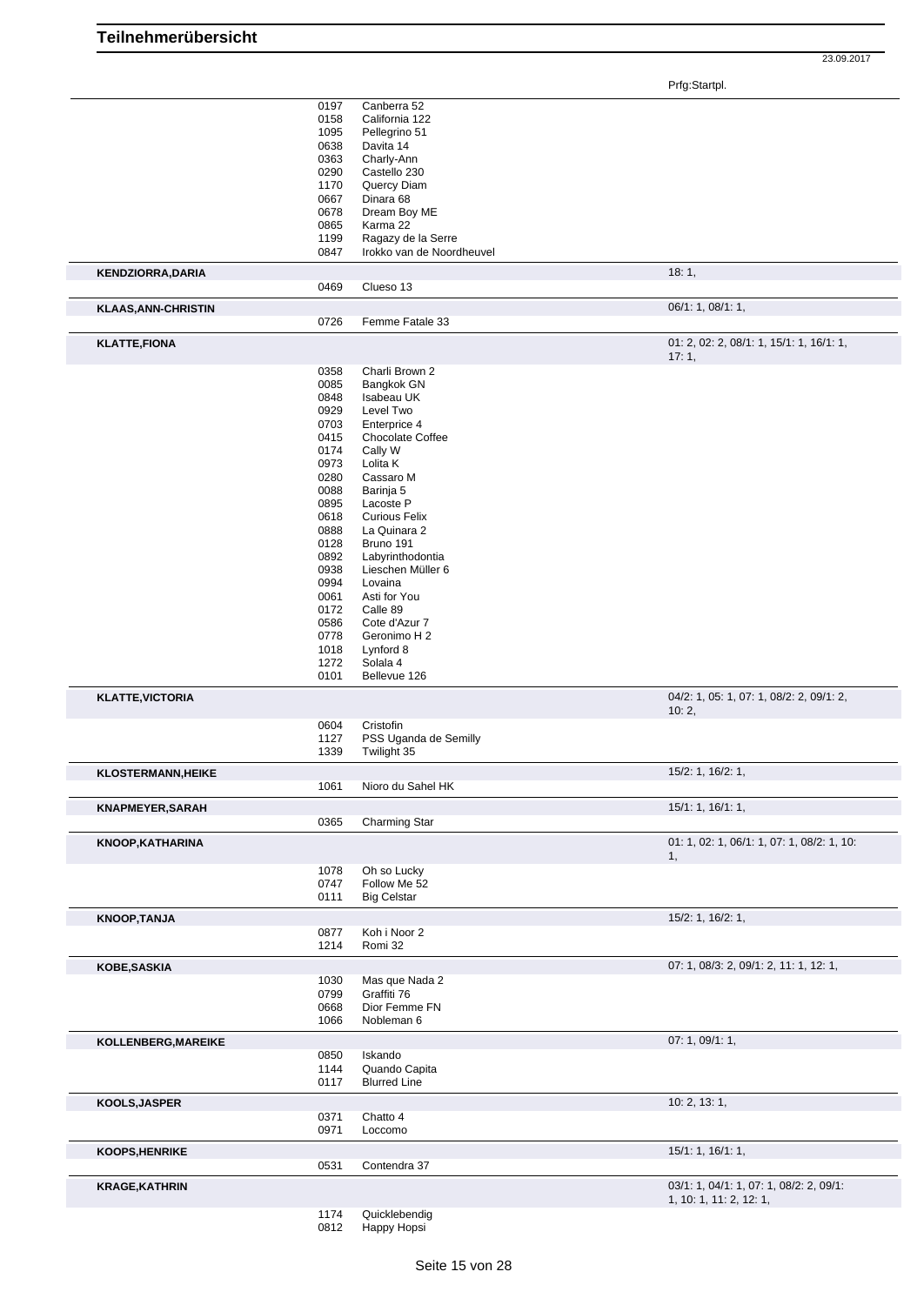Prfg:Startpl.

|                           | 0078<br>0929<br>0542<br>0600<br>0703<br>1115<br>1299<br>0551<br>0415<br>0065<br>0030<br>0121<br>0207<br>0618<br>0808<br>0888<br>0892<br>1362<br>0938<br>0451<br>0487<br>0493<br>0994<br>1055<br>0298 | Balluchon du Rouet<br>Level Two<br>Convent 18<br>Crime Time 4<br>Enterprice 4<br>Pius S<br>Storyman M<br>Coolman 71<br><b>Chocolate Coffee</b><br>Atlanta 537<br>Alida 88<br>Bonita 462<br>Cantiaro de Chile K<br><b>Curious Felix</b><br>Habakuk Tibatong<br>La Quinara 2<br>Labyrinthodontia<br>Vayron 2<br>Lieschen Müller 6<br>Classic Boy 24<br>Colina 70<br>Colorado 223<br>Lovaina<br>Natreju<br>Cathmandu |                                                           |
|---------------------------|------------------------------------------------------------------------------------------------------------------------------------------------------------------------------------------------------|-------------------------------------------------------------------------------------------------------------------------------------------------------------------------------------------------------------------------------------------------------------------------------------------------------------------------------------------------------------------------------------------------------------------|-----------------------------------------------------------|
|                           | 1018<br>1006                                                                                                                                                                                         | Lynford 8<br>Ludger G                                                                                                                                                                                                                                                                                                                                                                                             |                                                           |
|                           | 0116<br>0855                                                                                                                                                                                         | Blue vd Heide<br>Jason - Hilton                                                                                                                                                                                                                                                                                                                                                                                   |                                                           |
| KREHENWINKEL, ANDREA      |                                                                                                                                                                                                      |                                                                                                                                                                                                                                                                                                                                                                                                                   | 03/1: 1, 04/1: 1,                                         |
|                           | 0087                                                                                                                                                                                                 | Baobai                                                                                                                                                                                                                                                                                                                                                                                                            |                                                           |
| <b>KREMER, EMILIA</b>     | 0159                                                                                                                                                                                                 | California Sunrise 2                                                                                                                                                                                                                                                                                                                                                                                              | 01: 1, 15/1: 1, 16/1: 1, 17: 1,                           |
|                           | 1035<br>1334<br>0529                                                                                                                                                                                 | Miss Mentos 3<br>Toto 27<br>Constantino K                                                                                                                                                                                                                                                                                                                                                                         |                                                           |
| <b>KREUTZMANN, JOERG</b>  |                                                                                                                                                                                                      |                                                                                                                                                                                                                                                                                                                                                                                                                   | 06/2: 2, 07: 2, 08/4: 2, 09/3: 2, 10: 2,<br>11: 2, 12: 2, |
|                           | 0046<br>1062<br>0127<br>0379<br>1171<br>0317<br>0656                                                                                                                                                 | Angelina 323<br>No Limit 64<br>Brianna I<br>Chepmen<br>Quero 2<br>Celine E<br>Diabelle Z                                                                                                                                                                                                                                                                                                                          |                                                           |
| <b>KRUEER, LOUISA</b>     |                                                                                                                                                                                                      |                                                                                                                                                                                                                                                                                                                                                                                                                   | 15/1: 1, 16/1: 1,                                         |
|                           | 0283                                                                                                                                                                                                 | Cassijas                                                                                                                                                                                                                                                                                                                                                                                                          |                                                           |
| <b>KUEHLKAMP,LUISA</b>    | 1416                                                                                                                                                                                                 | Avec Charme 4                                                                                                                                                                                                                                                                                                                                                                                                     | 17:1,                                                     |
| KUTSCHER, MADELINE        |                                                                                                                                                                                                      |                                                                                                                                                                                                                                                                                                                                                                                                                   | 09/1: 1, 10: 1,                                           |
|                           | 0876<br>0808<br>0126                                                                                                                                                                                 | Kissimmee<br>Habakuk Tibatong<br><b>Brazuca</b>                                                                                                                                                                                                                                                                                                                                                                   |                                                           |
| LAKEBERG-ULLRICH, JULIA   | 0788                                                                                                                                                                                                 | Gisele Blümchen                                                                                                                                                                                                                                                                                                                                                                                                   | 17:1,                                                     |
| <b>LANDMEIER, MELANIE</b> |                                                                                                                                                                                                      |                                                                                                                                                                                                                                                                                                                                                                                                                   | 01: 1, 06/1: 1, 07: 1, 10: 1,                             |
|                           | 0577<br>0941                                                                                                                                                                                         | Corrida 19<br><b>Lightning Cily</b>                                                                                                                                                                                                                                                                                                                                                                               |                                                           |
| <b>LANKHOFF, MILENA</b>   |                                                                                                                                                                                                      |                                                                                                                                                                                                                                                                                                                                                                                                                   | 04/1: 1, 05: 1, 15/2: 1, 16/2: 1,                         |
|                           | 1174<br>1386<br>1163<br>0892<br>0762                                                                                                                                                                 | Quicklebendig<br>Werner 55<br>Quelle Belle 3<br>Labyrinthodontia<br>Full Time 7                                                                                                                                                                                                                                                                                                                                   |                                                           |
| <b>LEISSING, HANNA</b>    |                                                                                                                                                                                                      |                                                                                                                                                                                                                                                                                                                                                                                                                   | 15/1:1,                                                   |
|                           | 0365<br>0005<br>1180                                                                                                                                                                                 | Charming Star<br>Absolut Cool<br>Quinara T                                                                                                                                                                                                                                                                                                                                                                        |                                                           |
| <b>LEMKE, DENISE</b>      | 0945                                                                                                                                                                                                 | Like it Lady                                                                                                                                                                                                                                                                                                                                                                                                      | 15/1: 1, 16/1: 1,                                         |
| LINDNER, INA              | 0027                                                                                                                                                                                                 | Aleno                                                                                                                                                                                                                                                                                                                                                                                                             | 18:1,                                                     |
| <b>LONNEMANN, DIRK</b>    | 0632                                                                                                                                                                                                 | Danique 6                                                                                                                                                                                                                                                                                                                                                                                                         | 09/2:1,                                                   |
| <b>LONNEMANN, VIVIEN</b>  | 0450                                                                                                                                                                                                 | Classic - Girl 2                                                                                                                                                                                                                                                                                                                                                                                                  | 03/1: 1, 04/1: 1, 08/2: 2, 09/1: 2, 10: 1,                |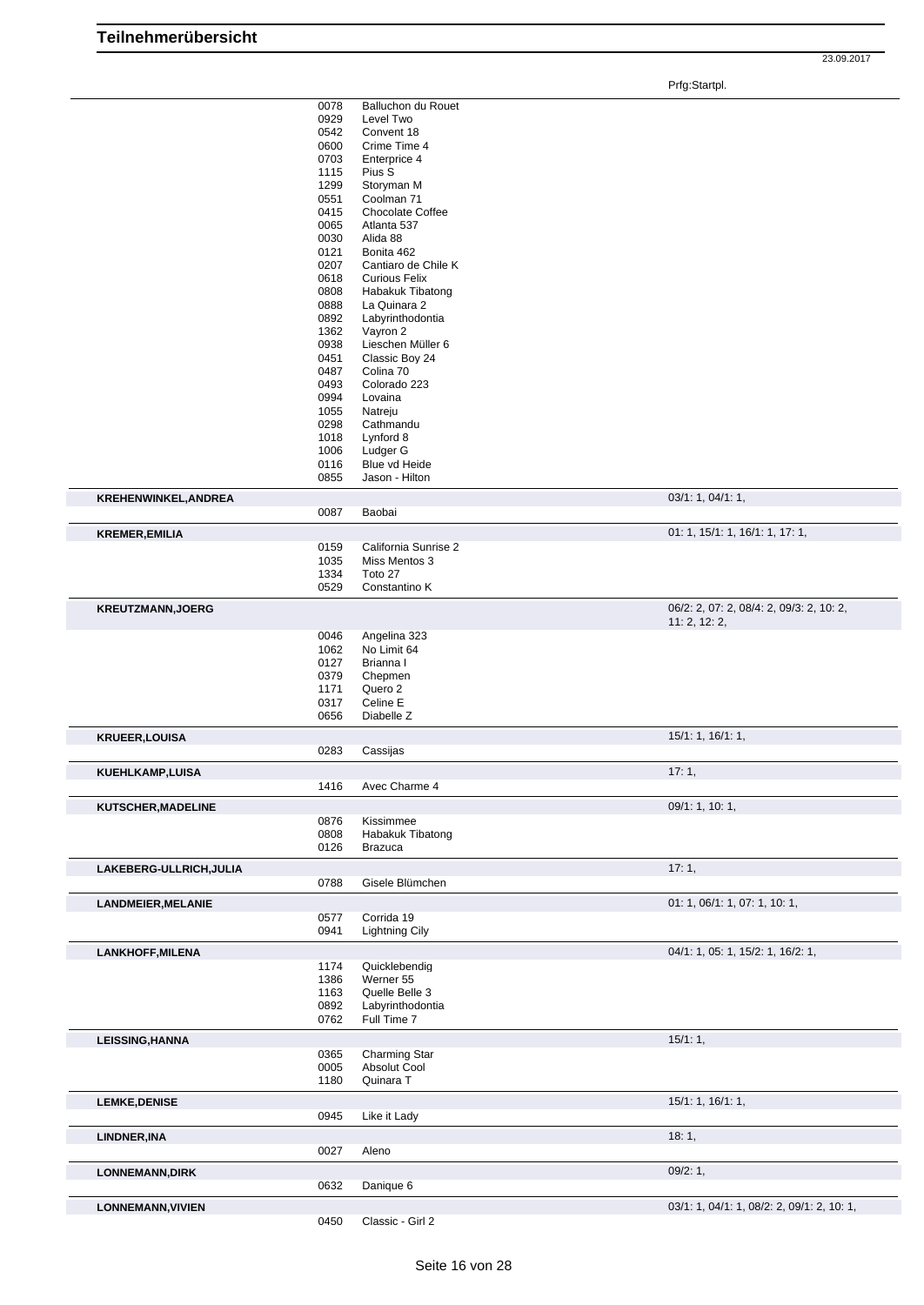Prfg:Startpl.

| 03/1: 2, 04/1: 2, 05: 2, 06/1: 2, 07: 1,<br>01: 1, 02: 1, 09/1: 1, |
|--------------------------------------------------------------------|
|                                                                    |
|                                                                    |
|                                                                    |
|                                                                    |
|                                                                    |
|                                                                    |
|                                                                    |
|                                                                    |
|                                                                    |
|                                                                    |
|                                                                    |
|                                                                    |
|                                                                    |
|                                                                    |
|                                                                    |
|                                                                    |
|                                                                    |
|                                                                    |
|                                                                    |
|                                                                    |
|                                                                    |
|                                                                    |
|                                                                    |
|                                                                    |
|                                                                    |
|                                                                    |
|                                                                    |
|                                                                    |
| 03/2: 2, 04/2: 2, 05: 1, 08/2: 2, 09/2:                            |
|                                                                    |
|                                                                    |
|                                                                    |
|                                                                    |
|                                                                    |
|                                                                    |
|                                                                    |
|                                                                    |
|                                                                    |
|                                                                    |
|                                                                    |
| 01: 3, 02: 1, 14: 1,                                               |
|                                                                    |
|                                                                    |
|                                                                    |
|                                                                    |
|                                                                    |
| 14: 1, 15/2: 1, 16/2: 1, 17: 1,                                    |
|                                                                    |
|                                                                    |
|                                                                    |
| 08/4: 1, 09/3: 1, 12: 1, 13: 1,                                    |
|                                                                    |
|                                                                    |
|                                                                    |
|                                                                    |
|                                                                    |
|                                                                    |
|                                                                    |
|                                                                    |
|                                                                    |
|                                                                    |
|                                                                    |
|                                                                    |
|                                                                    |
|                                                                    |
|                                                                    |
|                                                                    |
|                                                                    |
|                                                                    |
|                                                                    |
|                                                                    |
|                                                                    |
|                                                                    |
|                                                                    |
|                                                                    |
|                                                                    |
|                                                                    |
|                                                                    |
| 07: 1, 08/3: 2, 09/2: 2, 11: 2, 12: 2, 13:                         |
|                                                                    |
|                                                                    |
|                                                                    |
|                                                                    |
|                                                                    |
|                                                                    |
|                                                                    |
|                                                                    |
| 06/1: 1, 07: 1, 08/1: 1, 15/1: 1, 16/1: 1,                         |
|                                                                    |
|                                                                    |
| 01: 1, 02: 1,                                                      |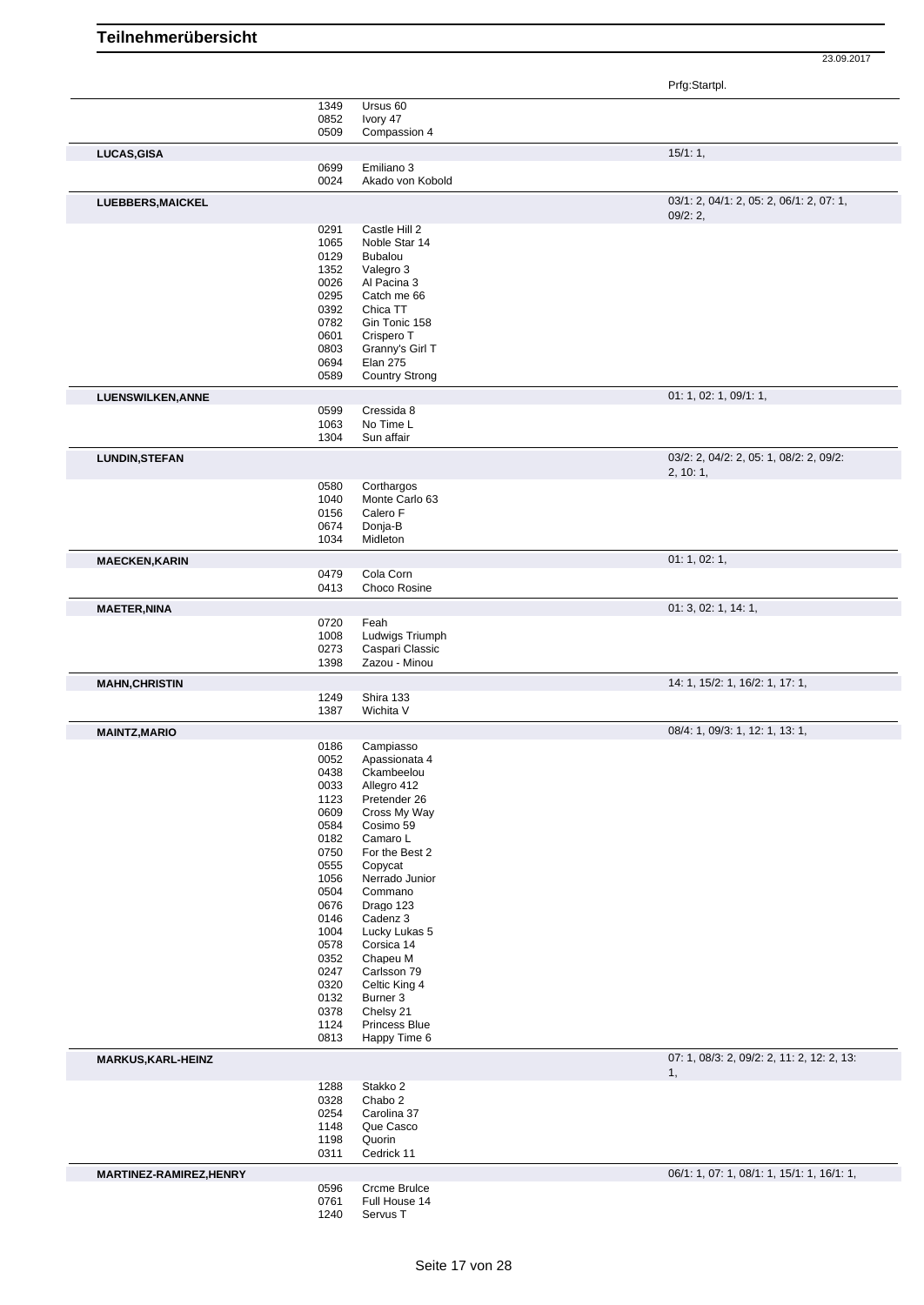Prfg:Startpl.

|                               | 1385         | Weltino 58                    |                                            |
|-------------------------------|--------------|-------------------------------|--------------------------------------------|
|                               |              |                               |                                            |
|                               | 1193         | Quirina B & L                 |                                            |
|                               | 1074         | Numero Famorka                |                                            |
|                               |              |                               | 15/2:1,                                    |
| <b>MATENAAR, ANNEKE</b>       |              |                               |                                            |
|                               | 0993         | Louisiana 132                 |                                            |
| MAY-JOHANN, JANE              |              |                               | 15/1: 1, 16/1: 1,                          |
|                               |              | Rocket's Casanova             |                                            |
|                               | 1209         |                               |                                            |
| <b>MERSCH,LEA</b>             |              |                               | 17:1,                                      |
|                               | 0536         | Contheo                       |                                            |
|                               |              |                               |                                            |
|                               | 0048         | Another Girl                  |                                            |
|                               | 0552         | Copernico 2                   |                                            |
|                               | 0977         | Looping Louisa                |                                            |
|                               |              |                               | 18:1,                                      |
| <b>MERSCHFORMANN, MALTE</b>   |              |                               |                                            |
|                               | 1044         | Moorlands Carthago            |                                            |
| <b>MERSCHFORMANN, MARKUS</b>  |              |                               | 04/2: 2, 05: 2, 09/3: 2, 10: 2, 12: 2, 13: |
|                               |              |                               | 1,                                         |
|                               |              |                               |                                            |
|                               | 0282         | Cassian B                     |                                            |
|                               | 0984         | Lorenz 78                     |                                            |
|                               | 1077         | Oberon 58                     |                                            |
|                               | 0488         | Colincor                      |                                            |
|                               | 0448         | Claro VA                      |                                            |
|                               |              |                               |                                            |
|                               | 0098         | Bella MM                      |                                            |
|                               | 0602         | Crispy'N Cream                |                                            |
|                               | 1280         | Speranza 6                    |                                            |
|                               | 0570         | Cornet's Cambridge            |                                            |
|                               |              |                               |                                            |
|                               | 0614         | Cuma 5                        |                                            |
|                               | 1201         | Ratina 238                    |                                            |
|                               | 1389         | Wizzerd                       |                                            |
|                               | 0332         | Chacco La Loi                 |                                            |
|                               |              |                               |                                            |
|                               | 1169         | Quercus vd Mespel             |                                            |
|                               | 0630         | Dakota B 3                    |                                            |
| <b>MERSCHFORMANN, MAX</b>     |              |                               | 18:1,                                      |
|                               | 0037         | Amacho 2                      |                                            |
|                               |              |                               |                                            |
| <b>METELING, FARINA</b>       |              |                               | 08/1: 1, 14: 1, 17: 1,                     |
|                               | 0849         | Isabella BE-ST                |                                            |
|                               |              |                               | 15/2: 1, 16/2: 1,                          |
| <b>MEYER, KATHARINA</b>       |              |                               |                                            |
|                               | 0716         | Fanta Berry Blue              |                                            |
| <b>MEYER, TJORVEN CATHRIN</b> |              |                               | 15/2:1,                                    |
|                               | 0843         | Infinity 15                   |                                            |
|                               |              |                               |                                            |
| <b>MEYER-HULLMANN, ANNA</b>   |              |                               | 01: 1, 02: 1,                              |
|                               | 0981         | Lordano 24                    |                                            |
|                               | 0998         | Luca 170                      |                                            |
|                               |              |                               |                                            |
|                               | 1028         | Majestic 10                   |                                            |
|                               | 1172         | Question de Vitesse           |                                            |
|                               | 0527         | Consandro                     |                                            |
|                               |              |                               |                                            |
|                               | 0922         | Legolas 190                   |                                            |
|                               | 0481         | Colas                         |                                            |
|                               | 0241         | Carlo 454                     |                                            |
|                               | 0800         | Gräfin Andorra OLD            |                                            |
|                               | 0909         | Lanzelot 136                  |                                            |
|                               |              |                               |                                            |
|                               | 0978         | Lord Geno                     |                                            |
|                               | 1016         | Lyandra 4                     |                                            |
|                               | 1393         | Zamier                        |                                            |
| <b>MIKOVA, ZUZANA</b>         |              |                               | 08/2: 1, 09/1: 1,                          |
|                               | 0429         | Cicero 93                     |                                            |
|                               |              |                               |                                            |
| MIKULKOVA, KRISTYNA           |              |                               | 03/1: 2, 04/1: 2, 05: 2, 06/1: 2, 07: 2,   |
|                               |              |                               | 08/1: 2, 09/1: 1, 10: 1,                   |
|                               | 1408         | Can Cassiana                  |                                            |
|                               | 1409         | Celsin                        |                                            |
|                               | 1410         | Flo-Jo 3                      |                                            |
|                               |              |                               |                                            |
| <b>MOELLMANN,UTE</b>          |              |                               | 18:1,                                      |
|                               | 0840         | Indira                        |                                            |
|                               |              |                               |                                            |
| <b>MOENCH, SARAH MARIA</b>    |              |                               | 17:1,                                      |
|                               | 1392         | Zalquida                      |                                            |
| <b>MONTAG, STEFFEN</b>        |              |                               | 06/2: 1, 08/3: 1, 09/3: 1, 11: 1, 12: 1,   |
|                               |              |                               | 13:1,                                      |
|                               |              | Corano 24                     |                                            |
|                               | 0561         |                               |                                            |
|                               | 0441         | Claire de lune M              |                                            |
|                               | 0020         | Agupardie                     |                                            |
| <b>MOORMANN, LARA-MARIE</b>   |              |                               | 16/1: 1, 17: 1,                            |
|                               | 0226         | Carasonne                     |                                            |
|                               |              |                               |                                            |
| MORREALE, GIANMARIA           |              |                               | 03/1: 2, 04/1: 2, 05: 2,                   |
|                               |              |                               |                                            |
|                               |              |                               |                                            |
|                               | 0574<br>0133 | Cornflakes 6<br>C - Mien Jung |                                            |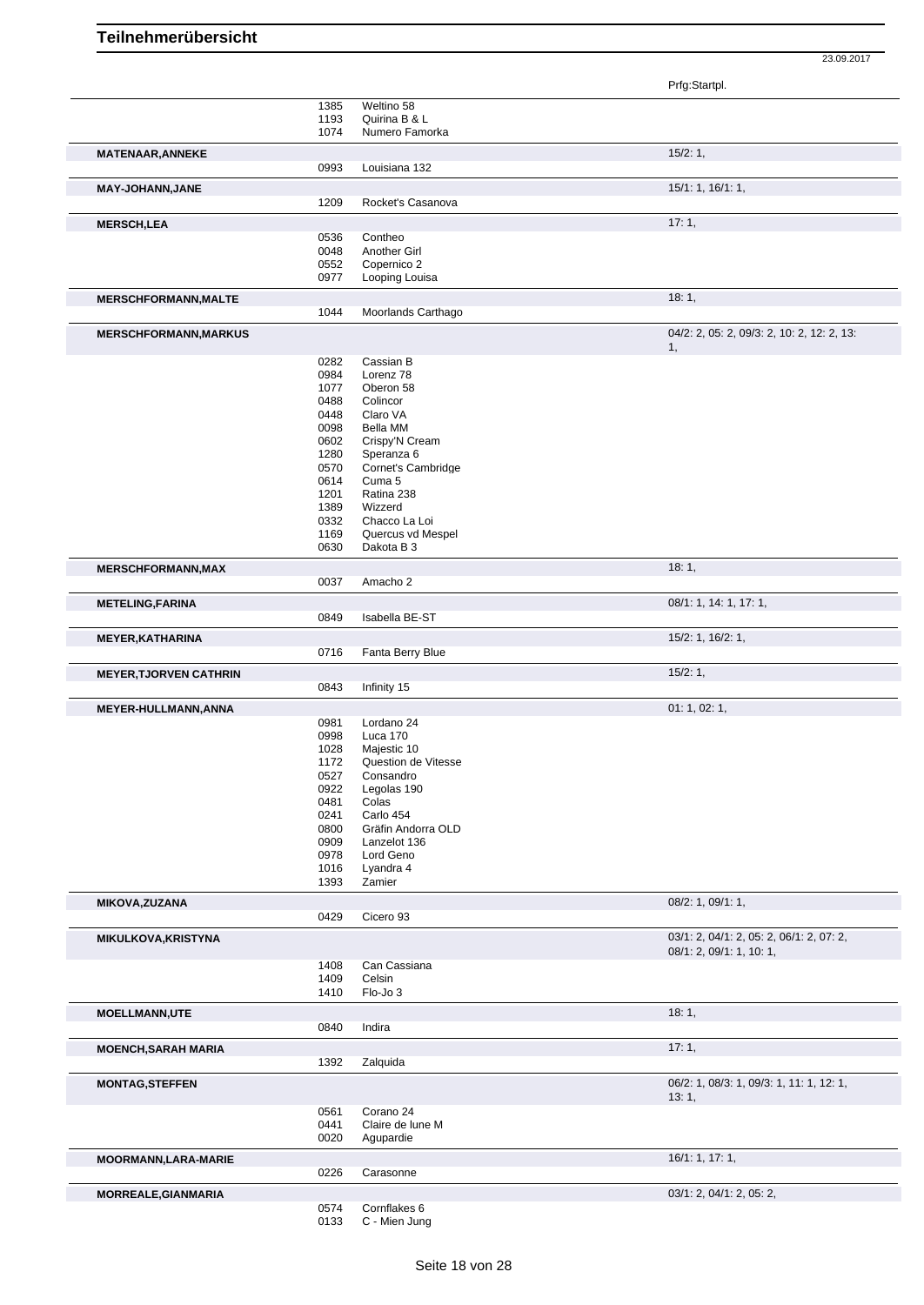|                          |              |                                | Prfg:Startpl.                                                 |
|--------------------------|--------------|--------------------------------|---------------------------------------------------------------|
|                          | 0713         | Exception 6                    |                                                               |
|                          | 1330         | Tom Cruise W Z                 |                                                               |
| <b>MUELLER, HANS</b>     |              |                                | 01: 2, 02: 1,                                                 |
|                          | 0913<br>0224 | Lasino Royal<br>Caracaz M      |                                                               |
|                          | 1183         | Quinsie                        |                                                               |
|                          | 1246         | Shimara                        |                                                               |
| <b>MUELLER, ROMY</b>     |              |                                | 01: 1, 03/1: 1, 14: 1, 15/2: 1, 16/2: 2,                      |
|                          |              |                                | 17:1,                                                         |
|                          | 0654         | Desperados N                   |                                                               |
|                          | 0624         | Da Vinci 170                   |                                                               |
|                          | 1303         | Stuart Little 24               |                                                               |
| <b>MUKE,LAURA</b>        |              |                                | 15/1:1,                                                       |
|                          | 0276         | Cassandra 324                  |                                                               |
| <b>NAEHRING, PAUL</b>    |              |                                | 17:1,                                                         |
|                          | 0631         | Dancing Diva 3                 |                                                               |
| NIEHAUS, HANNA           |              |                                | 02: 1, 15/1: 1, 16/1: 2, 17: 1,                               |
|                          | 0038         | Amaphis                        |                                                               |
|                          | 0544         | Cookies Bay                    |                                                               |
| <b>NIEHAUS, INGA</b>     |              |                                | 08/1: 1, 14: 1,                                               |
|                          | 1051         | Nanu Nana 6                    |                                                               |
|                          |              |                                |                                                               |
| NIEHOFF-SCHUCHHARDT, PIA | 0749         | For Germanys Franzi            | 08/1: 1, 09/1: 1, 10: 1, 11: 1, 17: 1,                        |
|                          | 1327         | <b>Till Keney</b>              |                                                               |
|                          | 1202         | Reality des Aucels             |                                                               |
| NIEHUES, FABIENNE        |              |                                | 15/2: 1, 16/2: 1, 17: 1,                                      |
|                          | 1130         | Pylades Casanova               |                                                               |
|                          |              |                                |                                                               |
| <b>NIEHUES, JOCHEN</b>   |              |                                | 03/2: 2, 04/2: 2, 05: 2, 06/1: 2, 08/2:<br>3, 09/2: 1, 10: 1, |
|                          | 0585         | Cosmopolitan Classic           |                                                               |
|                          | 0341         | Chacolbet                      |                                                               |
|                          | 0526         | Conrouet                       |                                                               |
|                          | 1285         | Stacento's Paul                |                                                               |
|                          | 0342         | Chadoraire PS                  |                                                               |
|                          | 1368<br>0330 | Very Charming<br>Chaccato PS   |                                                               |
|                          | 0968         | Lloyd 46                       |                                                               |
|                          | 1064         | Nobbie                         |                                                               |
| NIENHAUS, VIOLA          |              |                                | 18:1,                                                         |
|                          | 1431         | Primus 255                     |                                                               |
| <b>NIJENKAMP, NIKKI</b>  |              |                                | 03/2: 1, 04/2: 1,                                             |
|                          |              |                                |                                                               |
| NOLTING, KATHARINA       |              |                                | 09/1:1,                                                       |
|                          | 0293         | Casy 16                        |                                                               |
|                          | 0919<br>0693 | Le Lu 2<br>Eiswind 19          |                                                               |
|                          |              |                                |                                                               |
| NOTTBERG, KATHARINA      |              |                                | 15/2: 1, 16/2: 1,                                             |
|                          | 0704         | Escardor 2                     |                                                               |
| NOWAK, KIM               |              |                                | 18:1,                                                         |
|                          | 1434         | Holly Hunter 4                 |                                                               |
| <b>OLDING, CARSTEN</b>   |              |                                | 07: 1, 09/2: 1, 10: 1, 11: 1, 12: 1,                          |
|                          | 0956         | Lionel 54                      |                                                               |
| PACHECO, ADOLFO          |              |                                | 03/2: 1, 04/2: 2, 05: 2, 06/1: 2, 07: 2,                      |
|                          |              |                                | 08/3: 2, 09/2: 2, 10: 1,                                      |
|                          | 0475         | Coconella 8                    |                                                               |
|                          | 0445<br>0396 | Clarina 11<br>Chicago's Boy    |                                                               |
|                          | 0092         | Baroness 363                   |                                                               |
|                          | 0995         | Lovely's Loreley               |                                                               |
|                          | 0233         | Carissma 17                    |                                                               |
|                          | 0705         | Escorial K                     |                                                               |
|                          | 0010         | Activo 2                       |                                                               |
|                          | 0773<br>0825 | Gaudi de Fee<br>Holland        |                                                               |
|                          | 0837         | Idem Dito De Fee               |                                                               |
|                          | 0866         | Kartago van den Bos            |                                                               |
|                          | 0698         | Elstar <sub>3</sub>            |                                                               |
|                          |              | Scoobydoo Gang                 |                                                               |
|                          | 1234         |                                |                                                               |
|                          |              |                                | 03/1: 1, 04/1: 2, 05: 1, 06/1: 1, 07: 1,                      |
|                          |              |                                | 08/1:1,                                                       |
|                          | 0396         | Chicago's Boy                  |                                                               |
| PACHECO, IMKE            | 0995<br>0705 | Lovely's Loreley<br>Escorial K |                                                               |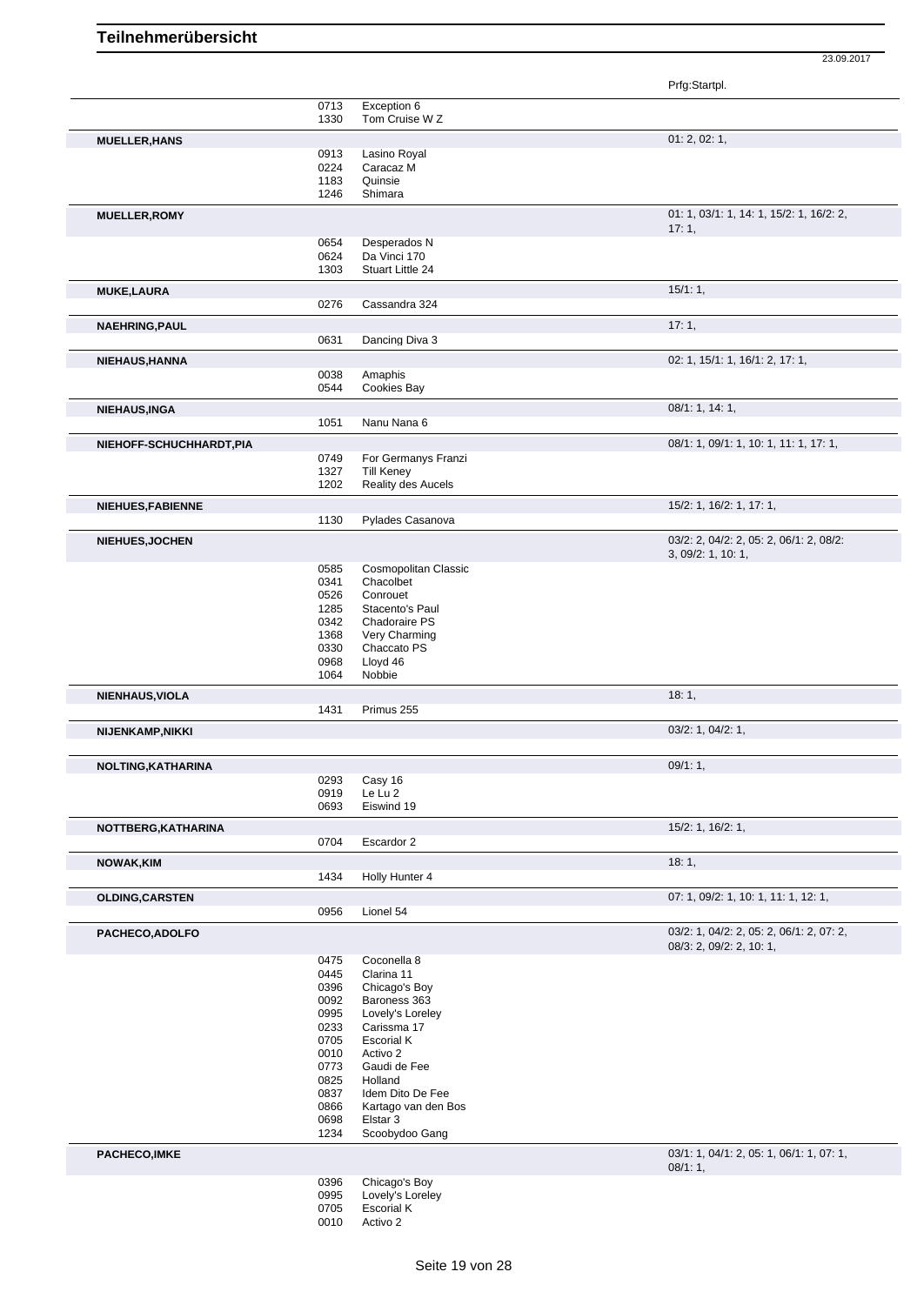| Teilnehmerübersicht |  |
|---------------------|--|
|---------------------|--|

Prfg:Startpl. 0773 Gaudi de Fee 0866 Kartago van den Bos<br>0698 Elstar 3 Elstar 3 **PAGANETTY, NELE** 01: 2, 02: 1, 08/2: 2, 09/1: 2, 10: 1, 17: 2, 1042 Montellino 2<br>0271 Caspar 237 Caspar 237 **PEDERSEN,NICOLAS** 03/2: 2, 04/2: 2, 05: 2, 06/2: 2, 07: 2, 09/3: 2, 12: 1, 1312 Tailormade Chaloubet<br>1320 Tailormade Quinnus 1320 Tailormade Quinnus<br>1161 Quel Cadeau 1161 Quel Cadeau<br>1309 Tailormade C 1309 Tailormade Chabalou<br>1317 Tailormade Diarado's 1317 Tailormade Diarado's Boy<br>1322 Tailormade Stina 1322 Tailormade Stina<br>0538 Contou 0538 Contou<br>0338 Chaccs 0338 Chaccsky PS<br>0659 Diarca PS 0659 Diarca PS<br>0535 Conthaura Conthaura 0410 Chloé Star PS<br>1308 Tailormade Ce Tailormade Cenalla 1146 Quantum Trost 3 1318 Tailormade Eldocar<br>1310 Tailormade Chacco 1310 Tailormade Chacco Coro<br>1313 Tailormade Chareca Tailormade Chareca 1314 Tailormade Chawito<br>1323 Tailormade van de F 1323 Tailormade van de Fruitkorf<br>1319 Tailormade Gangster 1319 Tailormade Gangster<br>1306 Tailormade Billy 1306 Tailormade Billy<br>1376 Vidtskue's Jenni Vidtskue's Jenni Star **PENNING,ALWIN** 01: 1, 03/1: 2, 04/1: 1, 07: 1, 08/2: 2, 09/2: 2, 11: 2, 0703 Enterprice 4 0099 Bella Rose U.W.<br>0546 Cool Kate 0546 Cool Kate<br>0892 Labyrintho 0892 Labyrinthodontia<br>0466 Close to desire Close to desire 1018 Lynford 8 **PETERS,ANNA-MARIE** 02: 0.130 Bubble Gum 16 Bubble Gum 16 0260 Carshela **PETUCHOVSKI,ARON** 03/1: 1, 04/1: 1, 08/1: 2, 09/2: 1, 10: 1, 0456 Clausewitz N 0021 Aida Diva 2<br>0433 Cinetec 0433 Cinetec<br>0107 Berlinale 0107 Berlinale D<br>0082 Baloutendra 0082 Baloutendra D<br>0419 Christiane D 0419 Christiane D<br>0449 Classe D 0449 Classe D<br>0152 Caipirinha 0152 Caipirinha D<br>0770 Gannan Gannan **PIERZINA,ANNA-SOPHIE** 04/1: 1, 1019 Lyon 45<br>0635 Darcy D 0635 Darcy Dynamite<br>1045 MPS Hollister MPS Hollister **PIERZINA,MAXIMILIAN** 18: 1, 1403 MPS Tornado 1403 MPS Tornado<br>1045 MPS Hollister **MPS Hollister PLOGHAUS,JAN-STEFFEN** 07: 1, 09/2: 1, 0804 Greta B 2 0028 Alexa 427 **PODSZUS,VANESSA** 03/1: 1, 08/1: 1, 09/1: 1, 1265 Sky Cat 0050 Anton W 4 **POHLMANN,NICOLE** 01: 1, 03/1: 1, 14: 1, 17: 1, 0870 KH's Chester 0145 Caddy 70 **PORSTEIN,KATHARINA** 01: 1, 02: 1, 0246 Carlotta 278 **PRZYGODDA,DENISE** 03/1: 1, 0616 Cup Cake AS **PUND,SABINE** 14: 1, 16/1: 1, 17: 1, 1174 Quicklebendig<br>1163 Quelle Belle 3 1163 Quelle Belle 3<br>0136 C-Roberto B 0136 C-Roberto B<br>1072 Number One 1072 Number One B<br>0420 Christiano Rona Christiano Ronaldo B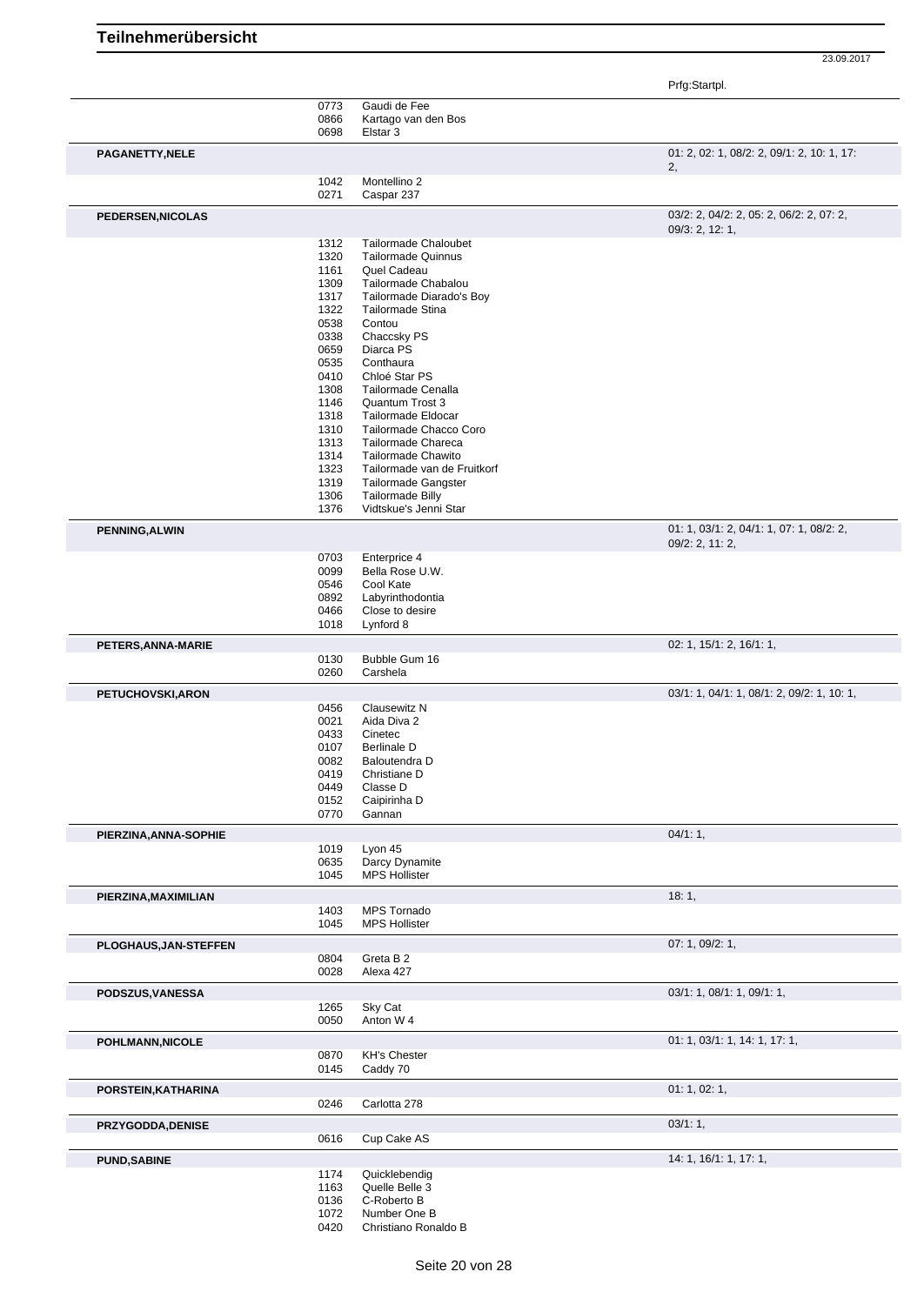|                             |              |                                     | Prfg:Startpl.                                     |
|-----------------------------|--------------|-------------------------------------|---------------------------------------------------|
|                             | 0892         | Labyrinthodontia                    |                                                   |
|                             | 0762         | Full Time 7                         |                                                   |
| RADEMAKER, DENISE           |              |                                     | 15/1: 1, 16/1: 2,                                 |
|                             | 1011<br>0881 | Luka 42<br>L'Escada                 |                                                   |
|                             |              |                                     |                                                   |
| RADEMAKER, NADINE           |              |                                     | 18:1,                                             |
|                             | 1011         | Luka 42                             |                                                   |
| <b>RECKER, STEFAN</b>       |              | Acquiro                             | 09/2: 2, 10: 2,                                   |
|                             | 0008<br>0673 | Dona Quinterra                      |                                                   |
|                             |              |                                     | 06/2: 1, 07: 1, 11: 1, 12: 2, 13: 1,              |
| RECKMANN, KAI ANTONIUS      | 0492         | Colonia R                           |                                                   |
|                             | 0497         | Come on Honey                       |                                                   |
|                             | 1139         | Quaido 2                            |                                                   |
|                             | 0836         | <b>Ibrys</b>                        |                                                   |
|                             | 1332         | Tornado 330                         |                                                   |
| <b>REEKER, VERENA</b>       |              |                                     | 01:1,                                             |
|                             | 1165         | Quentin K                           |                                                   |
|                             | 0072<br>1094 | <b>Bailey D</b>                     |                                                   |
|                             |              | Peggy Lane 4                        |                                                   |
| <b>REKERS, JASMIN</b>       |              |                                     | 01: 1, 02: 1,                                     |
|                             | 1356         | Van Canto                           |                                                   |
| <b>RENSTROEM,LINA</b>       |              |                                     | 03/1:1,                                           |
|                             | 0456         | Clausewitz N                        |                                                   |
|                             | 0021         | Aida Diva 2                         |                                                   |
|                             | 0433<br>0107 | Cinetec<br><b>Berlinale D</b>       |                                                   |
|                             | 0082         | Baloutendra D                       |                                                   |
|                             | 0419         | Christiane D                        |                                                   |
|                             | 0449         | Classe D                            |                                                   |
|                             | 0770         | Gannan                              |                                                   |
| <b>ROLING,FELIX</b>         |              |                                     | 18:2,                                             |
|                             | 1433         | Li-La-Lolle                         |                                                   |
|                             | 1432         | Think Twice 10                      |                                                   |
| ROTMANN, CHARLOTTE          |              |                                     | 04/1: 1, 05: 1,                                   |
|                             | 0548         | Cooleus                             |                                                   |
|                             | 0350         | Chaoli                              |                                                   |
|                             | 0026<br>0626 | Al Pacina 3<br>Daddy's Destiny      |                                                   |
|                             |              |                                     |                                                   |
| <b>RUEDER, HANS-THORBEN</b> |              |                                     | 04/2: 2, 05: 2, 08/4: 2, 10: 2, 11: 2, 13:<br>2,  |
|                             | 0579         | Cortez EGE                          |                                                   |
|                             | 0508         | Compagnon 9                         |                                                   |
|                             | 1348         | Upsala 25                           |                                                   |
|                             | 0974<br>0416 | Lone Star 14<br>Chonz 'o Rose       |                                                   |
|                             | 0898         | Lady Lissabon                       |                                                   |
|                             | 0042         | Amba 9                              |                                                   |
|                             | 0238         | Carla 179                           |                                                   |
|                             | 0531         | Contendra 37                        |                                                   |
|                             | 0879         | Kool Kaya A                         |                                                   |
|                             | 1151         | Queen Cara                          |                                                   |
|                             | 1257<br>0483 | Singu<br>Cold Water                 |                                                   |
|                             | 1129         | Pure Pitu                           |                                                   |
|                             | 1336         | <b>Travenort's Novalis</b>          |                                                   |
|                             | 0431         | <b>Cilley Rose</b>                  |                                                   |
|                             | 0521         | Conley 22                           |                                                   |
|                             | 0590         | Courage 138                         |                                                   |
|                             | 0735<br>1337 | Firefox GD<br>Travenort's Querulant |                                                   |
|                             | 0503         | Commander 34                        |                                                   |
|                             | 0902         | Lancor 2                            |                                                   |
|                             | 1211         | Rolexa HU                           |                                                   |
|                             | 0629         | Dakota 420                          |                                                   |
| <b>RUMP, SARAH</b>          |              |                                     | 06/1: 2, 08/2: 2, 09/1: 1,                        |
|                             | 0897<br>0516 | Lady Darco<br>Concordia 48          |                                                   |
|                             |              |                                     |                                                   |
| SABEL, JOHANNES             | 1248         | Shir Khan S                         | 03/1: 1, 04/1: 1,                                 |
|                             |              |                                     |                                                   |
| SANDMANN, CARSTEN           |              |                                     | 04/2: 1, 05: 1, 08/3: 2, 09/3: 2, 11: 1,<br>12:1, |
|                             | 0730         | Filofax 4                           |                                                   |
|                             | 0382         | Chester 212                         |                                                   |
| <b>SCHAEFER, KAI</b>        |              |                                     | 06/2: 1, 07: 2, 08/4: 2, 09/3: 2, 10: 2,          |
|                             |              |                                     | 11: 2, 12: 2, 13: 1,                              |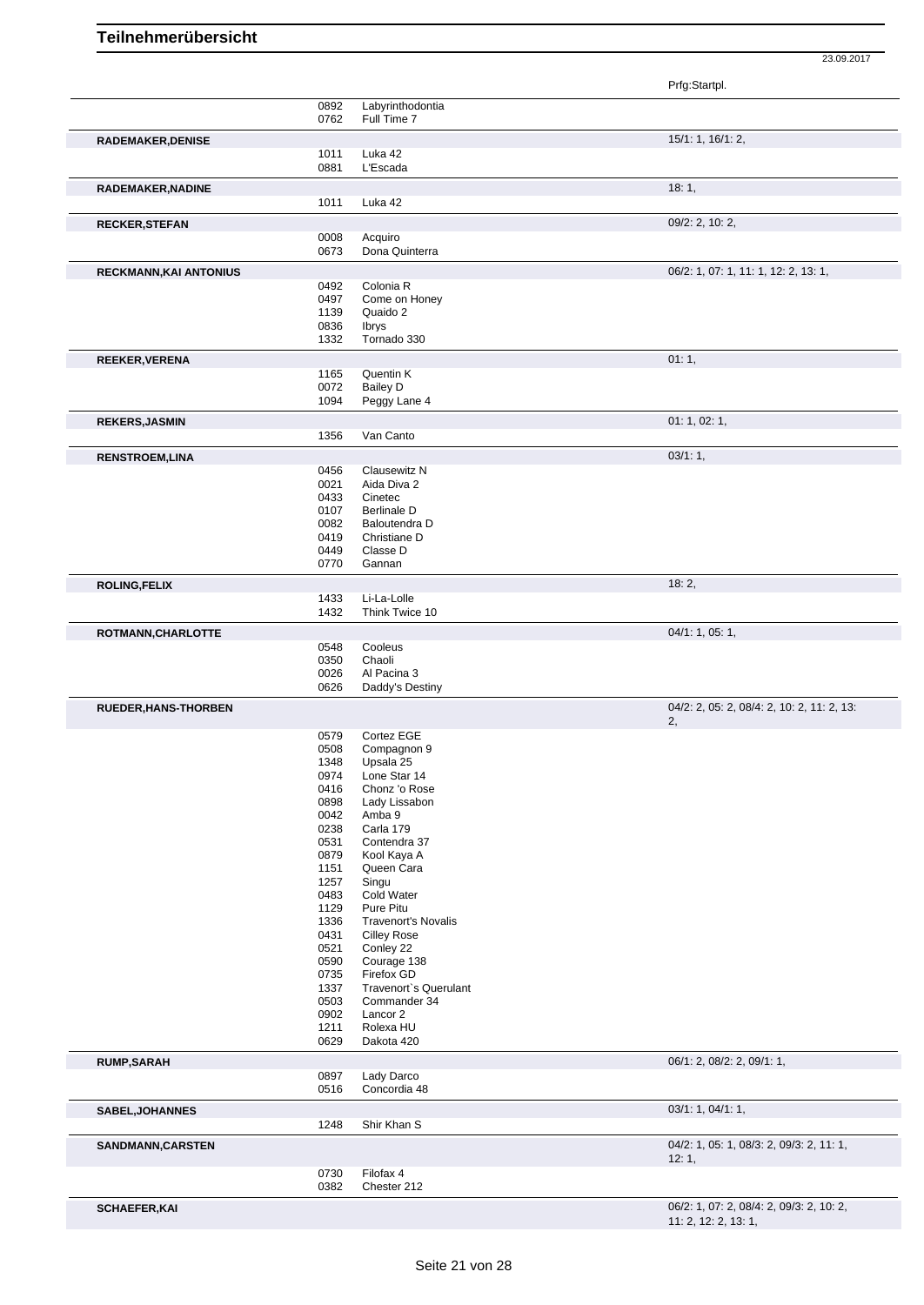Prfg:Startpl.

|                              | 0741<br>1079<br>0173<br>0316<br>0210<br>0652 | Flight of Ikarus<br>Oktavian 17<br>Callisto 17<br>Celine 235<br>Capo 22<br>Der Droste |                                                                    |
|------------------------------|----------------------------------------------|---------------------------------------------------------------------------------------|--------------------------------------------------------------------|
| <b>SCHAEFER, NINA</b>        |                                              |                                                                                       | 04/2: 2, 05: 2, 06/2: 1, 07: 1, 08/4: 2,<br>09/1: 2, 10: 2, 11: 1, |
|                              | 1105                                         | Pia-Lotta 15                                                                          |                                                                    |
|                              | 0160<br>1222                                 | Calimba 19<br>Sally 721                                                               |                                                                    |
|                              | 0805                                         | Grey Chester 2                                                                        |                                                                    |
| <b>SCHEPERGERDES, IRIS</b>   | 0515                                         | Concordia 45                                                                          | 05: 1, 08/1: 1,                                                    |
| SCHEPERGERDES, PAUL          |                                              |                                                                                       | 15/1: 1, 16/1: 1,                                                  |
|                              | 1276                                         | Soprano 6                                                                             |                                                                    |
| <b>SCHERPHOF, ROB</b>        |                                              |                                                                                       | 06/1: 1, 08/1: 1, 09/2: 1, 12: 1, 13: 1,                           |
|                              | 1419<br>1417                                 | Kaatje vh Lindehof<br>Davey 3                                                         |                                                                    |
|                              | 1418                                         | Eclipse 26                                                                            |                                                                    |
| <b>SCHIPPER, JUERGEN</b>     |                                              |                                                                                       | 14: 1, 17: 1,                                                      |
|                              | 0461                                         | Clindoer                                                                              |                                                                    |
| <b>SCHMITZ, PATRICK</b>      |                                              |                                                                                       | 03/2: 2, 04/2: 2, 08/3: 2, 09/2: 2, 11: 1,                         |
|                              | 0430<br>0554                                 | Cidman<br>Copland 2                                                                   |                                                                    |
|                              | 0248                                         | Carlsson vom Dach 2                                                                   |                                                                    |
|                              | 0203<br>0439                                 | Canonball<br>Claire 175                                                               |                                                                    |
| <b>SCHNIEDER, BJOERN</b>     |                                              |                                                                                       | 17:1,                                                              |
|                              | 0949                                         | Limited Edition 66                                                                    |                                                                    |
|                              | 0665                                         | Dilanah                                                                               |                                                                    |
| <b>SCHNITGER, RAINER</b>     | 0459                                         | Cleopatra 281                                                                         | 03/1: 2, 04/1: 2,                                                  |
|                              | 1145                                         | Quantum E                                                                             |                                                                    |
|                              | 0887                                         | La Mia S                                                                              |                                                                    |
|                              | 1350<br>0785                                 | V-plus S<br>Gino Las Vegas S                                                          |                                                                    |
|                              | 1355                                         | Valerie 70                                                                            |                                                                    |
|                              | 1329                                         | Tokino                                                                                |                                                                    |
| <b>SCHOEN, TANJA</b>         | 1157                                         | Queen S                                                                               | 14: 1, 15/2: 2, 16/2: 2, 17: 2,                                    |
|                              | 1182                                         | Quindy 2                                                                              |                                                                    |
| <b>SCHOLZ, KARLA</b>         |                                              |                                                                                       | 15/1: 1, 16/1: 1,                                                  |
|                              | 0143<br>0196                                 | Cadbury Bournville<br>Canberra 48                                                     |                                                                    |
| SCHRANDT, MARCEL             |                                              |                                                                                       | 08/1:1,                                                            |
|                              | 1154                                         | Queen Magic 2                                                                         |                                                                    |
| <b>SCHUETTE, GINA SOPHIE</b> |                                              |                                                                                       | 16/2: 2, 17: 1,                                                    |
|                              | 0035<br>0118                                 | Ally 22<br><b>Bob 33</b>                                                              |                                                                    |
| SCHULTJAN, ALEXANDRA         |                                              |                                                                                       | 03/1: 1, 04/1: 1,                                                  |
|                              | 0093                                         | <b>Barony Clover</b>                                                                  |                                                                    |
| <b>SCHWENTKER, MATHIS</b>    |                                              |                                                                                       | 06/2: 2, 07: 1, 09/3: 2, 12: 1,                                    |
|                              | 1333                                         | Toscana 111                                                                           |                                                                    |
|                              | 0745<br>0740                                 | Florida Lady Ixes<br>Flashlight 21                                                    |                                                                    |
|                              | 0355                                         | Charis 24                                                                             |                                                                    |
|                              | 0349                                         | Chantilly 22                                                                          |                                                                    |
|                              | 0524                                         | Conquest 14                                                                           |                                                                    |
|                              | 0610<br>0039                                 | Crüger<br>Amarilla 9                                                                  |                                                                    |
|                              | 0269                                         | Casina 14                                                                             |                                                                    |
|                              | 0184                                         | Camira V                                                                              |                                                                    |
|                              | 0163                                         | Calina P                                                                              |                                                                    |
|                              | 0227                                         | Carat 120                                                                             |                                                                    |
|                              | 0329<br>0463                                 | Chaccara<br>Clinton's Son                                                             |                                                                    |
|                              | 1275                                         | Sonnenbluemchen B                                                                     |                                                                    |
|                              | 1037                                         | Mocca 43                                                                              |                                                                    |
|                              | 1354                                         | Valentina 88                                                                          |                                                                    |
|                              | 0233                                         | Carissma 17                                                                           |                                                                    |
|                              | 1269<br>0907                                 | Smoking Gun<br>Landprincess                                                           |                                                                    |
|                              | 0992                                         | Louis Vuitton 22                                                                      |                                                                    |
|                              | 1090                                         | Passo Di Danza                                                                        |                                                                    |
|                              | 0709                                         | Estaval                                                                               |                                                                    |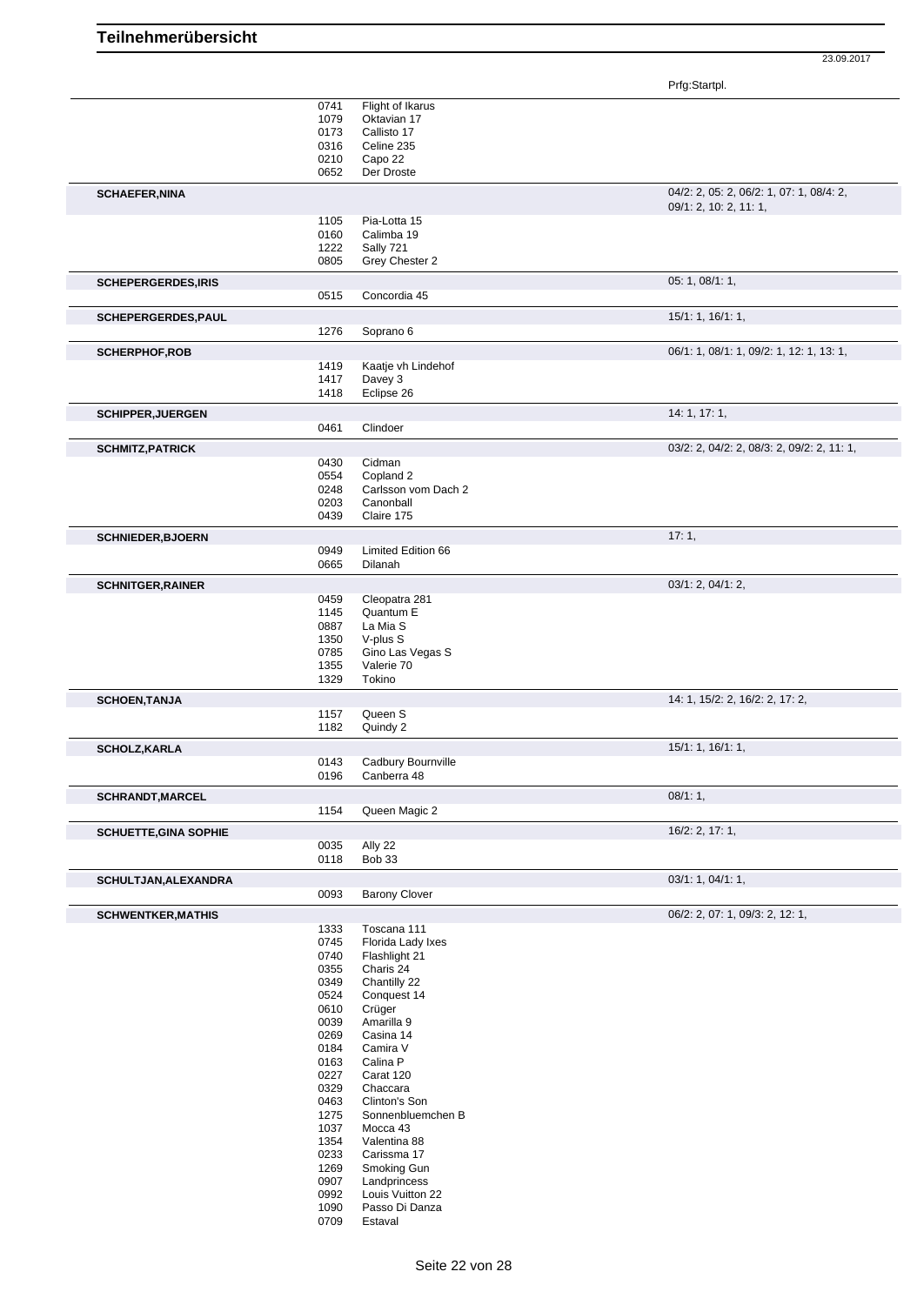Prfg:Startpl.

|                            | 0687         | Durein                                       |                                            |
|----------------------------|--------------|----------------------------------------------|--------------------------------------------|
|                            |              |                                              |                                            |
| <b>SEEBURG, SINA</b>       | 0313         | Celia 43                                     | 04/1: 2, 05: 2,                            |
|                            | 0029         | Alexa 438                                    |                                            |
|                            | 0140         | Caboom 3                                     |                                            |
|                            |              |                                              |                                            |
| <b>SEILIUS, ALEKSAS</b>    |              |                                              | 03/2: 2, 04/2: 2, 05: 2, 08/1: 1, 11: 1,   |
|                            | 0766         | Gabbiano 9<br>Dinan 2                        |                                            |
|                            | 0666<br>0935 | Liberty Lux                                  |                                            |
|                            | 0423         | Christopher Robin                            |                                            |
|                            | 0660         | Diarra                                       |                                            |
|                            | 1012         | Lukanec                                      |                                            |
|                            | 0937         | Lieschen 79                                  |                                            |
|                            | 1178         | Quimbim                                      |                                            |
|                            | 0734         | Fire and Ice J                               |                                            |
|                            | 0016         | Afrika 61                                    |                                            |
|                            | 0917         | Lavender Brown                               |                                            |
|                            | 0990         | Loudini                                      |                                            |
|                            | 1173         | Quickett 2                                   |                                            |
|                            | 1263         | Skip Rock                                    |                                            |
|                            | 1283         | Sportivo                                     |                                            |
|                            | 1023         | Mackmyra                                     |                                            |
|                            | 0500         | Comfort 3                                    |                                            |
|                            | 0873         | Kingston 43                                  |                                            |
|                            | 0375<br>0989 | Checkter<br>Louann                           |                                            |
|                            | 0890         | Label d'Amour                                |                                            |
|                            | 0952         | Lincoln 126                                  |                                            |
|                            | 0681         | Dream Star d'Argent                          |                                            |
|                            |              |                                              | 01:1,                                      |
| <b>SELKER, KIM</b>         | 0646         | Decute                                       |                                            |
|                            |              |                                              | 04/2: 2, 05: 2, 06/2: 1, 07: 2, 08/3: 2,   |
| <b>SENNEKAMP,LENA</b>      |              |                                              | 10:1,                                      |
|                            | 1390         | Wolke 328                                    |                                            |
|                            | 0427         | Cibelle la Mere                              |                                            |
|                            | 0533         | Contessa 213                                 |                                            |
|                            | 1292         | Starismo                                     |                                            |
|                            | 0556         | Cora 623                                     |                                            |
| <b>SLOOTEN, VIVIEN VAN</b> |              |                                              | 16/2: 1, 17: 1,                            |
|                            | 1372         | Vicky 235                                    |                                            |
|                            | 0220         | Cara VS                                      |                                            |
|                            | 1057         | Nevisto 2                                    |                                            |
| <b>SLUITER, STEFANIE</b>   |              |                                              | 18:1,                                      |
|                            | 1125         | Princess of Paradise 2                       |                                            |
| SOMMER, JANA               |              |                                              | 15/1: 1, 16/1: 1,                          |
|                            | 0774         | Gecco 11                                     |                                            |
|                            | 0249         | Carlucci 24                                  |                                            |
|                            | 0958         | Lissano                                      |                                            |
|                            |              |                                              | 01: 1, 02: 1, 03/1: 1, 04/1: 1, 08/1: 1,   |
| <b>STAMME, AYLIN</b>       |              |                                              | 09/1: 1, 10: 1,                            |
|                            | 0961         | Little Big Man 36                            |                                            |
|                            | 1300         | Stradivari 34                                |                                            |
| <b>STEGEMANN, KATALIN</b>  |              |                                              | 01: 1, 15/2: 1,                            |
|                            | 1049         | Nachtregent                                  |                                            |
|                            | 0196         | Canberra 48                                  |                                            |
|                            | 0484         | Colestico                                    |                                            |
| <b>STEVENS, MARITA</b>     |              |                                              | $15/2$ : 1, $16/2$ : 1,                    |
|                            | 0400         | Chico's Star                                 |                                            |
| <b>STOLMEIJER, KATHRIN</b> |              |                                              | 03/2: 1, 04/2: 1, 07: 1, 08/4: 1, 09/1: 2, |
|                            | 0947         | Lilly-Fee 2                                  |                                            |
|                            | 0391         | Chica del aire                               |                                            |
|                            | 0421         | Christmann                                   |                                            |
|                            | 0795         | Goldroeschen Dree Boeken                     |                                            |
|                            | 0634         | Darcos Dree Boeken                           |                                            |
|                            | 1237         | Seestern Dree Boeken                         |                                            |
|                            | 1344         | Unex What a Carnute K                        |                                            |
|                            | 0694         | <b>Elan 275</b>                              |                                            |
|                            | 0824<br>0647 | Holiday 88<br>Dedicasse du Bois de Buisseret |                                            |
|                            |              |                                              |                                            |
| <b>STOLMEIJER, RUDI</b>    |              |                                              | 03/2: 2, 04/2: 2, 05: 1,                   |
|                            | 0947<br>0391 | Lilly-Fee 2<br>Chica del aire                |                                            |
|                            | 0421         | Christmann                                   |                                            |
|                            | 0795         | Goldroeschen Dree Boeken                     |                                            |
|                            | 0634         | Darcos Dree Boeken                           |                                            |
|                            | 1237         | Seestern Dree Boeken                         |                                            |
|                            | 1344         | Unex What a Carnute K                        |                                            |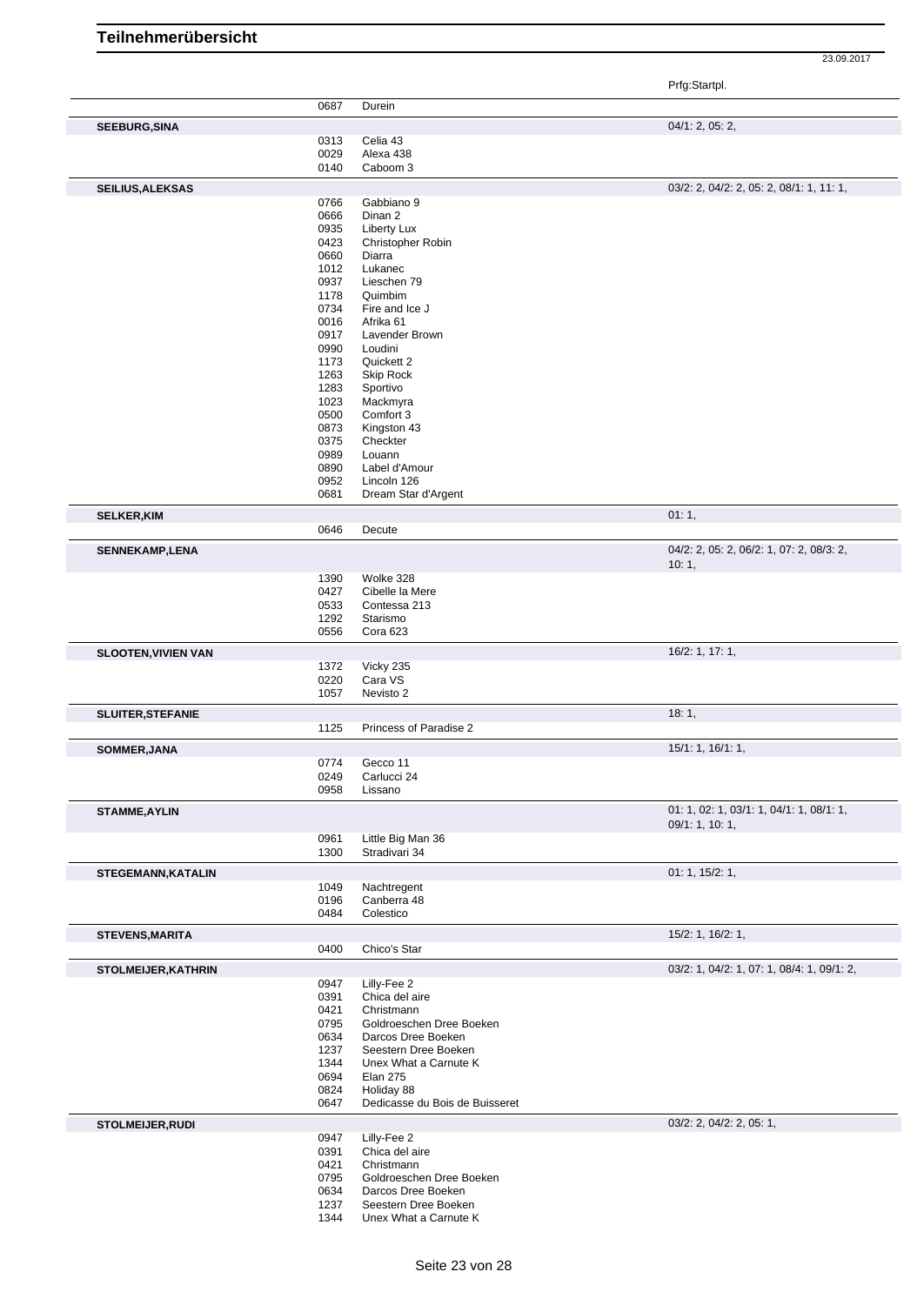Prfg:Startpl.

|                          | 0694         | <b>Elan 275</b>                |                                            |
|--------------------------|--------------|--------------------------------|--------------------------------------------|
|                          | 0824         | Holiday 88                     |                                            |
|                          | 0647         | Dedicasse du Bois de Buisseret |                                            |
| <b>STROOT, NINA</b>      |              |                                | 15/1: 1, 16/1: 1,                          |
|                          | 0045         | Angel of Lord                  |                                            |
|                          |              |                                |                                            |
| <b>STUEMPEL, JOERG</b>   |              |                                | 07: 1, 08/1: 1,                            |
|                          | 0606<br>1395 | Crisu 12<br>Zandor 29          |                                            |
|                          |              |                                |                                            |
| <b>SUNDAG, IMKE</b>      |              |                                | 02: 1, 04/1: 1,                            |
|                          | 0585         | Cosmopolitan Classic           |                                            |
|                          | 1368         | Very Charming                  |                                            |
| <b>SUNDAG, KAI</b>       |              |                                | 08/1: 1, 09/2: 1,                          |
|                          | 0625         | Da Vinci 207                   |                                            |
|                          |              |                                | 06/1: 2, 08/1: 2, 09/1: 2,                 |
| <b>SVENSSON, EMILIE</b>  |              |                                |                                            |
|                          | 0150<br>0948 | Cafe Europa<br>Limbo W         |                                            |
|                          | 0477         | Coconut N                      |                                            |
|                          | 0565         | Corleona 3                     |                                            |
|                          | 0308         | Cecilia Rosa                   |                                            |
|                          | 1394         | Zamoerai                       |                                            |
|                          | 1347         | Upercut du Very                |                                            |
|                          | 0823         | Hockenheim G                   |                                            |
|                          | 0845         | Interlagos G                   |                                            |
|                          | 0794         | Golden Glory 6                 |                                            |
|                          | 0691         | Edgar 50<br>Senna G            |                                            |
|                          | 1239         |                                |                                            |
| TEBBE, ALEXANDRA         |              |                                | 01: 1, 08/2: 1, 09/1: 1,                   |
|                          | 1402         | Zuckermaus                     |                                            |
|                          | 0426         | Ciara H 2                      |                                            |
|                          | 0583         | Corviglia 5                    |                                            |
|                          | 1064         | Nobbie                         |                                            |
|                          | 1052         | Naomi ST                       |                                            |
|                          | 1296         | Stella ST 3                    |                                            |
| TEBBEL, JUSTINE          |              |                                | 09/1: 2, 10: 2, 11: 2, 12: 2, 13: 1,       |
|                          | 0183         | Camilla PJ                     |                                            |
|                          | 0939         | Light Star 4                   |                                            |
|                          | 0263         | Casa Ciara<br>Special 10       |                                            |
|                          | 1277<br>0806 | <b>Grundig Baltimore</b>       |                                            |
|                          |              |                                |                                            |
| <b>TEBBEL, MAURICE</b>   |              |                                | 04/2: 1, 05: 2, 06/2: 2, 10: 1, 11: 1, 12: |
|                          |              |                                | 1, 13:1,                                   |
|                          | 0915         | Lava Levista                   |                                            |
|                          | 0183<br>0671 | Camilla PJ<br>Don Diarado      |                                            |
|                          | 1017         | Lycon 3                        |                                            |
|                          | 0333         | Chacco's Son II                |                                            |
|                          | 1190         | Quinto 85                      |                                            |
|                          | 0193         | Can Ya Mecan                   |                                            |
|                          | 1278         | Special Effect 4               |                                            |
| TEEDERS-MAKOWSKI,CASSEDY |              |                                | 15/2: 1, 16/2: 1,                          |
|                          | 0680         | Dream of Dörte                 |                                            |
|                          | 0383         | Chester 218                    |                                            |
|                          | 0744         | Floria 4                       |                                            |
|                          | 0731         | Finchen's Montelino            |                                            |
|                          | 0125         | Boularhouz                     |                                            |
|                          | 1374         | Victor 118                     |                                            |
|                          | 0115         | <b>Bling Bling 3</b>           |                                            |
| THENHAUSEN, AMELIE       |              |                                | 08/2: 1, 11: 1,                            |
|                          | 0423         | Christopher Robin              |                                            |
|                          |              |                                |                                            |
| <b>THIEN, NINA</b>       |              |                                | 15/2: 1, 16/2: 1,                          |
|                          | 0308         | Cecilia Rosa                   |                                            |
| <b>THIEN, SIW</b>        |              |                                | 15/1:1,                                    |
|                          | 0299         | Catinka G                      |                                            |
|                          | 0719         | Favorit K                      |                                            |
| <b>TIEBEN, PETER</b>     |              |                                | 15/2:2,                                    |
|                          | 0927         | Leporello 34                   |                                            |
|                          | 0541         | Conveni's Chapeau              |                                            |
|                          |              |                                |                                            |
| TIMMER, JANA             |              |                                | 15/2: 1, 16/2: 1,                          |
|                          |              |                                |                                            |
|                          | 0122         | Bonito 383                     |                                            |
|                          | 0294         | Catch a Vision                 |                                            |
| <b>TIMMERS, WENDY</b>    |              |                                | 08/1: 3, 09/1: 2, 10: 1, 11: 1, 12: 2,     |
|                          | 1429         | Zannini R                      |                                            |
|                          | 1425         | Carniska                       |                                            |
|                          | 1428<br>1427 | Quidam De Bagneux<br>Gucci 112 |                                            |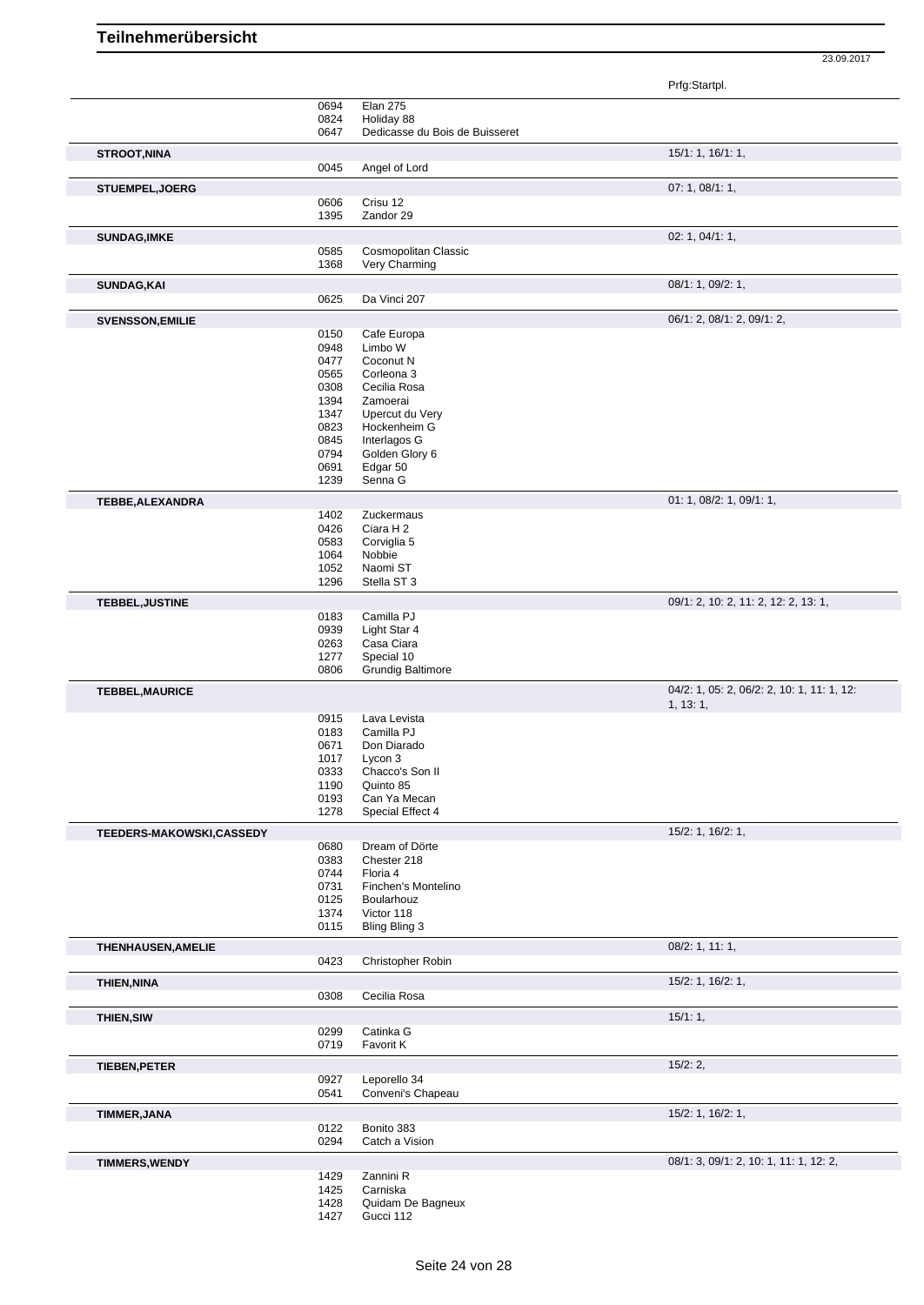|                          |              |                                       | Prfg:Startpl.                                                    |
|--------------------------|--------------|---------------------------------------|------------------------------------------------------------------|
|                          | 1426         | Galeut                                |                                                                  |
| <b>TOEBBEN, FELICIA</b>  |              |                                       | 17:1,                                                            |
|                          | 1185         | Quintana 30                           |                                                                  |
|                          | 1086         | Paola 224                             |                                                                  |
| <b>TREPOHL, MALIN</b>    |              |                                       | 15/2: 1, 16/2: 1, 17: 1,                                         |
|                          | 1136         | Quai 4                                |                                                                  |
|                          |              |                                       |                                                                  |
| TROJAHN, YVONNE          |              | Second Luna                           | 08/3: 1, 09/1: 1,                                                |
|                          | 1235<br>0224 | Caracaz M                             |                                                                  |
|                          | 1183         | Quinsie                               |                                                                  |
|                          | 1246         | Shimara                               |                                                                  |
| TROOST, KAIJA            |              |                                       | 15/1: 1, 16/1: 1,                                                |
|                          | 0942         | Lightning mc Queen                    |                                                                  |
|                          |              |                                       |                                                                  |
| <b>UETRECHT, LENA</b>    | 0883         | La Belle 178                          | 08/1: 1, 17: 1,                                                  |
|                          |              |                                       |                                                                  |
| UPHAUS, SARAH            |              |                                       | 15/1: 1, 16/1: 1,                                                |
|                          | 1223         | Sam Sin Little Dancer                 |                                                                  |
|                          | 0097<br>1015 | Be Mini<br>Luxor 117                  |                                                                  |
|                          | 0086         | Banjer 2                              |                                                                  |
|                          | 1305         | Symphony's Divano                     |                                                                  |
|                          |              |                                       | 08/3: 1, 09/1: 1, 10: 1, 11: 1, 12: 1, 13:                       |
| VAN GINKEL, KATJA        |              |                                       | 1,                                                               |
|                          | 0214         | Caprobina                             |                                                                  |
|                          | 0765         | Gabbana 7                             |                                                                  |
|                          | 0901         | Lagos 78                              |                                                                  |
|                          | 0721         | Feedback S                            |                                                                  |
|                          | 1098         | Pepe 274                              |                                                                  |
|                          | 0189         | Campino 480                           |                                                                  |
|                          | 0756<br>0748 | Franz W                               |                                                                  |
|                          | 0418         | For Fly 3<br>Christador               |                                                                  |
|                          | 0931         | Levista <sub>6</sub>                  |                                                                  |
|                          | 0966         | Little Lumpi E                        |                                                                  |
|                          | 0860         | John Player                           |                                                                  |
|                          | 1070         | Null Null Sieben 4                    |                                                                  |
| <b>VAN HEEL, ARNE</b>    |              |                                       | 03/2: 2, 04/2: 2, 05: 2,                                         |
|                          | 1194         | Quite Pleasure                        |                                                                  |
|                          | 1047         | My Moneypenny                         |                                                                  |
|                          | 0658         | Diarado's Pleasure                    |                                                                  |
|                          | 0013         | Aeroflot 3                            |                                                                  |
|                          | 1101<br>0446 | Perfect Blue Z<br>Clarinette 2        |                                                                  |
|                          |              |                                       |                                                                  |
| <b>VINKELAU, ELMAR</b>   |              |                                       | 03/2: 2, 04/2: 2, 07: 1, 08/4: 2, 09/3:                          |
|                          | 1213         | Roman 171                             | 2, 10: 2, 11: 2, 12: 2, 13: 2,                                   |
|                          | 1043         | Montenda W                            |                                                                  |
|                          | 0304         | Cayman 51                             |                                                                  |
|                          | 0789         | <b>Gitty Gold</b>                     |                                                                  |
|                          | 0001         | Abercrombie B                         |                                                                  |
|                          | 0819         | Hilton van Koekenhuyze                |                                                                  |
|                          | 0351         | Chapeau Valiere                       |                                                                  |
| <b>VISSCHER, JANNE</b>   |              |                                       | 01: 1, 02: 1, 07: 1, 08/2: 2, 09/1: 2,                           |
|                          | 0532         | Contessa 135                          |                                                                  |
|                          | 0885         | La Grafina                            |                                                                  |
|                          | 1284<br>1203 | Sputnik 113<br>Renesmee 5             |                                                                  |
|                          |              |                                       |                                                                  |
| <b>VOLMER, LARS</b>      |              |                                       | 06/2: 2, 07: 2, 08/4: 2, 09/3: 2, 10: 2,<br>11: 2, 12: 2, 13: 1, |
|                          | 1100         | Peppi N.W.                            |                                                                  |
|                          | 1027         | Maja H                                |                                                                  |
|                          | 0031         | Alisa 45                              |                                                                  |
|                          | 0918         | Lavinja S                             |                                                                  |
|                          | 1010         | Luis P                                |                                                                  |
|                          | 0470         | Clui                                  |                                                                  |
|                          | 0334         | Chacco-Brown 3                        |                                                                  |
|                          | 0951<br>0398 | <b>Limited Edition S</b><br>Chicitito |                                                                  |
|                          | 0689         | Dynamic 21                            |                                                                  |
|                          | 0613         | Cudieblue                             |                                                                  |
|                          | 0797         | Golisa                                |                                                                  |
|                          | 1326         | Thrust vh Lindehof                    |                                                                  |
|                          | 0717         | Fanturano 2                           |                                                                  |
| <b>VORTMANN, MELANIE</b> |              |                                       | 08/2: 2, 11: 1,                                                  |
|                          | 1208         | Rocket Man 8                          |                                                                  |
|                          | 1230         | Sandro Khan 4                         |                                                                  |
|                          | 1036         | Miss Moneypenny 53                    |                                                                  |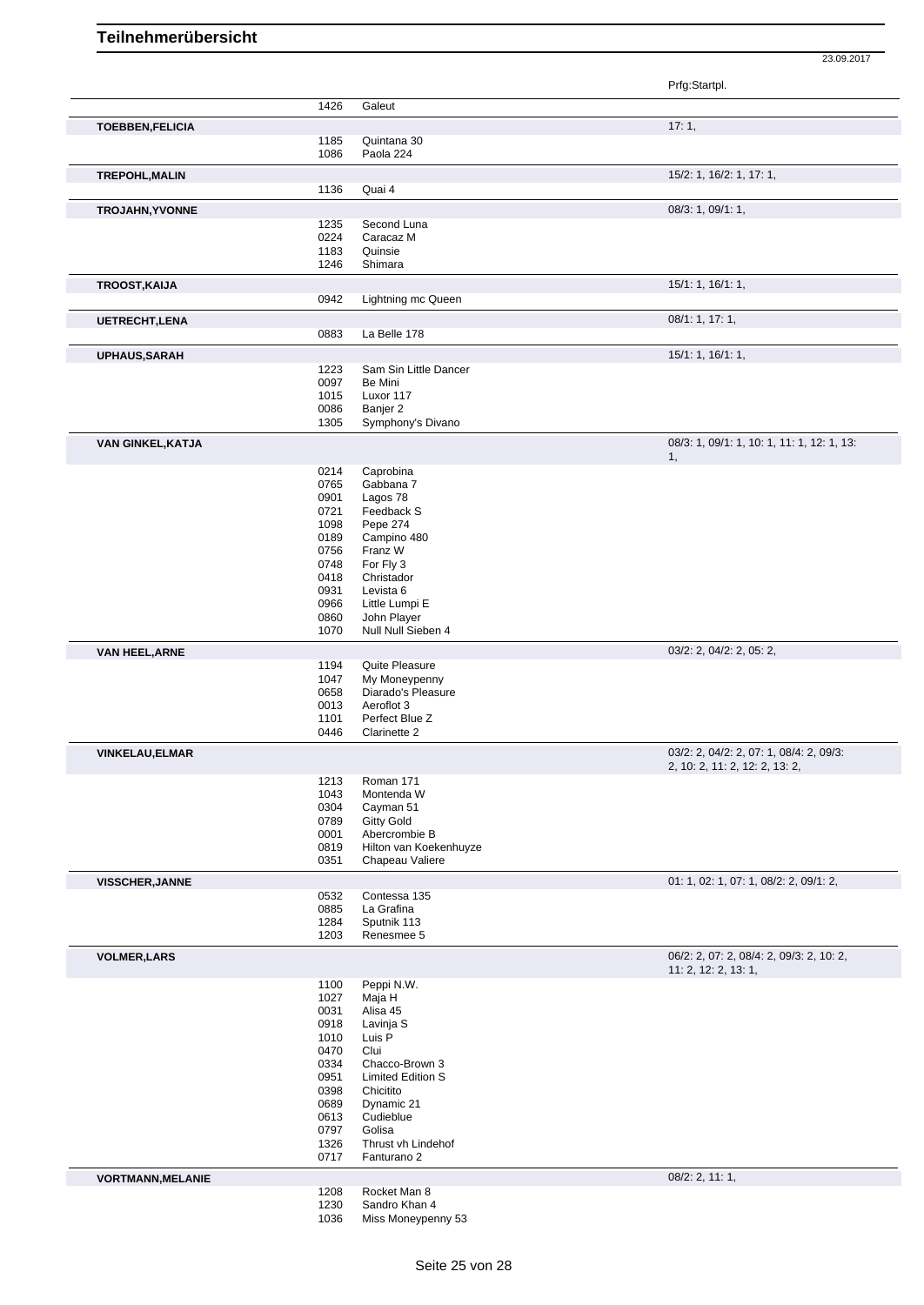|                                                                                                                                 |              |                                    | Prfg:Startpl.                              |
|---------------------------------------------------------------------------------------------------------------------------------|--------------|------------------------------------|--------------------------------------------|
|                                                                                                                                 | 0200         | Candida N                          |                                            |
|                                                                                                                                 | 0572         | Cornetta 33                        |                                            |
| <b>WANG, YUNYUN</b>                                                                                                             |              |                                    | 08/1: 2, 09/1: 2,                          |
|                                                                                                                                 | 1031         | Meddalist                          |                                            |
|                                                                                                                                 | 1344         | Unex What a Carnute K              |                                            |
|                                                                                                                                 | 1121         | Power Ball 2                       |                                            |
| <b>WARGERS, JANA</b>                                                                                                            |              |                                    | 04/2: 2, 05: 2, 06/2: 1, 07: 1, 08/4: 2,   |
|                                                                                                                                 |              |                                    | 09/1:2,                                    |
|                                                                                                                                 | 0571         | Cornet's Dream W.                  |                                            |
|                                                                                                                                 | 0425         | Ciao 2                             |                                            |
|                                                                                                                                 | 0076         | Baldoro                            |                                            |
|                                                                                                                                 | 0015         | Afrah 4                            |                                            |
|                                                                                                                                 | 0165         | Calisto V                          |                                            |
|                                                                                                                                 | 0402<br>0337 | Chikeria<br>Chaccolino 5           |                                            |
|                                                                                                                                 | 0369         | Chatondo                           |                                            |
|                                                                                                                                 | 0240         | Carla Columna 28                   |                                            |
|                                                                                                                                 | 0327         | Chablis 163                        |                                            |
|                                                                                                                                 | 0256         | Carpacce                           |                                            |
|                                                                                                                                 | 0281         | Cassia Pleasure V                  |                                            |
|                                                                                                                                 | 0151         | Caillou 44                         |                                            |
|                                                                                                                                 | 0910         | Large Lui                          |                                            |
|                                                                                                                                 | 1373<br>0405 | Vico 71<br>Chimoya JK              |                                            |
|                                                                                                                                 | 0495         | Colt 24                            |                                            |
|                                                                                                                                 |              |                                    |                                            |
| <b>WEBER, MARLEN</b>                                                                                                            | 0069         | Ba'Lou                             | 01: 2, 02: 1,                              |
|                                                                                                                                 | 1273         | Soleil 51                          |                                            |
|                                                                                                                                 |              |                                    |                                            |
| <b>WEBER, NANCY</b>                                                                                                             | 0761         | Full House 14                      | 01: 2, 02: 1, 03/1: 1, 15/2: 1, 16/2: 1,   |
|                                                                                                                                 | 1385         | Weltino 58                         |                                            |
| <b>WEDEL, ELLEN</b>                                                                                                             |              |                                    | 01: 1, 02: 1, 15/1: 1, 16/1: 1,            |
|                                                                                                                                 | 0711         | Estrella 96                        |                                            |
|                                                                                                                                 |              |                                    |                                            |
| <b>WEGENER, CAROLA</b>                                                                                                          |              |                                    | 08/4: 2, 09/1: 1, 11: 1, 12: 1, 13: 1,     |
|                                                                                                                                 | 0272<br>0424 | Caspar blue<br><b>Chuck Norres</b> |                                            |
|                                                                                                                                 | 0300         | Catjall                            |                                            |
|                                                                                                                                 |              |                                    | 16/2:1,                                    |
| <b>WERDE, SOPHIA VAN</b>                                                                                                        |              |                                    |                                            |
|                                                                                                                                 |              |                                    |                                            |
|                                                                                                                                 | 0384         | Chewbacca 17                       |                                            |
|                                                                                                                                 |              |                                    | 04/2: 2, 05: 2, 07: 2, 09/3: 2, 10: 2, 12: |
|                                                                                                                                 |              |                                    | 2, 13: 2,                                  |
|                                                                                                                                 | 1155<br>0751 | Queen Mary 10<br>Forry Deluxe      |                                            |
|                                                                                                                                 | 0982         | Lorelli                            |                                            |
|                                                                                                                                 | 1054         | Nashville HR                       |                                            |
|                                                                                                                                 | 0137         | Cab                                |                                            |
|                                                                                                                                 | 0502         | Coming Up                          |                                            |
|                                                                                                                                 | 0962         | Little Crazy Jumper                |                                            |
|                                                                                                                                 | 1351         | Vabio 2                            |                                            |
|                                                                                                                                 | 0539         | Contrada 2                         |                                            |
|                                                                                                                                 | 0167<br>0285 | Call me Baby Blue<br>Cassina 73    |                                            |
|                                                                                                                                 | 0312         | Celebration 50                     |                                            |
|                                                                                                                                 | 1158         | Queenessa Verdi                    |                                            |
|                                                                                                                                 | 0321         | Cenina                             |                                            |
|                                                                                                                                 | 0593         | Crabat 8                           |                                            |
|                                                                                                                                 | 0310         | Cedric 72                          |                                            |
|                                                                                                                                 | 1128         | Pur Boy WK                         |                                            |
|                                                                                                                                 | 1369         | Very Good 2                        |                                            |
|                                                                                                                                 | 0677<br>0216 | Dream Boy FB<br>Captain Jack 65    |                                            |
|                                                                                                                                 | 1359         | Vancetta                           |                                            |
|                                                                                                                                 | 0199         | Candelight 6                       |                                            |
|                                                                                                                                 | 1156         | Queen Rubin 5                      |                                            |
|                                                                                                                                 |              |                                    | 01: 1, 02: 1,                              |
|                                                                                                                                 | 0202         | Candygirl 8                        |                                            |
|                                                                                                                                 | 1384         | Welina 29                          |                                            |
|                                                                                                                                 |              |                                    | 05:1,                                      |
|                                                                                                                                 | 1404         | Carl Albert von Perm               |                                            |
|                                                                                                                                 |              |                                    |                                            |
|                                                                                                                                 | 0793         | Golden Ginger 5                    | 01: 1, 15/1: 1, 16/1: 1,                   |
|                                                                                                                                 | 1297         | Sternwanderer                      |                                            |
|                                                                                                                                 | 0222         | Caracas 98                         |                                            |
|                                                                                                                                 |              |                                    | 07: 1, 08/2: 2,                            |
|                                                                                                                                 | 1256         | Sinfonie 185                       |                                            |
| <b>WERNKE, JAN</b><br><b>WERNSMANN, JANA</b><br><b>WESTERHOFF, ANNIKA</b><br><b>WIEKING, RIKA</b><br><b>WIESENDAHL, STEFFEN</b> | 0478<br>1018 | Coertis 2<br>Lynford 8             |                                            |

**Teilnehmerübersicht**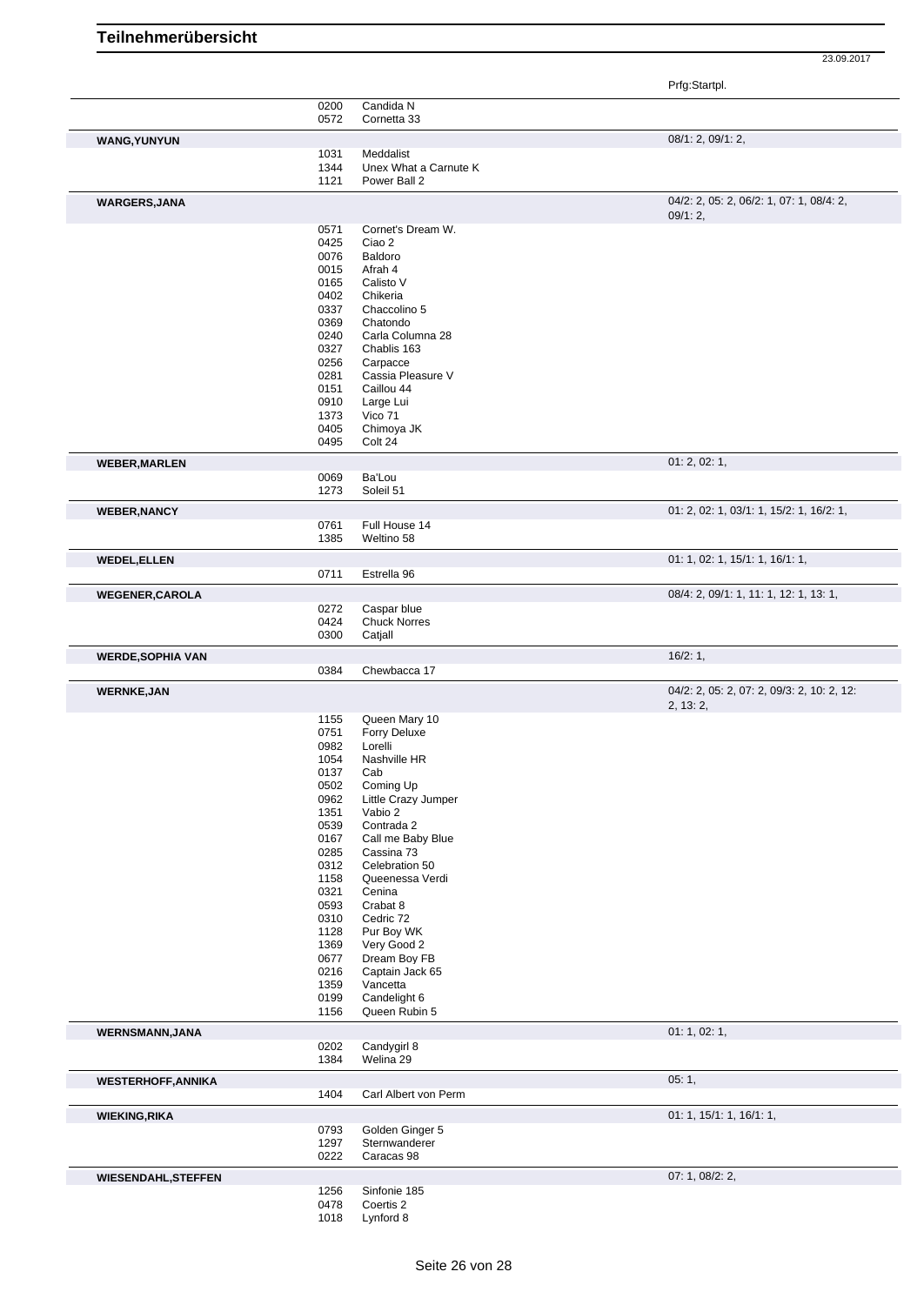|                               |              |                                    | Prfg:Startpl.                                                 |
|-------------------------------|--------------|------------------------------------|---------------------------------------------------------------|
|                               | 0362         | Charly W 2                         |                                                               |
|                               | 0292         | Casu 2                             |                                                               |
| <b>WILENS, MARIELLE</b>       |              |                                    | 01: 1, 02: 1,                                                 |
|                               | 0815         | Heathcliff 5                       |                                                               |
| <b>WILLEN, MELANIE</b>        |              |                                    | 15/2:1,                                                       |
|                               | 0708         | Estara                             |                                                               |
| <b>WILLEN, PAULINE</b>        |              |                                    | 07:2,                                                         |
|                               | 0884         | La Braccesca                       |                                                               |
|                               | 1217<br>0422 | <b>Royal Swing</b><br>Christof 4   |                                                               |
|                               | 0954         | Lindsey Vonn 2                     |                                                               |
|                               | 1021         | Mac Cain H WE                      |                                                               |
|                               | 1024         | Madlock H WE                       |                                                               |
| <b>WINDMUELLER, FREDERIKE</b> |              |                                    | 06/2: 1, 07: 1,                                               |
|                               | 1175         | Quicky 13                          |                                                               |
|                               | 0255         | Carouge 8                          |                                                               |
| WINKELER, WILHELM             |              |                                    | 06/2: 2, 07: 2, 09/3: 2, 10: 2, 12: 2, 13:                    |
|                               | 0228         | Caravaggio 9                       | 2,                                                            |
|                               | 1177         | Quiet Magic                        |                                                               |
|                               | 0179         | Caluna 18                          |                                                               |
|                               | 1032         | Melody 194                         |                                                               |
|                               | 0657         | Diagonal 4                         |                                                               |
|                               | 0474         | Coco Emilia                        |                                                               |
|                               | 0169         | Call me Diva                       |                                                               |
|                               | 0880<br>0047 | Korsika 62<br>Annabell 508         |                                                               |
|                               | 0868         | Kaya 43                            |                                                               |
|                               | 0460         | Clicquot 10                        |                                                               |
|                               | 0653         | Desperado AM                       |                                                               |
|                               | 1204         | Rigolo des Moitiers                |                                                               |
|                               | 0692         | Edison D.N.                        |                                                               |
| <b>WITTENBERG, THORSTEN</b>   |              |                                    | 08/4:1,                                                       |
|                               | 0306         | Ce Vier                            |                                                               |
|                               | 1295<br>0356 | Stathaga<br><b>Charity Blue</b>    |                                                               |
|                               | 0367         | Charonesse                         |                                                               |
|                               |              |                                    |                                                               |
| <b>WOLKE, DANIEL</b>          |              |                                    | 03/1: 2, 04/1: 2, 06/1: 2, 07: 1, 08/2:<br>2, 09/2: 2, 10: 2, |
|                               | 0981         | Lordano 24                         |                                                               |
|                               | 0498         | Comeback 32                        |                                                               |
|                               | 1172         | Question de Vitesse                |                                                               |
|                               | 0527<br>0032 | Consandro<br>All I want 5          |                                                               |
|                               | 0564         | Corentin 3                         |                                                               |
|                               | 1038         | Mon Petit Elton                    |                                                               |
|                               | 0922         | Legolas 190                        |                                                               |
|                               | 0481         | Colas                              |                                                               |
|                               | 0241         | Carlo 454                          |                                                               |
|                               | 0953         | Lindor M                           |                                                               |
|                               | 0409         | Chloe 25                           |                                                               |
|                               | 0800<br>0909 | Gräfin Andorra OLD<br>Lanzelot 136 |                                                               |
|                               | 0697         | Ellablue PS                        |                                                               |
|                               | 1033         | Mesandra PS                        |                                                               |
|                               | 1358         | Van Harten                         |                                                               |
|                               | 0978         | Lord Geno                          |                                                               |
|                               | 1016         | Lyandra 4                          |                                                               |
|                               | 1393         | Zamier                             |                                                               |
| <b>WOLTERING, TOBIAS</b>      | 0138         | Cab Driver                         | 06/1: 2, 07: 2, 08/2: 2, 09/2: 2, 10: 2,                      |
|                               | 0148         | Cadoro 3                           |                                                               |
|                               | 0307         | Cebu 2                             |                                                               |
|                               | 0268         | Casimir NH                         |                                                               |
|                               | 1218         | Rubens de Laume                    |                                                               |
|                               | 0776         | Gerko 3                            |                                                               |
|                               | 0768         | Galilejs                           |                                                               |
| <b>WOLTERS, INES</b>          |              |                                    | 06/1: 1, 07: 1, 08/2: 2, 09/1: 2,                             |
|                               | 1281         | Spirit of Ecstasy 2                |                                                               |
|                               | 0198<br>1135 | Cancaro 2<br>Quadron               |                                                               |
|                               | 1286         | Stacostar PS                       |                                                               |
|                               | 1379         | Virginia 216                       |                                                               |
| <b>WORMSTALL, JAN</b>         |              |                                    | 08/3: 1, 11: 1, 12: 1,                                        |
|                               | 1132         | Qimba Rubin                        |                                                               |
|                               | 0390         | Chica de la Sola                   |                                                               |
|                               | 1365         | Venia 7                            |                                                               |
| ZAREMBA, KEVIN                |              |                                    | 09/2: 1, 10: 1,                                               |